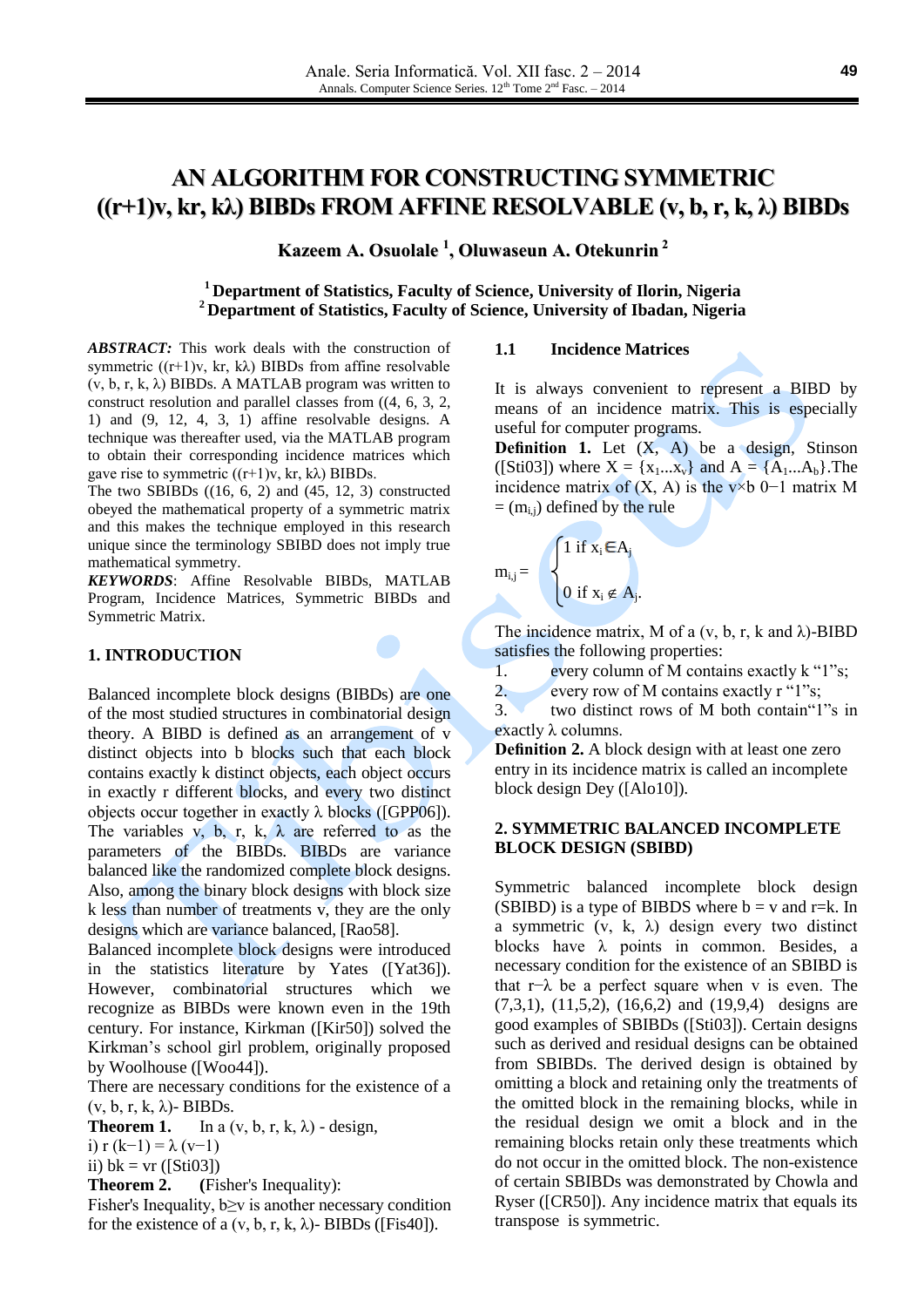# **2.1 Applications of SBIBD**

They are the single most important and well studied subclass of BIBDs. Projective planes, biplanes and Hadamard 2-designs are all SBIBDs. They are of particular interest since they are the extremal examples of Fisher's inequality ( $b \ge v$ ). For many industrial applications, the useful designs belong to the symmetrical type. O. Lee et al  $([L+06])$ employed Symmetric Balanced Incomplete Block Design (SBIBD) in the design of efficient load balancing algorithm on distributed networks. They generated a special incidence structure using the SBIBD and then propose a new load balancing algorithm which executes well for an arbitrary number of nodes.

Noshad and Brandt-Pearce ([NB12]) also used Symmetric Balanced Incomplete Block Designs (SBIBDs) to obtain symbols for a pulse position modulation (PPM) scheme, called expurgated PPM (EPPM), for application in peak power limited, communication systems, such as impulse radio (IR) ultra wide band (UWB) systems and free space optical (FSO) communications and generally SBIBDs have interesting applications in information theory.

# **2.2 Construction methods for symmetric balanced incomplete block designs**

Several construction methods for BIBDs exist in literature. These include the method of cyclical development of initial blocks ([Bos39]), difference methods techniques e.g. cyclic development of difference sets, the method of symmetrically repeated differences ([HK05]), use of finite permutation groups ([Hal69]) and the trade-off method ([HL79]).

# **2.3 Resolvable BIBDs**

An important concept in design theory is resolvability, which arises frequently in many applications such as tournament scheduling. Resolvability was the basis of the schoolgirls' problem proposed by Kirkman ([Kir50]). Analysing a resolvable design as a randomized complete block experiment gives an unbiased estimate of the error for treatment comparisons. An incomplete block design that is not resolvable may be less efficient than randomized complete blocks. A resolvable design must always be as efficient as randomized complete blocks. The advantage of resolvable designs also concerns management. If a design is resolvable, one or more complete replicates can be dealt with at each session and possible differences caused by different times of sowing or harvesting are balanced for all varieties. The United Kingdom has for some time required the use of resolvable designs in agricultural field trials; see [PS80]. Some examples of resolvable BIBDs are (4,2,1), (6,2,1),  $(15,3,1)$  and  $(16,4,1)$  designs respectively.

**Definition 3.** Stinson ([Sti03]): Suppose (X, A) is a (v, b, r, k,  $\lambda$ )-BIBD. A parallel class in  $(X, A)$  is a subset of disjoint blocks from A whose union is X. A partition of A into r parallel classes is called a resolution and (X, A) is said to be a **resolvable BIBD** if A has at least one resolution. Note that a parallel class contains v/k blocks, and therefore a BIBD can have a parallel class only if  $v \equiv 0 \text{ mod } k$ . A **resolution class** in a BIBD is a set of blocks which together contain each variety of the design precisely once.

**A resolvable BIBD** is one whose blocks can be partitioned into mutually disjoint resolution classes; this partition can in some cases be carried out in several different ways, ([SS1987]).

**Definition 4.** A resolvable design is said to be **affine resolvable** if any two blocks from different resolution classes intersect in q<sub>2</sub> varieties ([SS87]).

**Theorem 3. (Bose's Inequality)**

If there exists a resolvable  $(v, b, r, k, \lambda)$  BIBD, then  $b \geq v+r-1$  ([Bos42]). Bose's Inequality strengthens Fisher's Inequality whenever the BIBD is resolvable.

**Lemma 1**: For a BIBD,  $b > v + r - 1$  iff  $r > k + \lambda$ ([Bos42])

**Proof: Murty ([Mur61]):** If  $b \ge v + r - 1$  then  $b > v$ *vr*

and so 
$$
r > k
$$
. Then  $\frac{vr}{k} \ge v + r - 1$ 

**Definitions 5. ([SS87]):** A design is said to be **αresolvable** if the set of blocks can be partitioned into classes such that each variety appears  $\alpha$  times in each class. In addition to this, if any two blocks in the same class intersect in  $q_1$  varieties and any two blocks in different classes intersect in  $q_2$  varieties, then the design is called **affine α-resolvable.** The major concern of this work is the construction of symmetric balanced incomplete block design from affine resolvable designs.

# **2.4 Construction of symmetric ((r+1)v, kr, kλ) BIBDS from affine resolvable BIBDS**

Having dealt with the relevant discussions on the BIBDs, SBIBDs and resolvable BIBD including affine resolvable BIBD, the major concern of this work is to construct symmetric  $[(r+1)$  v, kr, k $\lambda]$ BIBDs from affine resolvable BIBDs.

# **Theorem 4.** ([Sti03])

If there exists an affine resolvable (v, b, r, k,  $\lambda$ ) BIBD then there exists a symmetric  $((r+1) v, kr, k\lambda)$ -BIBD.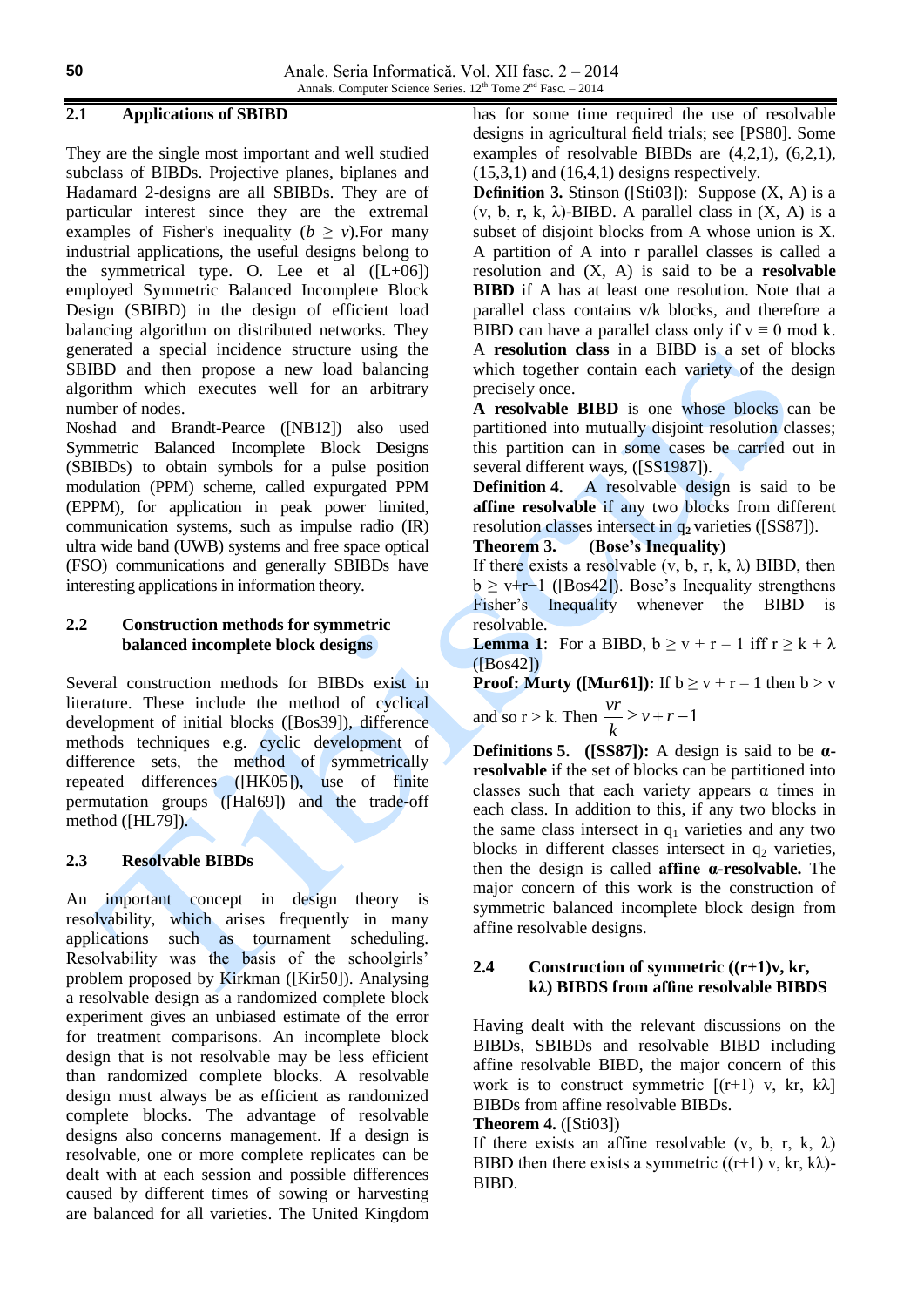#### **3. MATERIALS AND METHODS**

An SBIBD algorithm is written in MATLAB based on five cell executions to generate incidence matrices for the Symmetric Balanced Incomplete Block Designs (SBIBDs). There are basically five steps taken to achieve this construction.

The first step creates a set of variables for the SBIBD algorithm which constructs a symmetric matrix and determines the size of the row vector to be created based on  $((r+1)v, kr, k\lambda)$ . The parameters of BIBDs are defined at this stage as  $v = k^2$ ,  $b = k$  $(k+1)$  and  $r = k+1$ .

The second step is for creating resolution classes using MATLAB's in-built function. Resolution classes are generated from the set of  $(k+1)$  mutually orthogonalised Latin squares. Each resolution class is formed in such a way that each point appears once in a row and once in a column. This is repeated for subsequent resolution classes in random permutation process, creating a unique set of numbers from 1 to the set maximum value (v value).

In the third step, we create parallel classes from the resolution classes generated in the second step such that the rows of the matrix in each cell are rearranged to a combined row vector of dimension 1 x v. There are as many parallel classes as there are resolution classes.

The fourth step generates the incidence matrix of dimension v x v for each parallel class. The first matrix is a zero matrix of dimension v x v which will be used in generating an incidence matrix for the SBIBDs.

In the last step we combine each of the incidence matrix into a single matrix based on the matrix arrangement as stated in Theorem 6. This matrix is the incidence matrix of a symmetric BIBD denoted by M and is of order  $(r+1)$  v x  $(r+1)$  v. The affine resolvable BIBD (v, b, r, k,  $\lambda$ ) therefore produces symmetric  $[(r+1) v, kr, k\lambda]$ -BIBDs. This implies that (4, 6, 3, 2, 1)-BIBD produces a symmetric (16, 6, 2)- BIBD, (9, 12, 4, 3, 1)-BIBD produces symmetric (45, 12, 3)-BIBD and so on and so forth.

The steps taken in the construction of symmetric balanced incomplete block designs can be illustrated with the aid of the program flowchart as displayed adjacent.



**Figure 1: Program flowchart for the construction of symmetric ((r+1)v, kr, kλ)-BIBD**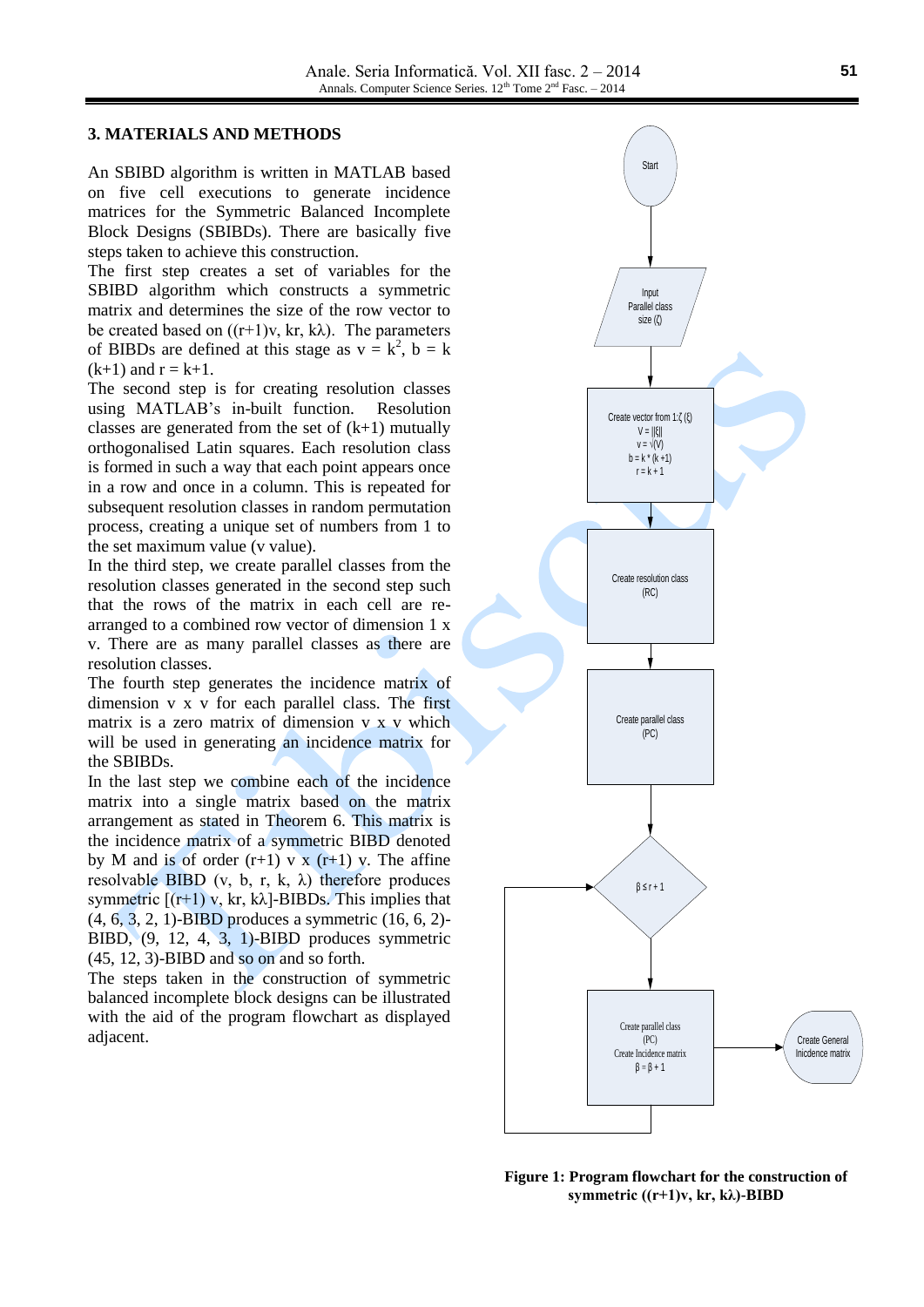**52**

| 3.1               | <b>MATLAB</b> Code for the Construction of<br>Symmetric $[(r+1)v, kr, k\lambda]$ BIBDs |                |                                       | <b>4. RESULTS AND DISCUSSION</b>                                              |                                                                                              |
|-------------------|----------------------------------------------------------------------------------------|----------------|---------------------------------------|-------------------------------------------------------------------------------|----------------------------------------------------------------------------------------------|
| Cell 1            |                                                                                        | 4.1            | <b>Results</b>                        |                                                                               |                                                                                              |
| clear<br>clc      | %% (1) Create variables<br>% Setup random stream                                       | 4.1.1          | $1) - BIBD$                           |                                                                               | Construction of symmetric $(16, 6, 2)$ -<br>BIBD from an affine resolvable $(4, 6, 3, 2, 4)$ |
|                   | s=RandStream('mt19937ar');                                                             | $RC{1}$        |                                       | $>> RC{2}$                                                                    | $>> RC{3}$                                                                                   |
|                   | RandStream.setDefaultStream(s)                                                         |                |                                       |                                                                               |                                                                                              |
|                   | $reset(s)$ % reset seed                                                                | $ans =$        |                                       | $ans =$                                                                       | $ans =$                                                                                      |
|                   | $v_value = 16$ ; % $a$ can change this value to your needs                             | 4              | 3                                     | $\overline{4}$<br>$\overline{\mathbf{c}}$<br>$\overline{3}$<br>$\overline{1}$ | 2<br>1                                                                                       |
|                   | $V = 1$ : $v$ _value;                                                                  | 2              | $\overline{1}$                        |                                                                               | 3<br>$\overline{4}$                                                                          |
|                   | $v = length(V);$                                                                       |                |                                       |                                                                               | $>> PC{3}$                                                                                   |
| $b = k*(k+1);$    | $k = sqrt(length(V));$                                                                 | $>> PC{1}$     |                                       | $>> PC{2}$                                                                    |                                                                                              |
| $r = k+1;$        |                                                                                        |                |                                       |                                                                               | $ans =$                                                                                      |
| Cell <sub>2</sub> |                                                                                        | $ans =$        |                                       | $ans =$                                                                       |                                                                                              |
|                   | %% (2) Create resolution class                                                         | $\overline{4}$ | $\overline{2}$<br>3<br>$\overline{1}$ | $\overline{2}$<br>3<br>44                                                     | 3<br>2<br>$\perp$                                                                            |
| for $u = 1$ :r    |                                                                                        |                |                                       |                                                                               |                                                                                              |
|                   | $RC{u}$ = reshape(randperm(s,v),k,k);                                                  |                |                                       |                                                                               |                                                                                              |
| end               |                                                                                        |                |                                       |                                                                               |                                                                                              |
| Cell 3            |                                                                                        |                |                                       |                                                                               |                                                                                              |
|                   | %% (3) Create Parallel class                                                           |                |                                       |                                                                               |                                                                                              |
| for $u = 1$ :r    |                                                                                        |                |                                       |                                                                               |                                                                                              |
|                   | $PC{u}$ = reshape(( $RC{u}$ )', 1, v);                                                 |                |                                       |                                                                               |                                                                                              |
| End               |                                                                                        |                |                                       |                                                                               |                                                                                              |
| Cell <sub>4</sub> |                                                                                        |                |                                       |                                                                               |                                                                                              |
|                   | %% (4) Create incidence matrix                                                         |                |                                       |                                                                               |                                                                                              |
| for $ii = 1:r+1$  |                                                                                        |                |                                       |                                                                               |                                                                                              |
|                   | if ii $ == 1$<br>$M\{ii\} = zeros(v,v);$                                               |                |                                       |                                                                               |                                                                                              |
| else              |                                                                                        |                |                                       |                                                                               |                                                                                              |
|                   | for $jj = 1$ : $v$                                                                     |                |                                       |                                                                               |                                                                                              |
|                   | $a = RC$ {ii-1};                                                                       |                |                                       |                                                                               |                                                                                              |
|                   | $ind = find(any(jj == a,2));$                                                          |                |                                       |                                                                               |                                                                                              |
|                   | $data = zeros(k, k);$                                                                  |                |                                       |                                                                               |                                                                                              |
|                   | $data(a(ind,:)) = 1;$                                                                  |                |                                       |                                                                               |                                                                                              |
|                   | $M\{ii\}$ (jj,:) = reshape(data, 1, v);                                                |                |                                       |                                                                               |                                                                                              |
| end               |                                                                                        |                |                                       |                                                                               |                                                                                              |
| end               |                                                                                        |                |                                       |                                                                               |                                                                                              |
| end               |                                                                                        |                |                                       |                                                                               |                                                                                              |
| Cell 5            |                                                                                        |                |                                       |                                                                               |                                                                                              |
|                   | %% (5) General Incidence matrix                                                        |                |                                       |                                                                               |                                                                                              |
|                   | $ii = 1$ : length(M);                                                                  |                |                                       |                                                                               |                                                                                              |
| $n=1$ ;           |                                                                                        |                |                                       |                                                                               |                                                                                              |
|                   | for $vv = 1$ : length(M)                                                               |                |                                       |                                                                               |                                                                                              |
|                   | $f = ii(n:end);$<br>if $n == 1$                                                        |                |                                       |                                                                               |                                                                                              |
|                   | $b = [$ ;                                                                              |                |                                       |                                                                               |                                                                                              |
| else              |                                                                                        |                |                                       |                                                                               |                                                                                              |
|                   | $b = 1:n-1;$                                                                           |                |                                       |                                                                               |                                                                                              |
| end               |                                                                                        |                |                                       |                                                                               |                                                                                              |
|                   | $len = [fb];$                                                                          |                |                                       |                                                                               |                                                                                              |
|                   | $MM\{vv,: \} = cell2mat(M(len));$                                                      |                |                                       |                                                                               |                                                                                              |
|                   | $n = n + 1$ ;                                                                          |                |                                       |                                                                               |                                                                                              |
| end               |                                                                                        |                |                                       |                                                                               |                                                                                              |
|                   | $MM = cell2mat(MM);$                                                                   |                |                                       |                                                                               |                                                                                              |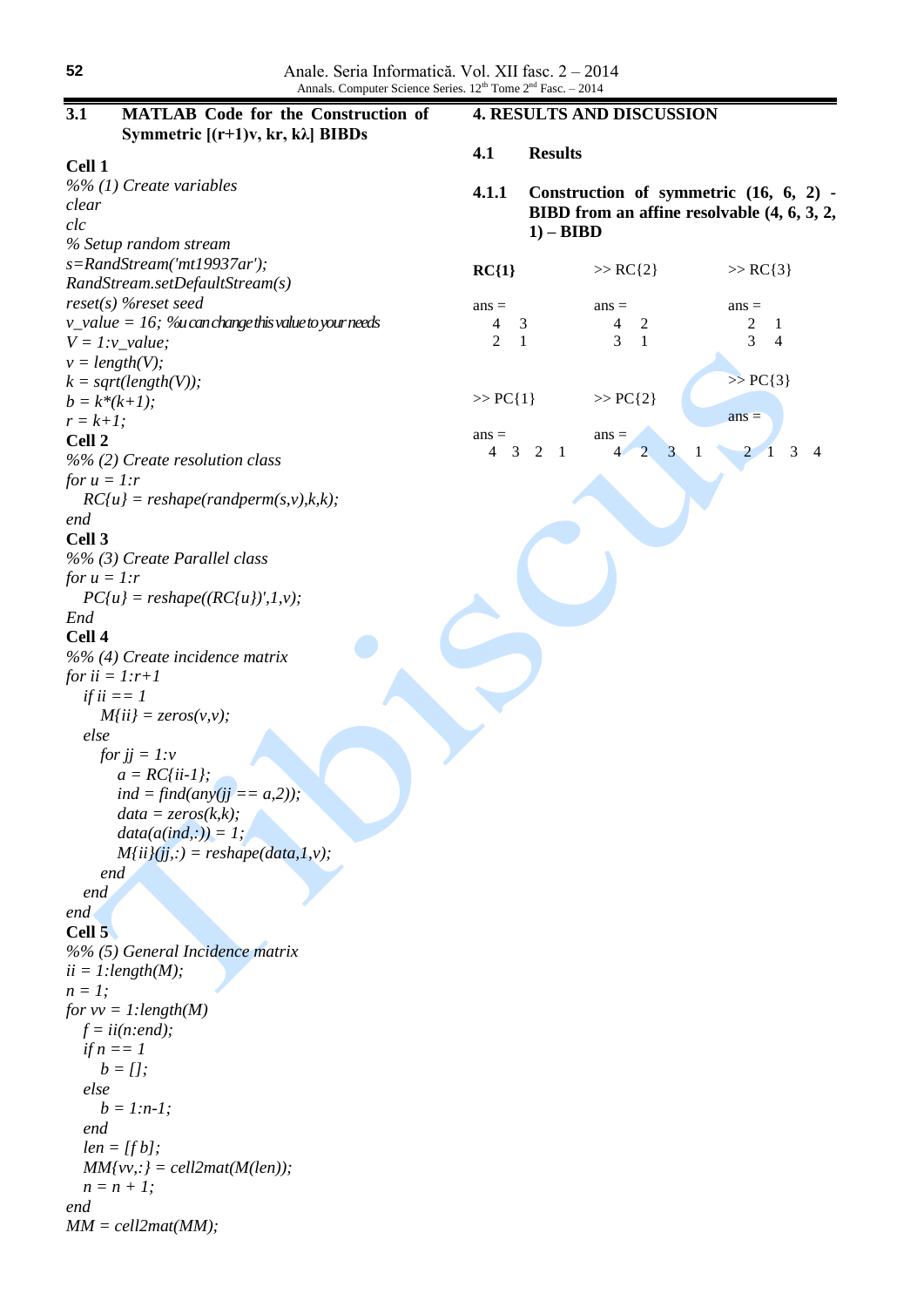Anale. Seria Informatică. Vol. XII fasc. 2 – 2014 Annals. Computer Science Series. 12<sup>th</sup> Tome 2<sup>nd</sup> Fasc. – 2014

| >> M(1)                                                                                                                                                                                                                                                                 |                                                                                                                                                                                                                                                  |                                                                                                                                                                                                                                                                             |                                                                                                                                                                                                                                                                   |                                                                                                                                                                                                                                                                           | $>> M{2}$                                                                                                                                                                                                                                                                                 |                                                                                                                                                                                                                                                                  |                                                                                                                                                                                                                                                                        |                                                                                                                                                                                                                                                                     |                                                                                                                                                                                                                                                                                                      | >> M(3)                                                                                                                                                                                                                                                                                   |                                                                                                                                                                                                                                                                  |                                                       |                                                                                                                                                                                    |                                                                                                                                                                                                                                                            | $>> M{4}$                                                                                                                                                                                                                                                              |                                                                                                                                                                                                                                                                       |                                                                                                                                                                                                                                                         |                                                                      |
|-------------------------------------------------------------------------------------------------------------------------------------------------------------------------------------------------------------------------------------------------------------------------|--------------------------------------------------------------------------------------------------------------------------------------------------------------------------------------------------------------------------------------------------|-----------------------------------------------------------------------------------------------------------------------------------------------------------------------------------------------------------------------------------------------------------------------------|-------------------------------------------------------------------------------------------------------------------------------------------------------------------------------------------------------------------------------------------------------------------|---------------------------------------------------------------------------------------------------------------------------------------------------------------------------------------------------------------------------------------------------------------------------|-------------------------------------------------------------------------------------------------------------------------------------------------------------------------------------------------------------------------------------------------------------------------------------------|------------------------------------------------------------------------------------------------------------------------------------------------------------------------------------------------------------------------------------------------------------------|------------------------------------------------------------------------------------------------------------------------------------------------------------------------------------------------------------------------------------------------------------------------|---------------------------------------------------------------------------------------------------------------------------------------------------------------------------------------------------------------------------------------------------------------------|------------------------------------------------------------------------------------------------------------------------------------------------------------------------------------------------------------------------------------------------------------------------------------------------------|-------------------------------------------------------------------------------------------------------------------------------------------------------------------------------------------------------------------------------------------------------------------------------------------|------------------------------------------------------------------------------------------------------------------------------------------------------------------------------------------------------------------------------------------------------------------|-------------------------------------------------------|------------------------------------------------------------------------------------------------------------------------------------------------------------------------------------|------------------------------------------------------------------------------------------------------------------------------------------------------------------------------------------------------------------------------------------------------------|------------------------------------------------------------------------------------------------------------------------------------------------------------------------------------------------------------------------------------------------------------------------|-----------------------------------------------------------------------------------------------------------------------------------------------------------------------------------------------------------------------------------------------------------------------|---------------------------------------------------------------------------------------------------------------------------------------------------------------------------------------------------------------------------------------------------------|----------------------------------------------------------------------|
| $ans =$<br>$\boldsymbol{0}$<br>$\boldsymbol{0}$<br>$\boldsymbol{0}$<br>$\boldsymbol{0}$                                                                                                                                                                                 | $\boldsymbol{0}$<br>$\boldsymbol{0}$<br>0<br>$\boldsymbol{0}$                                                                                                                                                                                    | $\boldsymbol{0}$<br>$\boldsymbol{0}$<br>0<br>$\boldsymbol{0}$                                                                                                                                                                                                               | $\boldsymbol{0}$<br>$\mathbf{0}$<br>$\boldsymbol{0}$<br>$\boldsymbol{0}$                                                                                                                                                                                          |                                                                                                                                                                                                                                                                           | $ans =$<br>1<br>1<br>$\boldsymbol{0}$<br>$\boldsymbol{0}$                                                                                                                                                                                                                                 | $\mathbf{1}$<br>$\mathbf{1}$<br>$\boldsymbol{0}$<br>$\boldsymbol{0}$                                                                                                                                                                                             | 0<br>$\boldsymbol{0}$<br>$\mathbf{1}$<br>1                                                                                                                                                                                                                             | 0<br>$\boldsymbol{0}$<br>$\mathbf{1}$<br>$\mathbf{1}$                                                                                                                                                                                                               |                                                                                                                                                                                                                                                                                                      | $ans =$<br>$\mathbf{1}$<br>$\boldsymbol{0}$<br>$\mathbf{1}$<br>$\boldsymbol{0}$                                                                                                                                                                                                           | $\boldsymbol{0}$<br>$\mathbf{1}$<br>$\boldsymbol{0}$<br>$\mathbf{1}$                                                                                                                                                                                             | $\mathbf{1}$<br>$\boldsymbol{0}$<br>$\mathbf{1}$<br>0 | 0<br>$\mathbf{1}$<br>0<br>$\mathbf{1}$                                                                                                                                             |                                                                                                                                                                                                                                                            | $ans =$<br>$\mathbf{1}$<br>$\mathbf{1}$<br>$\boldsymbol{0}$<br>$\boldsymbol{0}$                                                                                                                                                                                        | $\mathbf 1$<br>$\mathbf{1}$<br>$\boldsymbol{0}$<br>$\boldsymbol{0}$                                                                                                                                                                                                   | 0<br>$\boldsymbol{0}$<br>1<br>$\mathbf{1}$                                                                                                                                                                                                              | $\boldsymbol{0}$<br>$\boldsymbol{0}$<br>$\mathbf{1}$<br>$\mathbf{1}$ |
| >> MM<br>$MM =$                                                                                                                                                                                                                                                         |                                                                                                                                                                                                                                                  |                                                                                                                                                                                                                                                                             |                                                                                                                                                                                                                                                                   |                                                                                                                                                                                                                                                                           |                                                                                                                                                                                                                                                                                           |                                                                                                                                                                                                                                                                  |                                                                                                                                                                                                                                                                        |                                                                                                                                                                                                                                                                     |                                                                                                                                                                                                                                                                                                      |                                                                                                                                                                                                                                                                                           |                                                                                                                                                                                                                                                                  |                                                       |                                                                                                                                                                                    |                                                                                                                                                                                                                                                            |                                                                                                                                                                                                                                                                        |                                                                                                                                                                                                                                                                       |                                                                                                                                                                                                                                                         |                                                                      |
| Columns 1 through 11                                                                                                                                                                                                                                                    |                                                                                                                                                                                                                                                  |                                                                                                                                                                                                                                                                             |                                                                                                                                                                                                                                                                   |                                                                                                                                                                                                                                                                           |                                                                                                                                                                                                                                                                                           |                                                                                                                                                                                                                                                                  |                                                                                                                                                                                                                                                                        |                                                                                                                                                                                                                                                                     |                                                                                                                                                                                                                                                                                                      |                                                                                                                                                                                                                                                                                           |                                                                                                                                                                                                                                                                  |                                                       |                                                                                                                                                                                    |                                                                                                                                                                                                                                                            | Columns 12 through 16                                                                                                                                                                                                                                                  |                                                                                                                                                                                                                                                                       |                                                                                                                                                                                                                                                         |                                                                      |
| $\boldsymbol{0}$<br>0<br>0<br>$\boldsymbol{0}$<br>$\mathbf{1}$<br>$\mathbf{1}$<br>$\overline{0}$<br>0<br>$\mathbf{1}$<br>0<br>1<br>$\boldsymbol{0}$<br>$\mathbf{1}$<br>$\mathbf{1}$<br>$\boldsymbol{0}$<br>$\overline{0}$                                               | $\boldsymbol{0}$<br>$\boldsymbol{0}$<br>$\boldsymbol{0}$<br>$\boldsymbol{0}$<br>1<br>1<br>$\theta$<br>0<br>0<br>1<br>0<br>1<br>1<br>$\mathbf{1}$<br>$\boldsymbol{0}$<br>$\theta$                                                                 | 0<br>$\boldsymbol{0}$<br>$\boldsymbol{0}$<br>$\overline{0}$<br>$\theta$<br>$\overline{0}$<br>$\mathbf{1}$<br>1<br>1<br>0<br>1<br>0<br>$\theta$<br>$\theta$<br>$\mathbf{1}$<br>1                                                                                             | $\boldsymbol{0}$<br>$\boldsymbol{0}$<br>$\boldsymbol{0}$<br>$\boldsymbol{0}$<br>$\boldsymbol{0}$<br>$\boldsymbol{0}$<br>$\mathbf{1}$<br>$\mathbf{1}$<br>0<br>1<br>0<br>1<br>$\boldsymbol{0}$<br>$\boldsymbol{0}$<br>1<br>$\mathbf{1}$                             | 1<br>$\mathbf{1}$<br>0<br>$\boldsymbol{0}$<br>$\mathbf{1}$<br>$\boldsymbol{0}$<br>$\mathbf{1}$<br>0<br>1<br>1<br>$\boldsymbol{0}$<br>$\boldsymbol{0}$<br>$\boldsymbol{0}$<br>$\boldsymbol{0}$<br>$\boldsymbol{0}$<br>$\boldsymbol{0}$                                     | 1<br>$\mathbf{1}$<br>$\boldsymbol{0}$<br>$\boldsymbol{0}$<br>$\boldsymbol{0}$<br>$\mathbf{1}$<br>$\boldsymbol{0}$<br>$\mathbf{1}$<br>$\mathbf{1}$<br>$\mathbf{1}$<br>$\boldsymbol{0}$<br>$\boldsymbol{0}$<br>$\boldsymbol{0}$<br>$\boldsymbol{0}$<br>$\boldsymbol{0}$<br>$\boldsymbol{0}$ | 0<br>$\boldsymbol{0}$<br>$\mathbf{1}$<br>$\mathbf{1}$<br>$\mathbf{1}$<br>$\boldsymbol{0}$<br>$\mathbf{1}$<br>0<br>$\boldsymbol{0}$<br>$\boldsymbol{0}$<br>1<br>$\mathbf{1}$<br>$\boldsymbol{0}$<br>$\boldsymbol{0}$<br>$\boldsymbol{0}$<br>$\boldsymbol{0}$      | 0<br>$\boldsymbol{0}$<br>$\mathbf{1}$<br>$\mathbf{1}$<br>$\boldsymbol{0}$<br>$\mathbf{1}$<br>$\boldsymbol{0}$<br>$\mathbf{1}$<br>0<br>$\boldsymbol{0}$<br>$\mathbf{1}$<br>$\mathbf{1}$<br>$\boldsymbol{0}$<br>$\boldsymbol{0}$<br>$\boldsymbol{0}$<br>$\boldsymbol{0}$ | 1<br>$\boldsymbol{0}$<br>$\mathbf{1}$<br>$\boldsymbol{0}$<br>$\mathbf{1}$<br>1<br>$\boldsymbol{0}$<br>$\boldsymbol{0}$<br>$\boldsymbol{0}$<br>$\boldsymbol{0}$<br>$\boldsymbol{0}$<br>$\boldsymbol{0}$<br>1<br>$\mathbf{1}$<br>$\boldsymbol{0}$<br>$\boldsymbol{0}$ | $\boldsymbol{0}$<br>$\mathbf{1}$<br>$\boldsymbol{0}$<br>$\mathbf{1}$<br>$\mathbf{1}$<br>$\mathbf{1}$<br>$\boldsymbol{0}$<br>$\boldsymbol{0}$<br>$\boldsymbol{0}$<br>$\boldsymbol{0}$<br>$\boldsymbol{0}$<br>$\boldsymbol{0}$<br>$\mathbf{1}$<br>$\mathbf{1}$<br>$\boldsymbol{0}$<br>$\boldsymbol{0}$ | 1<br>$\boldsymbol{0}$<br>$\mathbf{1}$<br>$\boldsymbol{0}$<br>$\boldsymbol{0}$<br>$\boldsymbol{0}$<br>$\mathbf{1}$<br>$\mathbf{1}$<br>$\boldsymbol{0}$<br>$\boldsymbol{0}$<br>$\boldsymbol{0}$<br>$\boldsymbol{0}$<br>$\boldsymbol{0}$<br>$\boldsymbol{0}$<br>$\mathbf{1}$<br>$\mathbf{1}$ |                                                                                                                                                                                                                                                                  |                                                       | $\boldsymbol{0}$<br>$\mathbf{1}$<br>$\boldsymbol{0}$<br>1<br>$\overline{0}$<br>0<br>$\mathbf{1}$<br>$\mathbf{1}$<br>0<br>0<br>$\boldsymbol{0}$<br>0<br>0<br>0<br>$\mathbf{1}$<br>1 | 1<br>1<br>$\boldsymbol{0}$<br>$\theta$<br>$\theta$<br>$\boldsymbol{0}$<br>$\theta$<br>$\boldsymbol{0}$<br>$\mathbf{1}$<br>$\mathbf{1}$<br>$\boldsymbol{0}$<br>$\boldsymbol{0}$<br>$\mathbf{1}$<br>$\boldsymbol{0}$<br>$\mathbf{1}$<br>$\boldsymbol{0}$     | $\mathbf{1}$<br>$\mathbf{1}$<br>0<br>0<br>$\boldsymbol{0}$<br>$\boldsymbol{0}$<br>$\boldsymbol{0}$<br>$\boldsymbol{0}$<br>1<br>$\mathbf{1}$<br>$\boldsymbol{0}$<br>$\boldsymbol{0}$<br>$\boldsymbol{0}$<br>$\mathbf{1}$<br>$\boldsymbol{0}$<br>$\mathbf{1}$            | $\boldsymbol{0}$<br>$\boldsymbol{0}$<br>$\mathbf 1$<br>$\mathbf{1}$<br>$\boldsymbol{0}$<br>$\boldsymbol{0}$<br>0<br>0<br>$\boldsymbol{0}$<br>$\boldsymbol{0}$<br>$\mathbf{1}$<br>$\mathbf{1}$<br>$\mathbf{1}$<br>$\boldsymbol{0}$<br>$\mathbf{1}$<br>$\boldsymbol{0}$ | $\boldsymbol{0}$<br>$\boldsymbol{0}$<br>$\mathbf{1}$<br>1<br>$\boldsymbol{0}$<br>0<br>0<br>0<br>0<br>$\boldsymbol{0}$<br>1<br>1<br>$\boldsymbol{0}$<br>$\mathbf{1}$<br>$\boldsymbol{0}$<br>$\mathbf{1}$                                                 |                                                                      |
| MM'                                                                                                                                                                                                                                                                     |                                                                                                                                                                                                                                                  |                                                                                                                                                                                                                                                                             |                                                                                                                                                                                                                                                                   |                                                                                                                                                                                                                                                                           |                                                                                                                                                                                                                                                                                           |                                                                                                                                                                                                                                                                  |                                                                                                                                                                                                                                                                        |                                                                                                                                                                                                                                                                     |                                                                                                                                                                                                                                                                                                      |                                                                                                                                                                                                                                                                                           |                                                                                                                                                                                                                                                                  |                                                       |                                                                                                                                                                                    |                                                                                                                                                                                                                                                            |                                                                                                                                                                                                                                                                        |                                                                                                                                                                                                                                                                       |                                                                                                                                                                                                                                                         |                                                                      |
| $ans =$<br>Columns 1 through 12                                                                                                                                                                                                                                         |                                                                                                                                                                                                                                                  |                                                                                                                                                                                                                                                                             |                                                                                                                                                                                                                                                                   |                                                                                                                                                                                                                                                                           |                                                                                                                                                                                                                                                                                           |                                                                                                                                                                                                                                                                  |                                                                                                                                                                                                                                                                        |                                                                                                                                                                                                                                                                     |                                                                                                                                                                                                                                                                                                      |                                                                                                                                                                                                                                                                                           |                                                                                                                                                                                                                                                                  |                                                       |                                                                                                                                                                                    |                                                                                                                                                                                                                                                            | Columns 13 through 16                                                                                                                                                                                                                                                  |                                                                                                                                                                                                                                                                       |                                                                                                                                                                                                                                                         |                                                                      |
| $\boldsymbol{0}$<br>$\boldsymbol{0}$<br>$\boldsymbol{0}$<br>$\boldsymbol{0}$<br>$\mathbf 1$<br>$\mathbf{1}$<br>$\boldsymbol{0}$<br>$\boldsymbol{0}$<br>$\mathbf{1}$<br>$\boldsymbol{0}$<br>$\mathbf{1}$<br>$\boldsymbol{0}$<br>$\,1$<br>$\mathbf 1$<br>$\boldsymbol{0}$ | $\boldsymbol{0}$<br>$\boldsymbol{0}$<br>$\boldsymbol{0}$<br>$\boldsymbol{0}$<br>$\mathbf{1}$<br>$\mathbf 1$<br>$\bf{0}$<br>$\bf{0}$<br>$\bf{0}$<br>$\mathbf{1}$<br>$\boldsymbol{0}$<br>$\mathbf{1}$<br>$\mathbf{1}$<br>$\,1$<br>$\boldsymbol{0}$ | $\boldsymbol{0}$<br>$\boldsymbol{0}$<br>$\boldsymbol{0}$<br>$\boldsymbol{0}$<br>$\overline{0}$<br>$\boldsymbol{0}$<br>$\mathbf{1}$<br>$\,1$<br>$\mathbf{1}$<br>$\boldsymbol{0}$<br>$\mathbf{1}$<br>$\boldsymbol{0}$<br>$\boldsymbol{0}$<br>$\boldsymbol{0}$<br>$\mathbf{1}$ | $\boldsymbol{0}$<br>$\boldsymbol{0}$<br>$\boldsymbol{0}$<br>$\mathbf{0}$<br>$\boldsymbol{0}$<br>$\bf{0}$<br>$\mathbf{1}$<br>$\mathbf{1}$<br>$\boldsymbol{0}$<br>$\mathbf{1}$<br>$\boldsymbol{0}$<br>$\mathbf{1}$<br>$\boldsymbol{0}$<br>$\boldsymbol{0}$<br>$\,1$ | $\mathbf{1}$<br>$\mathbf{1}$<br>$\boldsymbol{0}$<br>$\overline{0}$<br>$\,1\,$<br>$\boldsymbol{0}$<br>$\mathbf{1}$<br>$\boldsymbol{0}$<br>$\mathbf{1}$<br>$\mathbf{1}$<br>$\boldsymbol{0}$<br>$\boldsymbol{0}$<br>$\boldsymbol{0}$<br>$\boldsymbol{0}$<br>$\boldsymbol{0}$ | 1<br>$\overline{1}$<br>$\boldsymbol{0}$<br>$\boldsymbol{0}$<br>$\boldsymbol{0}$<br>$\,1\,$<br>$\boldsymbol{0}$<br>$\,1\,$<br>$\mathbf{1}$<br>$\mathbf{1}$<br>$\mathbf{0}$<br>$\mathbf{0}$<br>$\boldsymbol{0}$<br>$\boldsymbol{0}$<br>$\boldsymbol{0}$                                     | $\boldsymbol{0}$<br>$\boldsymbol{0}$<br>$\mathbf{1}$<br>$\sqrt{1}$<br>$\,1\,$<br>$\boldsymbol{0}$<br>$\mathbf{1}$<br>$\boldsymbol{0}$<br>$\boldsymbol{0}$<br>$\overline{0}$<br>$\mathbf{1}$<br>$\,1$<br>$\boldsymbol{0}$<br>$\boldsymbol{0}$<br>$\boldsymbol{0}$ | $\boldsymbol{0}$<br>$\boldsymbol{0}$<br>$\mathbf{1}$<br>$\mathbf{1}$<br>$\overline{0}$<br>$\mathbf{1}$<br>$\boldsymbol{0}$<br>$\,1$<br>$\boldsymbol{0}$<br>$\boldsymbol{0}$<br>$\,1$<br>$\mathbf{1}$<br>$\boldsymbol{0}$<br>$\boldsymbol{0}$<br>$\boldsymbol{0}$       | $\mathbf{1}$<br>$\boldsymbol{0}$<br>$\mathbf{1}$<br>$\boldsymbol{0}$<br>$\mathbf{1}$<br>$\mathbf{1}$<br>$\mathbf{0}$<br>$\overline{0}$<br>$\boldsymbol{0}$<br>$\boldsymbol{0}$<br>$\boldsymbol{0}$<br>$\boldsymbol{0}$<br>$\mathbf{1}$<br>$\,1$<br>$\boldsymbol{0}$ | $\bf{0}$<br>$\,1$<br>$\overline{0}$<br>$\mathbf{1}$<br>$\mathbf 1$<br>$\mathbf{1}$<br>$\boldsymbol{0}$<br>$\boldsymbol{0}$<br>$\boldsymbol{0}$<br>$\boldsymbol{0}$<br>$\boldsymbol{0}$<br>$\boldsymbol{0}$<br>$\mathbf 1$<br>$\mathbf 1$<br>$\boldsymbol{0}$                                         | $\mathbf{1}$<br>$\mathbf{0}$<br>$\mathbf{1}$<br>$\boldsymbol{0}$<br>$\boldsymbol{0}$<br>$\boldsymbol{0}$<br>$\,1$<br>$\,1$<br>$\boldsymbol{0}$<br>$\boldsymbol{0}$<br>$\boldsymbol{0}$<br>$\boldsymbol{0}$<br>$\boldsymbol{0}$<br>$\boldsymbol{0}$<br>$\,1$                               | $\boldsymbol{0}$<br>$\mathbf{1}$<br>$\boldsymbol{0}$<br>$\,1\,$<br>$\boldsymbol{0}$<br>$\boldsymbol{0}$<br>$\,1\,$<br>$\,1\,$<br>$\boldsymbol{0}$<br>$\boldsymbol{0}$<br>$\boldsymbol{0}$<br>$\boldsymbol{0}$<br>$\boldsymbol{0}$<br>$\boldsymbol{0}$<br>$\,1\,$ |                                                       |                                                                                                                                                                                    | $\mathbf{1}$<br>$\mathbf 1$<br>$\boldsymbol{0}$<br>$\boldsymbol{0}$<br>$\boldsymbol{0}$<br>$\boldsymbol{0}$<br>$\boldsymbol{0}$<br>$\boldsymbol{0}$<br>$\,1$<br>$\,1$<br>$\boldsymbol{0}$<br>$\boldsymbol{0}$<br>$\mathbf{1}$<br>$\boldsymbol{0}$<br>$\,1$ | $\mathbf{1}$<br>$\,1$<br>$\boldsymbol{0}$<br>$\boldsymbol{0}$<br>$\boldsymbol{0}$<br>$\boldsymbol{0}$<br>$\boldsymbol{0}$<br>$\boldsymbol{0}$<br>$\,1$<br>$\mathbf{1}$<br>$\boldsymbol{0}$<br>$\boldsymbol{0}$<br>$\boldsymbol{0}$<br>$\mathbf{1}$<br>$\boldsymbol{0}$ | $\boldsymbol{0}$<br>$\boldsymbol{0}$<br>$\,1$<br>$\mathbf{1}$<br>$\boldsymbol{0}$<br>$\boldsymbol{0}$<br>$\boldsymbol{0}$<br>$\boldsymbol{0}$<br>$\boldsymbol{0}$<br>$\boldsymbol{0}$<br>$\mathbf{1}$<br>$\,1$<br>$\mathbf{1}$<br>$\boldsymbol{0}$<br>$\mathbf{1}$    | $\boldsymbol{0}$<br>$\boldsymbol{0}$<br>$\,1$<br>$\,1\,$<br>$\boldsymbol{0}$<br>$\boldsymbol{0}$<br>$\boldsymbol{0}$<br>$\boldsymbol{0}$<br>$\boldsymbol{0}$<br>$\boldsymbol{0}$<br>$\,1$<br>$\,1\,$<br>$\boldsymbol{0}$<br>$\,1\,$<br>$\boldsymbol{0}$ |                                                                      |

**4.1.2 Construction of symmetric (45, 12, 3) - BIBD from an affine resolvable (9, 12, 4, 3, 1)-BIBD**

 $>> RC{4}$ 

 $>> RC\{3\}$ 

| $ans =$ |       | $ans =$ |       | $ans =$ |                     | $ans =$ |  |
|---------|-------|---------|-------|---------|---------------------|---------|--|
| 7 6 4   |       |         | 4 7 8 | 7 6 8   |                     | 9 6 5   |  |
| 2 9 3   |       | 9 5 1   |       |         | $1 \quad 5 \quad 2$ | 7 2 3   |  |
|         | 8 1 5 |         | 3 6 2 |         | 3 4 9               | 4 8 1   |  |

 $>> RC{2}$ 

 $RC{1}$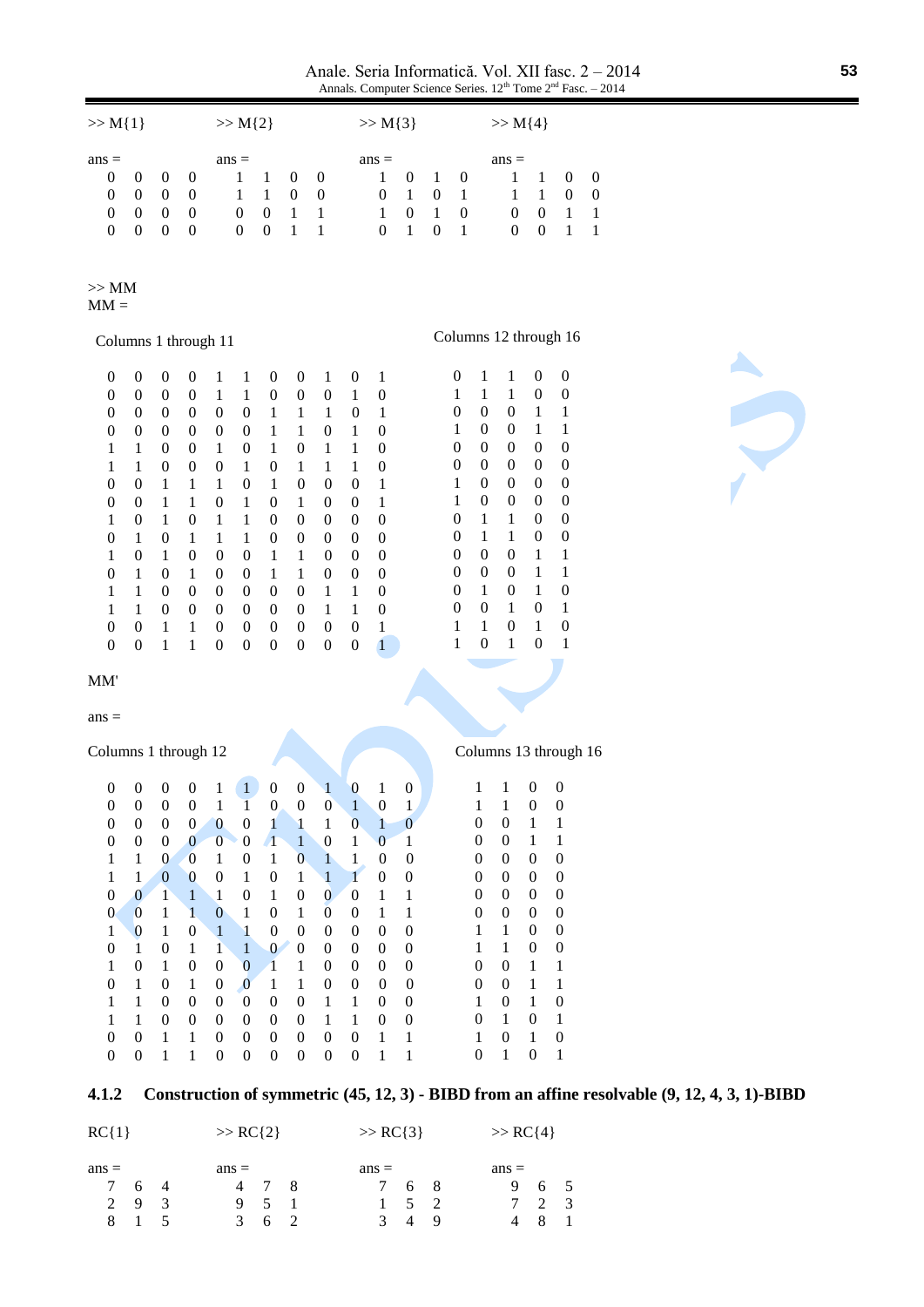Anale. Seria Informatică. Vol. XII fasc. 2 – 2014 Annals. Computer Science Series. 12<sup>th</sup> Tome 2<sup>nd</sup> Fasc. – 2014

| $>> PC$ {1}                                                                                                                                                                                                                                                                                                                                                                                                                                                                                                                                                                                                                                                                                                                                                                                                                                                                                                                                                                                                                                                                                                                                                                                                                                                                                                                                                                                                                                                                                                                                                                                                                                                                                 | $>> PC{2}$                                                                                                                                                                                                                                                                                                                                                                                                                                                                                                                                                                                                                                                                                                                                                                                                                  | $>> PC{3}$                                                                                                                                                                                                                                                                                                                                                                                                                                                                                                                                                                                                                                                                              |
|---------------------------------------------------------------------------------------------------------------------------------------------------------------------------------------------------------------------------------------------------------------------------------------------------------------------------------------------------------------------------------------------------------------------------------------------------------------------------------------------------------------------------------------------------------------------------------------------------------------------------------------------------------------------------------------------------------------------------------------------------------------------------------------------------------------------------------------------------------------------------------------------------------------------------------------------------------------------------------------------------------------------------------------------------------------------------------------------------------------------------------------------------------------------------------------------------------------------------------------------------------------------------------------------------------------------------------------------------------------------------------------------------------------------------------------------------------------------------------------------------------------------------------------------------------------------------------------------------------------------------------------------------------------------------------------------|-----------------------------------------------------------------------------------------------------------------------------------------------------------------------------------------------------------------------------------------------------------------------------------------------------------------------------------------------------------------------------------------------------------------------------------------------------------------------------------------------------------------------------------------------------------------------------------------------------------------------------------------------------------------------------------------------------------------------------------------------------------------------------------------------------------------------------|-----------------------------------------------------------------------------------------------------------------------------------------------------------------------------------------------------------------------------------------------------------------------------------------------------------------------------------------------------------------------------------------------------------------------------------------------------------------------------------------------------------------------------------------------------------------------------------------------------------------------------------------------------------------------------------------|
| $ans =$<br>$\sqrt{2}$<br>$\overline{9}$<br>$\mathfrak{Z}$<br>$\,8\,$<br>$\overline{1}$<br>$7\overline{ }$<br>6<br>$\overline{4}$<br>5                                                                                                                                                                                                                                                                                                                                                                                                                                                                                                                                                                                                                                                                                                                                                                                                                                                                                                                                                                                                                                                                                                                                                                                                                                                                                                                                                                                                                                                                                                                                                       | $ans =$<br>$\overline{4}$<br>7<br>$\,8\,$<br>$\overline{9}$<br>$\sqrt{5}$<br>$\mathfrak{Z}$<br>$\mathbf{1}$<br>6<br>$\overline{2}$                                                                                                                                                                                                                                                                                                                                                                                                                                                                                                                                                                                                                                                                                          | $ans =$<br>$\tau$<br>$\,$ 8 $\,$<br>6<br>$\mathbf{1}$<br>5<br>2<br>3<br>4<br>9                                                                                                                                                                                                                                                                                                                                                                                                                                                                                                                                                                                                          |
| $>> PC{4}$                                                                                                                                                                                                                                                                                                                                                                                                                                                                                                                                                                                                                                                                                                                                                                                                                                                                                                                                                                                                                                                                                                                                                                                                                                                                                                                                                                                                                                                                                                                                                                                                                                                                                  |                                                                                                                                                                                                                                                                                                                                                                                                                                                                                                                                                                                                                                                                                                                                                                                                                             |                                                                                                                                                                                                                                                                                                                                                                                                                                                                                                                                                                                                                                                                                         |
| $ans =$<br>$\mathfrak{S}$<br>$\,8\,$<br>6<br>$\tau$<br>$\overline{2}$<br>3<br>$\mathbf{1}$<br>9<br>$\overline{4}$                                                                                                                                                                                                                                                                                                                                                                                                                                                                                                                                                                                                                                                                                                                                                                                                                                                                                                                                                                                                                                                                                                                                                                                                                                                                                                                                                                                                                                                                                                                                                                           |                                                                                                                                                                                                                                                                                                                                                                                                                                                                                                                                                                                                                                                                                                                                                                                                                             |                                                                                                                                                                                                                                                                                                                                                                                                                                                                                                                                                                                                                                                                                         |
| $>> M{1}$                                                                                                                                                                                                                                                                                                                                                                                                                                                                                                                                                                                                                                                                                                                                                                                                                                                                                                                                                                                                                                                                                                                                                                                                                                                                                                                                                                                                                                                                                                                                                                                                                                                                                   | $>> M{2}$                                                                                                                                                                                                                                                                                                                                                                                                                                                                                                                                                                                                                                                                                                                                                                                                                   |                                                                                                                                                                                                                                                                                                                                                                                                                                                                                                                                                                                                                                                                                         |
| $ans =$<br>$\boldsymbol{0}$<br>$\boldsymbol{0}$<br>$\boldsymbol{0}$<br>$\boldsymbol{0}$<br>$\boldsymbol{0}$<br>$\boldsymbol{0}$<br>$\boldsymbol{0}$<br>$\boldsymbol{0}$<br>$\boldsymbol{0}$<br>$\boldsymbol{0}$<br>$\boldsymbol{0}$<br>$\boldsymbol{0}$<br>$\boldsymbol{0}$<br>$\boldsymbol{0}$<br>$\boldsymbol{0}$<br>$\boldsymbol{0}$<br>$\boldsymbol{0}$<br>$\boldsymbol{0}$<br>$\boldsymbol{0}$<br>$\boldsymbol{0}$<br>$\boldsymbol{0}$<br>$\boldsymbol{0}$<br>$\boldsymbol{0}$<br>$\boldsymbol{0}$<br>$\boldsymbol{0}$<br>$\boldsymbol{0}$<br>$\boldsymbol{0}$<br>$\boldsymbol{0}$<br>$\boldsymbol{0}$<br>$\boldsymbol{0}$<br>$\boldsymbol{0}$<br>$\boldsymbol{0}$<br>$\boldsymbol{0}$<br>$\boldsymbol{0}$<br>$\boldsymbol{0}$<br>$\boldsymbol{0}$<br>$\boldsymbol{0}$<br>$\boldsymbol{0}$<br>$\boldsymbol{0}$<br>$\boldsymbol{0}$<br>$\boldsymbol{0}$<br>$\boldsymbol{0}$<br>$\boldsymbol{0}$<br>$\boldsymbol{0}$<br>$\boldsymbol{0}$<br>$\boldsymbol{0}$<br>$\boldsymbol{0}$<br>$\boldsymbol{0}$<br>$\boldsymbol{0}$<br>$\boldsymbol{0}$<br>$\boldsymbol{0}$<br>$\boldsymbol{0}$<br>$\boldsymbol{0}$<br>$\boldsymbol{0}$<br>$\boldsymbol{0}$<br>$\boldsymbol{0}$<br>$\boldsymbol{0}$<br>$\boldsymbol{0}$<br>$\boldsymbol{0}$<br>$\boldsymbol{0}$<br>$\boldsymbol{0}$<br>$\boldsymbol{0}$<br>$\boldsymbol{0}$<br>$\boldsymbol{0}$<br>$\boldsymbol{0}$<br>$\boldsymbol{0}$<br>$\boldsymbol{0}$<br>$\boldsymbol{0}$<br>$\boldsymbol{0}$<br>$\boldsymbol{0}$<br>$\boldsymbol{0}$<br>$\boldsymbol{0}$<br>$\boldsymbol{0}$<br>$\boldsymbol{0}$<br>$\boldsymbol{0}$<br>$\boldsymbol{0}$<br>$\boldsymbol{0}$<br>$\boldsymbol{0}$<br>$\boldsymbol{0}$<br>$\boldsymbol{0}$<br>$\boldsymbol{0}$ | $ans =$<br>1<br>$\boldsymbol{0}$<br>$\boldsymbol{0}$<br>$\mathbf{1}$<br>$\overline{0}$<br>$\mathbf{1}$<br>$\mathbf{1}$<br>$\boldsymbol{0}$<br>$\boldsymbol{0}$<br>$\boldsymbol{0}$<br>$\boldsymbol{0}$<br>$\mathbf{1}$<br>$\mathbf{1}$<br>$\boldsymbol{0}$<br>$\boldsymbol{0}$<br>$\boldsymbol{0}$<br>$\boldsymbol{0}$<br>$\boldsymbol{0}$<br>$\boldsymbol{0}$<br>$\mathbf{1}$<br>$\boldsymbol{0}$<br>$\boldsymbol{0}$<br>$\boldsymbol{0}$<br>$\mathbf{1}$<br>1<br>$\boldsymbol{0}$<br>$\boldsymbol{0}$<br>$\boldsymbol{0}$<br>$\boldsymbol{0}$<br>$\mathbf{1}$<br>$\boldsymbol{0}$<br>$\boldsymbol{0}$<br>$\boldsymbol{0}$<br>$\mathbf{1}$<br>$\boldsymbol{0}$<br>1<br>$\boldsymbol{0}$<br>$\boldsymbol{0}$<br>$\boldsymbol{0}$<br>$\mathbf{1}$<br>$\overline{0}$<br>$\boldsymbol{0}$<br>$\mathbf{1}$<br>1<br>$\mathbf{0}$ | $\boldsymbol{0}$<br>$\boldsymbol{0}$<br>$\boldsymbol{0}$<br>$\mathbf{1}$<br>$\boldsymbol{0}$<br>$\boldsymbol{0}$<br>$\boldsymbol{0}$<br>$\mathbf{1}$<br>$\boldsymbol{0}$<br>$\overline{\mathbf{1}}$<br>$\boldsymbol{0}$<br>$\boldsymbol{0}$<br>$\overline{0}$<br>$\boldsymbol{0}$<br>$\mathbf{1}$<br>$\mathbf{1}$<br>$\boldsymbol{0}$<br>$\boldsymbol{0}$<br>$\boldsymbol{0}$<br>$\mathbf{1}$<br>$\mathbf{1}$<br>$\boldsymbol{0}$<br>$\boldsymbol{0}$<br>$\mathbf{I}$<br>$\sqrt{1}$<br>$\boldsymbol{0}$<br>$\boldsymbol{0}$<br>$\mathbf{1}$<br>$\mathbf{0}$<br>$\overline{0}$<br>$\boldsymbol{0}$<br>$\mathbf{1}$<br>$\overline{0}$<br>$\boldsymbol{0}$<br>$\mathbf{0}$<br>$\mathbf{1}$ |
| $>> M\{3\}$                                                                                                                                                                                                                                                                                                                                                                                                                                                                                                                                                                                                                                                                                                                                                                                                                                                                                                                                                                                                                                                                                                                                                                                                                                                                                                                                                                                                                                                                                                                                                                                                                                                                                 | $>> M{4}$                                                                                                                                                                                                                                                                                                                                                                                                                                                                                                                                                                                                                                                                                                                                                                                                                   |                                                                                                                                                                                                                                                                                                                                                                                                                                                                                                                                                                                                                                                                                         |
| $ans =$<br>$\mathbf{1}$<br>$\boldsymbol{0}$<br>$\boldsymbol{0}$<br>$\boldsymbol{0}$<br>$\boldsymbol{0}$<br>$\boldsymbol{0}$<br>1<br>$\boldsymbol{0}$<br>$\mathbf{1}$<br>$\,1\,$<br>$\mathbf{1}$<br>$\mathbf{1}$<br>$\boldsymbol{0}$<br>$\boldsymbol{0}$<br>$\boldsymbol{0}$<br>$\boldsymbol{0}$<br>$\boldsymbol{0}$<br>$\boldsymbol{0}$<br>$\boldsymbol{0}$<br>$\mathbf{1}$<br>$\boldsymbol{0}$<br>$\mathbf{1}$<br>$\boldsymbol{0}$<br>$\boldsymbol{0}$<br>$\mathbf{1}$<br>$\boldsymbol{0}$<br>$\boldsymbol{0}$<br>$\boldsymbol{0}$<br>$\boldsymbol{0}$<br>$\boldsymbol{0}$<br>$\boldsymbol{0}$<br>$\mathbf{1}$<br>$\boldsymbol{0}$<br>$\mathbf{1}$<br>$\mathbf{1}$<br>$\boldsymbol{0}$<br>$\boldsymbol{0}$<br>$\boldsymbol{0}$<br>$\boldsymbol{0}$<br>$\mathbf{1}$<br>$\boldsymbol{0}$<br>$\boldsymbol{0}$<br>$\boldsymbol{0}$<br>$\mathbf{1}$<br>1<br>$\boldsymbol{0}$<br>$\boldsymbol{0}$<br>$\boldsymbol{0}$<br>$\boldsymbol{0}$<br>$\boldsymbol{0}$<br>$\mathbf{1}$<br>$\mathbf{1}$<br>$\boldsymbol{0}$<br>$\mathbf{1}$<br>$\boldsymbol{0}$<br>$\boldsymbol{0}$<br>$\boldsymbol{0}$<br>$\mathbf{1}$<br>$\boldsymbol{0}$<br>$\boldsymbol{0}$<br>$\boldsymbol{0}$<br>$\mathbf{1}$<br>$\mathbf{1}$<br>$\boldsymbol{0}$<br>$\mathbf{1}$<br>$\boldsymbol{0}$<br>$\mathbf{1}$<br>$\mathbf{1}$<br>$\boldsymbol{0}$<br>$\boldsymbol{0}$<br>$\boldsymbol{0}$<br>$\boldsymbol{0}$<br>$\mathbf{1}$<br>$\boldsymbol{0}$<br>$\boldsymbol{0}$<br>$\boldsymbol{0}$<br>$\mathbf{1}$<br>$\boldsymbol{0}$<br>$\mathbf{0}$<br>$\boldsymbol{0}$<br>1                                                                                                                                                       | $ans =$<br>$\mathbf{0}$<br>$\mathbf{1}$<br>$\mathbf{1}$<br>$\mathbf{0}$<br>ŀ<br>$\boldsymbol{0}$<br>$\mathbf{1}$<br>$\boldsymbol{0}$<br>$\mathbf{1}$<br>$\mathbf{1}$<br>$\boldsymbol{0}$<br>$\mathbf{1}$<br>$\boldsymbol{0}$<br>$\boldsymbol{0}$<br>$\mathbf{1}$<br>$\boldsymbol{0}$<br>$\overline{0}$<br>$\mathbf{1}$<br>$\boldsymbol{0}$<br>$\mathbf{1}$<br>$\boldsymbol{0}$<br>1<br>$\mathbf{1}$<br>$\overline{0}$<br>$\mathbf{1}$<br>$\boldsymbol{0}$<br>$\boldsymbol{0}$<br>$\boldsymbol{0}$<br>$\boldsymbol{0}$<br>$\boldsymbol{0}$<br>$\boldsymbol{0}$<br>$0 -$<br>$\boldsymbol{0}$<br>$\boldsymbol{0}$<br>$\boldsymbol{0}$<br>$\boldsymbol{0}$<br>$\boldsymbol{0}$<br>$\boldsymbol{0}$<br>$\boldsymbol{0}$<br>$\boldsymbol{0}$<br>$\bf{0}$<br>$\mathbf{1}$<br>$\boldsymbol{0}$<br>$\mathbf{1}$<br>$\boldsymbol{0}$  | $\mathbf{0}$<br>$\overline{0}$<br>$\boldsymbol{0}$<br>$\boldsymbol{0}$<br>$\boldsymbol{0}$<br>$\boldsymbol{0}$<br>$\boldsymbol{0}$<br>$\boldsymbol{0}$<br>$\boldsymbol{0}$<br>$\boldsymbol{0}$<br>$\mathbf{1}$<br>$\boldsymbol{0}$<br>$\boldsymbol{0}$<br>$\boldsymbol{0}$<br>$\mathbf{1}$<br>$\boldsymbol{0}$<br>$\boldsymbol{0}$<br>$\boldsymbol{0}$<br>$\boldsymbol{0}$<br>$\boldsymbol{0}$<br>$\mathbf{1}$<br>$\mathbf{1}$<br>$\boldsymbol{0}$<br>$\mathbf{1}$<br>$\mathbf{1}$<br>$\mathbf{1}$<br>$\boldsymbol{0}$<br>$\mathbf{1}$<br>$\mathbf{1}$<br>$\mathbf{1}$<br>$\boldsymbol{0}$<br>$\mathbf{1}$<br>$\boldsymbol{0}$<br>$\boldsymbol{0}$<br>$\boldsymbol{0}$<br>$\mathbf{1}$  |
| $>> M{5}$                                                                                                                                                                                                                                                                                                                                                                                                                                                                                                                                                                                                                                                                                                                                                                                                                                                                                                                                                                                                                                                                                                                                                                                                                                                                                                                                                                                                                                                                                                                                                                                                                                                                                   |                                                                                                                                                                                                                                                                                                                                                                                                                                                                                                                                                                                                                                                                                                                                                                                                                             |                                                                                                                                                                                                                                                                                                                                                                                                                                                                                                                                                                                                                                                                                         |
| $ans =$                                                                                                                                                                                                                                                                                                                                                                                                                                                                                                                                                                                                                                                                                                                                                                                                                                                                                                                                                                                                                                                                                                                                                                                                                                                                                                                                                                                                                                                                                                                                                                                                                                                                                     |                                                                                                                                                                                                                                                                                                                                                                                                                                                                                                                                                                                                                                                                                                                                                                                                                             |                                                                                                                                                                                                                                                                                                                                                                                                                                                                                                                                                                                                                                                                                         |
| $\boldsymbol{0}$<br>$\boldsymbol{0}$<br>$\boldsymbol{0}$<br>$\overline{0}$<br>$\mathbf{1}$<br>$\boldsymbol{0}$<br>$\boldsymbol{0}$<br>$\sqrt{1}$<br>$\left  \right $<br>$\boldsymbol{0}$<br>$\mathbf 1$<br>$\overline{0}$<br>$\mathbf{1}$<br>$\mathbf{1}$<br>$\boldsymbol{0}$<br>$\boldsymbol{0}$<br>$\boldsymbol{0}$<br>$\boldsymbol{0}$<br>$\boldsymbol{0}$<br>$\mathbf{1}$<br>$\mathbf{1}$<br>$\boldsymbol{0}$<br>$\boldsymbol{0}$<br>$\boldsymbol{0}$<br>$\mathbf{1}$<br>$\boldsymbol{0}$<br>$\boldsymbol{0}$<br>$\boldsymbol{0}$<br>$\boldsymbol{0}$<br>$\mathbf{1}$<br>$\boldsymbol{0}$<br>$\boldsymbol{0}$<br>$\mathbf{1}$<br>$\bf{0}$<br>$\boldsymbol{0}$<br>1<br>$\boldsymbol{0}$<br>$\boldsymbol{0}$<br>$\mathbf{1}$<br>$\boldsymbol{0}$<br>$\boldsymbol{0}$<br>$\boldsymbol{0}$<br>$\mathbf{0}$<br>1.<br>$\mathbf{1}$<br>$\mathbf{1}$<br>$\mathbf{0}$<br>$\boldsymbol{0}$<br>$\boldsymbol{0}$<br>$\boldsymbol{0}$<br>$\bf{0}$<br>$\boldsymbol{0}$<br>1<br>$\mathbf{1}$<br>$\boldsymbol{0}$<br>$\boldsymbol{0}$<br>$\boldsymbol{0}$<br>$\mathbf{0}$<br>$\boldsymbol{0}$<br>$\boldsymbol{0}$<br>$\mathbf{1}$<br>$\mathbf{1}$<br>$\mathbf{1}$<br>1<br>$\boldsymbol{0}$<br>$\mathbf{1}$<br>$\boldsymbol{0}$<br>$\boldsymbol{0}$<br>$\boldsymbol{0}$<br>$\mathbf{1}$<br>$\boldsymbol{0}$<br>$\boldsymbol{0}$<br>$\boldsymbol{0}$<br>$\boldsymbol{0}$<br>$\boldsymbol{0}$<br>$\boldsymbol{0}$<br>$\mathbf{1}$<br>$\mathbf{1}$<br>$\boldsymbol{0}$<br>$\boldsymbol{0}$<br>$\mathbf{1}$                                                                                                                                                                                                  |                                                                                                                                                                                                                                                                                                                                                                                                                                                                                                                                                                                                                                                                                                                                                                                                                             |                                                                                                                                                                                                                                                                                                                                                                                                                                                                                                                                                                                                                                                                                         |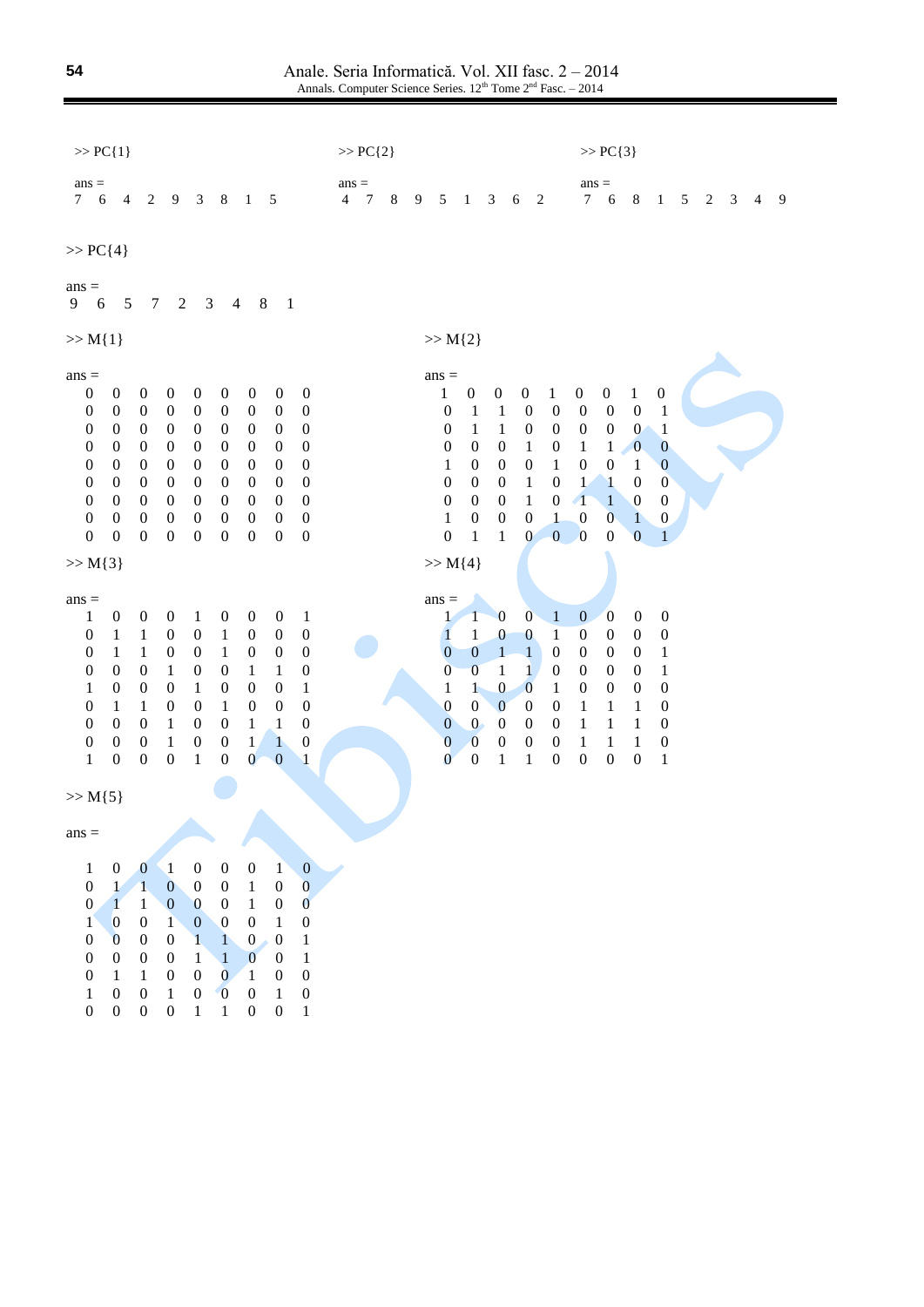# $>> MM$

 $MM =$ 

Columns 1 through 11

| $\boldsymbol{0}$ | $\overline{0}$   | $\boldsymbol{0}$ | $\boldsymbol{0}$ | $\boldsymbol{0}$ | $\boldsymbol{0}$ | $\boldsymbol{0}$ | $\boldsymbol{0}$ | $\boldsymbol{0}$ | $\mathbf{1}$     | $\boldsymbol{0}$ |  |
|------------------|------------------|------------------|------------------|------------------|------------------|------------------|------------------|------------------|------------------|------------------|--|
| $\overline{0}$   | $\overline{0}$   | $\overline{0}$   | $\overline{0}$   | $\overline{0}$   | $\overline{0}$   | $\overline{0}$   | $\overline{0}$   | $\overline{0}$   | $\overline{0}$   | $\mathbf{1}$     |  |
| $\overline{0}$   | $\overline{0}$   | $\boldsymbol{0}$ | $\boldsymbol{0}$ | $\overline{0}$   | $\overline{0}$   | $\boldsymbol{0}$ | $\overline{0}$   | $\boldsymbol{0}$ | $\overline{0}$   | $\mathbf{1}$     |  |
| $\overline{0}$   | $\overline{0}$   | $\overline{0}$   | $\overline{0}$   | $\overline{0}$   | $\overline{0}$   | $\boldsymbol{0}$ | $\overline{0}$   | $\overline{0}$   | $\overline{0}$   | $\overline{0}$   |  |
| $\overline{0}$   | $\overline{0}$   | $\overline{0}$   | $\overline{0}$   | $\overline{0}$   | $\overline{0}$   | $\overline{0}$   | $\overline{0}$   | $\overline{0}$   | $\mathbf{1}$     | $\overline{0}$   |  |
| $\overline{0}$   | $\overline{0}$   | $\overline{0}$   | $\boldsymbol{0}$ | $\overline{0}$   | $\mathbf{0}$     | $\overline{0}$   | $\boldsymbol{0}$ | $\boldsymbol{0}$ | $\overline{0}$   | $\overline{0}$   |  |
| $\overline{0}$   | $\overline{0}$   | $\overline{0}$   | $\boldsymbol{0}$ | $\overline{0}$   | $\overline{0}$   | $\boldsymbol{0}$ | $\overline{0}$   | $\boldsymbol{0}$ | $\overline{0}$   | $\overline{0}$   |  |
| $\overline{0}$   | $\overline{0}$   | $\overline{0}$   | $\overline{0}$   | $\overline{0}$   | $\overline{0}$   | $\overline{0}$   | $\overline{0}$   | $\overline{0}$   | $\mathbf{1}$     | $\overline{0}$   |  |
| $\overline{0}$   | $\overline{0}$   | $\overline{0}$   | $\overline{0}$   | $\overline{0}$   | $\overline{0}$   | $\overline{0}$   | $\overline{0}$   | $\boldsymbol{0}$ | $\overline{0}$   | $\mathbf 1$      |  |
| $\mathbf{1}$     | $\overline{0}$   | $\overline{0}$   | $\overline{0}$   | $\mathbf{1}$     | $\overline{0}$   | $\overline{0}$   | $\mathbf{1}$     | $\overline{0}$   | $\mathbf{1}$     | $\overline{0}$   |  |
| $\overline{0}$   | $\mathbf{1}$     | $\mathbf{1}$     | $\overline{0}$   | $\overline{0}$   | $\boldsymbol{0}$ | $\overline{0}$   | $\overline{0}$   | $\mathbf{1}$     | $\overline{0}$   | $\mathbf{1}$     |  |
| $\overline{0}$   | $\mathbf{1}$     | $\mathbf{1}$     | $\boldsymbol{0}$ | $\overline{0}$   | $\overline{0}$   | $\boldsymbol{0}$ | $\overline{0}$   | $\mathbf{1}$     | $\overline{0}$   | $\mathbf{1}$     |  |
| $\overline{0}$   | $\overline{0}$   | $\overline{0}$   | $\mathbf{1}$     | $\overline{0}$   | $\mathbf 1$      | $\mathbf{1}$     | $\overline{0}$   | $\overline{0}$   | $\overline{0}$   | $\overline{0}$   |  |
| $\mathbf{1}$     | $\boldsymbol{0}$ | $\overline{0}$   | $\overline{0}$   | $\mathbf{1}$     | $\overline{0}$   | $\overline{0}$   | $\mathbf{1}$     | $\boldsymbol{0}$ | $\mathbf{1}$     | $\boldsymbol{0}$ |  |
| $\overline{0}$   | $\overline{0}$   | $\boldsymbol{0}$ | $\mathbf{1}$     | $\overline{0}$   | $\mathbf{1}$     | $\mathbf{1}$     | $\overline{0}$   | $\boldsymbol{0}$ | $\overline{0}$   | $\mathbf{1}$     |  |
| $\overline{0}$   | $\overline{0}$   | $\overline{0}$   | $\mathbf{1}$     | $\overline{0}$   | $\mathbf{1}$     | $\mathbf{1}$     | $\overline{0}$   | $\overline{0}$   | $\overline{0}$   | $\overline{0}$   |  |
| $\mathbf{1}$     | $\boldsymbol{0}$ | $\boldsymbol{0}$ | $\overline{0}$   | $\mathbf{1}$     | $\overline{0}$   | $\overline{0}$   | $\mathbf{1}$     | $\boldsymbol{0}$ | $\boldsymbol{0}$ | $\overline{0}$   |  |
| $\overline{0}$   | $\mathbf{1}$     | $\mathbf{1}$     | $\boldsymbol{0}$ | $\overline{0}$   | $\overline{0}$   | $\overline{0}$   | $\overline{0}$   | $\mathbf{1}$     | $\mathbf{1}$     | $\overline{0}$   |  |
| $\mathbf{1}$     | $\overline{0}$   | $\overline{0}$   | $\boldsymbol{0}$ | $\mathbf{1}$     | $\boldsymbol{0}$ | $\boldsymbol{0}$ | $\overline{0}$   | $\mathbf{1}$     | $\mathbf{1}$     | $\mathbf{1}$     |  |
| $\overline{0}$   | $\mathbf{1}$     | $\mathbf{1}$     | $\overline{0}$   | $\overline{0}$   | $\mathbf{1}$     | $\boldsymbol{0}$ | $\overline{0}$   | $\overline{0}$   | $\mathbf{1}$     | $\mathbf{1}$     |  |
| $\overline{0}$   | $\mathbf{1}$     | $\mathbf{1}$     | $\overline{0}$   | $\overline{0}$   | $\mathbf{1}$     | $\overline{0}$   | $\overline{0}$   | $\overline{0}$   | $\overline{0}$   | $\overline{0}$   |  |
| $\overline{0}$   | $\overline{0}$   | $\overline{0}$   | $\mathbf{1}$     | $\overline{0}$   | $\overline{0}$   | $\mathbf{1}$     | $\mathbf{1}$     | $\boldsymbol{0}$ | $\overline{0}$   | $\overline{0}$   |  |
| $\mathbf{1}$     | $\overline{0}$   | $\overline{0}$   | $\overline{0}$   | $\mathbf{1}$     | $\overline{0}$   | $\boldsymbol{0}$ | $\overline{0}$   | $\mathbf{1}$     | $\mathbf{1}$     | $\mathbf{1}$     |  |
| $\overline{0}$   | $\mathbf{1}$     | $\mathbf{1}$     | $\overline{0}$   | $\overline{0}$   | $\mathbf{1}$     | $\overline{0}$   | $\overline{0}$   | $\overline{0}$   | $\overline{0}$   | $\overline{0}$   |  |
| $\overline{0}$   | $\boldsymbol{0}$ | $\overline{0}$   | $\mathbf{1}$     | $\overline{0}$   | $\overline{0}$   | $\mathbf{1}$     | $\mathbf{1}$     | $\overline{0}$   | $\overline{0}$   | $\overline{0}$   |  |
| $\overline{0}$   | $\boldsymbol{0}$ | $\overline{0}$   | $\mathbf{1}$     | $\overline{0}$   | $\overline{0}$   | $\mathbf{1}$     | $\mathbf{1}$     | $\boldsymbol{0}$ | $\boldsymbol{0}$ | $\overline{0}$   |  |
| $\mathbf{1}$     | $\overline{0}$   | $\boldsymbol{0}$ | $\overline{0}$   | $\mathbf{1}$     | $\overline{0}$   | $\overline{0}$   | $\overline{0}$   | $\mathbf{1}$     | $\overline{0}$   | $\overline{0}$   |  |
| $\mathbf{1}$     | $\mathbf{1}$     | $\boldsymbol{0}$ | $\boldsymbol{0}$ | $\mathbf{1}$     | $\boldsymbol{0}$ | $\boldsymbol{0}$ | $\overline{0}$   | $\boldsymbol{0}$ | $\mathbf{1}$     | $\overline{0}$   |  |
| $\mathbf{1}$     | $\mathbf{1}$     | $\boldsymbol{0}$ | $\overline{0}$   | $\mathbf{1}$     | $\boldsymbol{0}$ | $\boldsymbol{0}$ | $\overline{0}$   | $\boldsymbol{0}$ | $\overline{0}$   | $\mathbf{1}$     |  |
| $\overline{0}$   | $\overline{0}$   | $\mathbf{1}$     | $\mathbf{1}$     | $\overline{0}$   | $\boldsymbol{0}$ | $\boldsymbol{0}$ | $\boldsymbol{0}$ | $\mathbf{1}$     | $\bf{0}$         | $\mathbf{1}$     |  |
| $\overline{0}$   | $\overline{0}$   | $\mathbf{1}$     | $\mathbf{1}$     | $\overline{0}$   | $\overline{0}$   | $\boldsymbol{0}$ | $\overline{0}$   | $\mathbf{1}$     | $\mathbf{1}$     | $\overline{0}$   |  |
| $\mathbf{1}$     | $\mathbf{1}$     | $\overline{0}$   | $\overline{0}$   | $\mathbf{1}$     | $\boldsymbol{0}$ | $\overline{0}$   | $\overline{0}$   | $\overline{0}$   | $\overline{0}$   | $\overline{0}$   |  |
| $\overline{0}$   | $\overline{0}$   | $\overline{0}$   | $\overline{0}$   | $\overline{0}$   | $\overline{1}$   | $\mathbf{1}$     | $\mathbf{1}$     | $\overline{0}$   | $\overline{0}$   | $\overline{0}$   |  |
| $\overline{0}$   | $\overline{0}$   | $\overline{0}$   | $\boldsymbol{0}$ | $\overline{0}$   | $\mathbf{1}$     | $\mathbf{1}$     | $\mathbf{1}$     | $\boldsymbol{0}$ | $\overline{0}$   | $\mathbf{1}$     |  |
| $\overline{0}$   | $\overline{0}$   | $\overline{0}$   | $\overline{0}$   | $\overline{0}$   | $\mathbf{1}$     | $\mathbf{1}$     | $\mathbf{1}$     | $\overline{0}$   | $\mathbf{1}$     | $\overline{0}$   |  |
| $\overline{0}$   | $\overline{0}$   | $\mathbf{1}$     | $\mathbf{1}$     | $\overline{0}$   | $\mathbf{0}$     | $\overline{0}$   | $\overline{0}$   | $\mathbf{1}$     | $\overline{0}$   | $\overline{0}$   |  |
| $\mathbf{1}$     | $\overline{0}$   | $\boldsymbol{0}$ | $\overline{1}$   | $\overline{0}$   | $\mathbf{0}$     | $\boldsymbol{0}$ | $\mathbf{1}$     | $\overline{0}$   | $\overline{0}$   | $\boldsymbol{0}$ |  |
| $\overline{0}$   | $\mathbf{1}$     | $\mathbf{1}$     | $\overline{0}$   | $\overline{0}$   | $\overline{0}$   | $\mathbf{1}$     | $\overline{0}$   | $\overline{0}$   | $\overline{0}$   | $\overline{0}$   |  |
| $\overline{0}$   | $\mathbf{1}$     | $\mathbf{1}$     | $\overline{0}$   | $\mathbf{0}$     | $\overline{0}$   | $\mathbf{1}$     | $\overline{0}$   | $\bf{0}$         | $\boldsymbol{0}$ | $\overline{0}$   |  |
| $\mathbf{1}$     | $\mathbf{0}$     | $\overline{0}$   | $\mathbf{1}$     | $\overline{0}$   | $\overline{0}$   | $\overline{0}$   | $\mathbf{1}$     | $\boldsymbol{0}$ | $\overline{0}$   | $\boldsymbol{0}$ |  |
| $\overline{0}$   | $\bf{0}$         | $\overline{0}$   | $\overline{0}$   | $\mathbf{1}$     | $\mathbf{1}$     | $\boldsymbol{0}$ | $\overline{0}$   | $\mathbf{1}$     | $\boldsymbol{0}$ | $\boldsymbol{0}$ |  |
| $\overline{0}$   | $\overline{0}$   | $\boldsymbol{0}$ | $\boldsymbol{0}$ | $\mathbf{1}$     | $\mathbf{1}$     | $\bf{0}$         | $\boldsymbol{0}$ | $\mathbf{1}$     | $\overline{0}$   | $\overline{0}$   |  |
| $\overline{0}$   | $\mathbf{1}$     | $\mathbf 1$      | $\overline{0}$   | $\overline{0}$   | $\overline{0}$   | $\overline{1}$   | $\boldsymbol{0}$ | $\overline{0}$   | $\overline{0}$   | $\boldsymbol{0}$ |  |
| $\mathbf{1}$     | $\overline{0}$   | $\overline{0}$   | $\mathbf{1}$     | $\overline{0}$   | $\overline{0}$   | $\overline{0}$   | $\mathbf{1}$     | $\overline{0}$   | $\overline{0}$   | $\overline{0}$   |  |
| $\overline{0}$   | $\overline{0}$   | $\overline{0}$   | $\overline{0}$   | $\mathbf{1}$     | $\mathbf 1$      | $\overline{0}$   | $\overline{0}$   | $\mathbf{1}$     | $\overline{0}$   | $\overline{0}$   |  |

|                                | Columns 12 through 22        |                                    |                                    |                                  |                                |                                  |                       |                                      |                                      |                       |  |
|--------------------------------|------------------------------|------------------------------------|------------------------------------|----------------------------------|--------------------------------|----------------------------------|-----------------------|--------------------------------------|--------------------------------------|-----------------------|--|
| $\boldsymbol{0}$               | $\overline{0}$               | $\mathbf{1}$                       | $\overline{0}$                     | $\boldsymbol{0}$                 | $\mathbf{1}$                   | 0                                | $\mathbf{1}$          | $\overline{0}$                       | $\boldsymbol{0}$                     | $\overline{0}$        |  |
| $\mathbf{1}$                   | $\overline{0}$               | $\boldsymbol{0}$                   | $\overline{0}$                     | $\boldsymbol{0}$                 | $\overline{0}$                 | $\mathbf{1}$                     | $\boldsymbol{0}$      | $\mathbf{1}$                         | $\mathbf{1}$                         | 0                     |  |
| $\mathbf{1}$                   | $\boldsymbol{0}$             | $\boldsymbol{0}$                   | $\boldsymbol{0}$                   | $\boldsymbol{0}$                 | $\boldsymbol{0}$               | $\mathbf{1}$                     | $\boldsymbol{0}$      | $\mathbf{1}$                         | $\mathbf{1}$                         | $\boldsymbol{0}$      |  |
| $\overline{0}$                 | $\mathbf{1}$                 | $\boldsymbol{0}$                   | $\mathbf{1}$                       | $\mathbf{1}$                     | $\boldsymbol{0}$               | $\overline{0}$                   | $\boldsymbol{0}$      | $\overline{0}$                       | $\boldsymbol{0}$                     | $\mathbf{1}$          |  |
| $\overline{0}$                 | $\overline{0}$               | $\mathbf{1}$                       | $\boldsymbol{0}$                   | $\boldsymbol{0}$                 | $\mathbf{1}$                   | $\boldsymbol{0}$                 | $\mathbf{1}$          | $\boldsymbol{0}$                     | $\overline{0}$                       | $\overline{0}$        |  |
| $\boldsymbol{0}$               | $\mathbf{1}$                 | $\boldsymbol{0}$                   | $\mathbf{1}$                       | $\mathbf{1}$                     | $\boldsymbol{0}$               | 0                                | $\boldsymbol{0}$      | $\mathbf{1}$                         | $\mathbf{1}$                         | $\boldsymbol{0}$      |  |
| $\boldsymbol{0}$               | $\mathbf{1}$                 | $\boldsymbol{0}$                   | $\mathbf{1}$                       | $\mathbf{1}$                     | $\boldsymbol{0}$               | 0                                | $\boldsymbol{0}$      | $\boldsymbol{0}$                     | $\boldsymbol{0}$                     | $\mathbf{1}$          |  |
| $\boldsymbol{0}$               | $\overline{0}$               | $\mathbf{1}$                       | $\overline{0}$                     | $\boldsymbol{0}$                 | $\mathbf{1}$                   | $\boldsymbol{0}$                 | $\boldsymbol{0}$      | $\overline{0}$                       | $\boldsymbol{0}$                     | $\mathbf{1}$          |  |
| $\mathbf{1}$                   | $\boldsymbol{0}$             | $\boldsymbol{0}$                   | $\boldsymbol{0}$                   | $\boldsymbol{0}$                 | $\boldsymbol{0}$               | $\mathbf{1}$                     | $\mathbf{1}$          | $\boldsymbol{0}$                     | $\boldsymbol{0}$                     | $\overline{0}$        |  |
| $\boldsymbol{0}$               | $\boldsymbol{0}$             | $\mathbf{1}$                       | $\boldsymbol{0}$                   | $\boldsymbol{0}$                 | $\boldsymbol{0}$               | $\mathbf{1}$                     | $\mathbf{1}$          | $\mathbf{1}$                         | $\bf{0}$                             | $\boldsymbol{0}$      |  |
| $\mathbf{1}$                   | $\boldsymbol{0}$             | $\boldsymbol{0}$                   | $\mathbf{1}$                       | $\boldsymbol{0}$                 | 0                              | $\overline{0}$                   | $\mathbf{1}$          | $\mathbf{1}$                         | $\boldsymbol{0}$                     | $\boldsymbol{0}$      |  |
| $\mathbf{1}$                   | $\boldsymbol{0}$             | $\boldsymbol{0}$                   | $\mathbf{1}$                       | $\boldsymbol{0}$                 | $\boldsymbol{0}$               | $\boldsymbol{0}$                 | $\boldsymbol{0}$      | $\boldsymbol{0}$                     | $\mathbf{1}$                         | $\mathbf{1}$          |  |
| $\boldsymbol{0}$               | $\mathbf{1}$                 | $\boldsymbol{0}$                   | $\boldsymbol{0}$                   | $\mathbf{1}$                     | $\mathbf{1}$                   | $\boldsymbol{0}$                 | $\boldsymbol{0}$      | $\boldsymbol{0}$                     | $\mathbf{1}$                         | $\mathbf{1}$          |  |
| $\boldsymbol{0}$               | $\boldsymbol{0}$             | $\mathbf{1}$                       | $\boldsymbol{0}$                   | $\boldsymbol{0}$                 | $\overline{0}$                 | $\mathbf{1}$                     | $\overline{1}$        | $\mathbf{1}$                         | $\boldsymbol{0}$                     | $\overline{0}$        |  |
| $\mathbf{1}$                   | $\boldsymbol{0}$             | $\boldsymbol{0}$                   | $\mathbf{1}$                       | $\boldsymbol{0}$                 | $\boldsymbol{0}$               | $\overline{0}$                   | $\boldsymbol{0}$      | $\overline{0}$                       | $\boldsymbol{0}$                     | $\boldsymbol{0}$      |  |
| $\overline{0}$                 | $\mathbf{1}$                 | $\boldsymbol{0}$                   | $\boldsymbol{0}$                   | $\mathbf{1}$                     | $\mathbf{1}$                   | $\overline{0}$                   | $\boldsymbol{0}$      | $\boldsymbol{0}$                     | $\overline{0}$                       | $\overline{0}$        |  |
| $\overline{0}$                 | $\mathbf{1}$                 | $\boldsymbol{0}$                   | $\overline{0}$                     | $\mathbf{1}$                     | $\overline{1}$                 | $\overline{0}$                   | $\bf{0}$              | $\boldsymbol{0}$                     | $\mathbf 0$                          | $\boldsymbol{0}$      |  |
| $\boldsymbol{0}$               | $\overline{0}$               | $\mathbf{1}$                       | $\overline{0}$                     | $\boldsymbol{0}$                 | $\boldsymbol{0}$               | $\mathbf{1}$                     | $\boldsymbol{0}$      | $\boldsymbol{0}$                     | $\mathbf{1}$                         | $\mathbf{1}$          |  |
| $\boldsymbol{0}$               | $\boldsymbol{0}$             | $\mathbf{1}$                       | $\bf{0}$                           | $\overline{0}$                   | $\overline{0}$                 | $\boldsymbol{0}$                 | $\mathbf{1}$          | $\overline{0}$                       | $\boldsymbol{0}$                     | $\mathbf{1}$          |  |
| $\boldsymbol{0}$               | $\boldsymbol{0}$             | $\mathbf{1}$                       | $\overline{0}$                     | $\boldsymbol{0}$                 | $\boldsymbol{0}$               | $\overline{0}$                   | $\boldsymbol{0}$      | $\mathbf{1}$                         | $\mathbf{1}$                         | $\boldsymbol{0}$      |  |
| $\mathbf{1}$                   | $\mathbf{1}$                 | $\boldsymbol{0}$                   | $\boldsymbol{0}$                   | $\boldsymbol{0}$                 | $\boldsymbol{0}$               | $\mathbf{1}$                     | $\boldsymbol{0}$      | $\mathbf{1}$                         | $\mathbf{1}$                         | $\boldsymbol{0}$      |  |
| $\mathbf{1}$                   | $\mathbf{1}$                 | $\boldsymbol{0}$                   | $\overline{0}$                     | $\boldsymbol{0}$                 | $\boldsymbol{0}$               | $\mathbf{1}$                     | $\mathbf{1}$          | $\boldsymbol{0}$                     | $\boldsymbol{0}$                     | $\mathbf{1}$          |  |
| $\overline{0}$                 | $\overline{0}$               | $\mathbf{1}$                       | $\overline{0}$                     | $\boldsymbol{0}$                 | $\boldsymbol{0}$               | $\boldsymbol{0}$                 | 0                     | $\boldsymbol{0}$                     | $\boldsymbol{0}$                     | $\boldsymbol{0}$      |  |
| $\overline{0}$                 | $\boldsymbol{0}$             | $\boldsymbol{0}$                   | $\mathbf{1}$                       | $\overline{1}$                   | $\overline{1}$                 | $\boldsymbol{0}$                 | $\boldsymbol{0}$      | $\boldsymbol{0}$                     | $\boldsymbol{0}$                     | $\boldsymbol{0}$      |  |
| $\overline{0}$                 | $\boldsymbol{0}$             | $\boldsymbol{0}$                   | $\mathbf{1}$                       | $\mathbf{1}$                     | $\mathbf{1}$                   | $\boldsymbol{0}$                 | $\boldsymbol{0}$      | $\mathbf{1}$                         | $\mathbf{1}$                         | $\boldsymbol{0}$      |  |
| $\overline{0}$                 | $\overline{0}$               | $\boldsymbol{0}$                   | $\mathbf{1}$                       | $\mathbf{1}$                     | $\mathbf{1}$                   | $\boldsymbol{0}$                 | $\mathbf{1}$          | $\overline{0}$                       | $\boldsymbol{0}$                     | $\mathbf{1}$          |  |
| $\mathbf{1}$<br>$\overline{0}$ | $\mathbf{1}$<br>$\mathbf{1}$ | $\boldsymbol{0}$<br>$\overline{0}$ | $\overline{0}$                     | $\overline{0}$                   | $\overline{0}$                 | $\mathbf{1}$<br>$\boldsymbol{0}$ | $\overline{0}$        | $\boldsymbol{0}$                     | $\boldsymbol{0}$                     | $\overline{0}$        |  |
| $\mathbf{1}$                   | $\overline{0}$               | $\overline{0}$                     | $\boldsymbol{0}$<br>$\overline{0}$ | $\boldsymbol{0}$<br>$\mathbf{1}$ | $\mathbf{1}$<br>$\overline{0}$ | $\overline{0}$                   | $\boldsymbol{0}$      | $\boldsymbol{0}$                     | $\boldsymbol{0}$                     | $\boldsymbol{0}$      |  |
| $\mathbf{1}$                   | $\overline{0}$               | $\boldsymbol{0}$                   | $\overline{0}$                     | $\mathbf{1}$                     | $\boldsymbol{0}$               | $\overline{0}$                   | 0<br>$\boldsymbol{0}$ | $\boldsymbol{0}$<br>$\boldsymbol{0}$ | $\boldsymbol{0}$<br>$\boldsymbol{0}$ | 0<br>$\boldsymbol{0}$ |  |
| $\bf{0}$                       | $\mathbf{1}$                 | $\boldsymbol{0}$                   | $\boldsymbol{0}$                   | $\boldsymbol{0}$                 | $\mathbf{1}$                   | $\boldsymbol{0}$                 | 0                     | $\boldsymbol{0}$                     | $\boldsymbol{0}$                     | $\boldsymbol{0}$      |  |
| $\boldsymbol{0}$               | $\overline{0}$               | $\mathbf{1}$                       | $\mathbf{1}$                       | 0                                | $\boldsymbol{0}$               | $\mathbf{1}$                     | $\boldsymbol{0}$      | $\boldsymbol{0}$                     | $\boldsymbol{0}$                     | $\boldsymbol{0}$      |  |
| $\boldsymbol{0}$               | $\overline{0}$               | $\mathbf{1}$                       | $\mathbf{1}$                       | $\boldsymbol{0}$                 | $\boldsymbol{0}$               | $\mathbf{1}$                     | $\boldsymbol{0}$      | $\boldsymbol{0}$                     | $\boldsymbol{0}$                     | $\boldsymbol{0}$      |  |
| $\mathbf{1}$                   | $\boldsymbol{0}$             | $\boldsymbol{0}$                   | $\overline{0}$                     | $\mathbf{1}$                     | $\boldsymbol{0}$               | $\overline{0}$                   | $\boldsymbol{0}$      | $\boldsymbol{0}$                     | $\boldsymbol{0}$                     | $\boldsymbol{0}$      |  |
| $\boldsymbol{0}$               | $\mathbf{1}$                 | $\boldsymbol{0}$                   | $\boldsymbol{0}$                   | $\boldsymbol{0}$                 | $\mathbf{1}$                   | $\boldsymbol{0}$                 | $\boldsymbol{0}$      | $\boldsymbol{0}$                     | $\boldsymbol{0}$                     | $\boldsymbol{0}$      |  |
| $\boldsymbol{0}$               | $\boldsymbol{0}$             | $\mathbf{1}$                       | $\mathbf{1}$                       | $\boldsymbol{0}$                 | $\boldsymbol{0}$               | $\mathbf{1}$                     | $\boldsymbol{0}$      | $\boldsymbol{0}$                     | $\boldsymbol{0}$                     | $\boldsymbol{0}$      |  |
| $\overline{0}$                 | $\overline{0}$               | $\boldsymbol{0}$                   | $\overline{0}$                     | $\boldsymbol{0}$                 | $\overline{0}$                 | $\overline{0}$                   | $\mathbf{1}$          | $\overline{0}$                       | $\boldsymbol{0}$                     | 0                     |  |
| $\boldsymbol{0}$               | $\boldsymbol{0}$             | $\boldsymbol{0}$                   | $\boldsymbol{0}$                   | $\boldsymbol{0}$                 | $\boldsymbol{0}$               | $\boldsymbol{0}$                 | $\boldsymbol{0}$      | $\mathbf{1}$                         | $\mathbf{1}$                         | 0                     |  |
| $\boldsymbol{0}$               | $\boldsymbol{0}$             | $\boldsymbol{0}$                   | $\boldsymbol{0}$                   | $\boldsymbol{0}$                 | $\boldsymbol{0}$               | $\boldsymbol{0}$                 | $\boldsymbol{0}$      | $\mathbf{1}$                         | $\mathbf{1}$                         | $\boldsymbol{0}$      |  |
| $\boldsymbol{0}$               | $\overline{0}$               | $\boldsymbol{0}$                   | $\overline{0}$                     | $\boldsymbol{0}$                 | $\boldsymbol{0}$               | $\overline{0}$                   | $\boldsymbol{0}$      | $\overline{0}$                       | $\boldsymbol{0}$                     | $\mathbf{1}$          |  |
| $\overline{0}$                 | 0                            | $\boldsymbol{0}$                   | $\boldsymbol{0}$                   | $\boldsymbol{0}$                 | $\boldsymbol{0}$               | $\boldsymbol{0}$                 | $\mathbf{1}$          | $\boldsymbol{0}$                     | $\boldsymbol{0}$                     | $\boldsymbol{0}$      |  |
| $\overline{0}$                 | $\overline{0}$               | $\boldsymbol{0}$                   | $\overline{0}$                     | $\boldsymbol{0}$                 | $\boldsymbol{0}$               | $\overline{0}$                   | $\boldsymbol{0}$      | $\boldsymbol{0}$                     | $\boldsymbol{0}$                     | $\mathbf{1}$          |  |
| $\boldsymbol{0}$               | $\boldsymbol{0}$             | $\boldsymbol{0}$                   | $\boldsymbol{0}$                   | $\boldsymbol{0}$                 | $\boldsymbol{0}$               | $\boldsymbol{0}$                 | $\boldsymbol{0}$      | $\boldsymbol{0}$                     | $\boldsymbol{0}$                     | $\mathbf{1}$          |  |
| $\boldsymbol{0}$               | $\boldsymbol{0}$             | $\boldsymbol{0}$                   | $\boldsymbol{0}$                   | $\boldsymbol{0}$                 | $\boldsymbol{0}$               | $\boldsymbol{0}$                 | $\mathbf{1}$          | $\boldsymbol{0}$                     | $\boldsymbol{0}$                     | $\boldsymbol{0}$      |  |
| $\boldsymbol{0}$               | $\boldsymbol{0}$             | $\boldsymbol{0}$                   | $\boldsymbol{0}$                   | $\boldsymbol{0}$                 | $\boldsymbol{0}$               | $\boldsymbol{0}$                 | $\boldsymbol{0}$      | $\mathbf{1}$                         | $\mathbf{1}$                         | $\boldsymbol{0}$      |  |
|                                |                              |                                    |                                    |                                  |                                |                                  |                       |                                      |                                      |                       |  |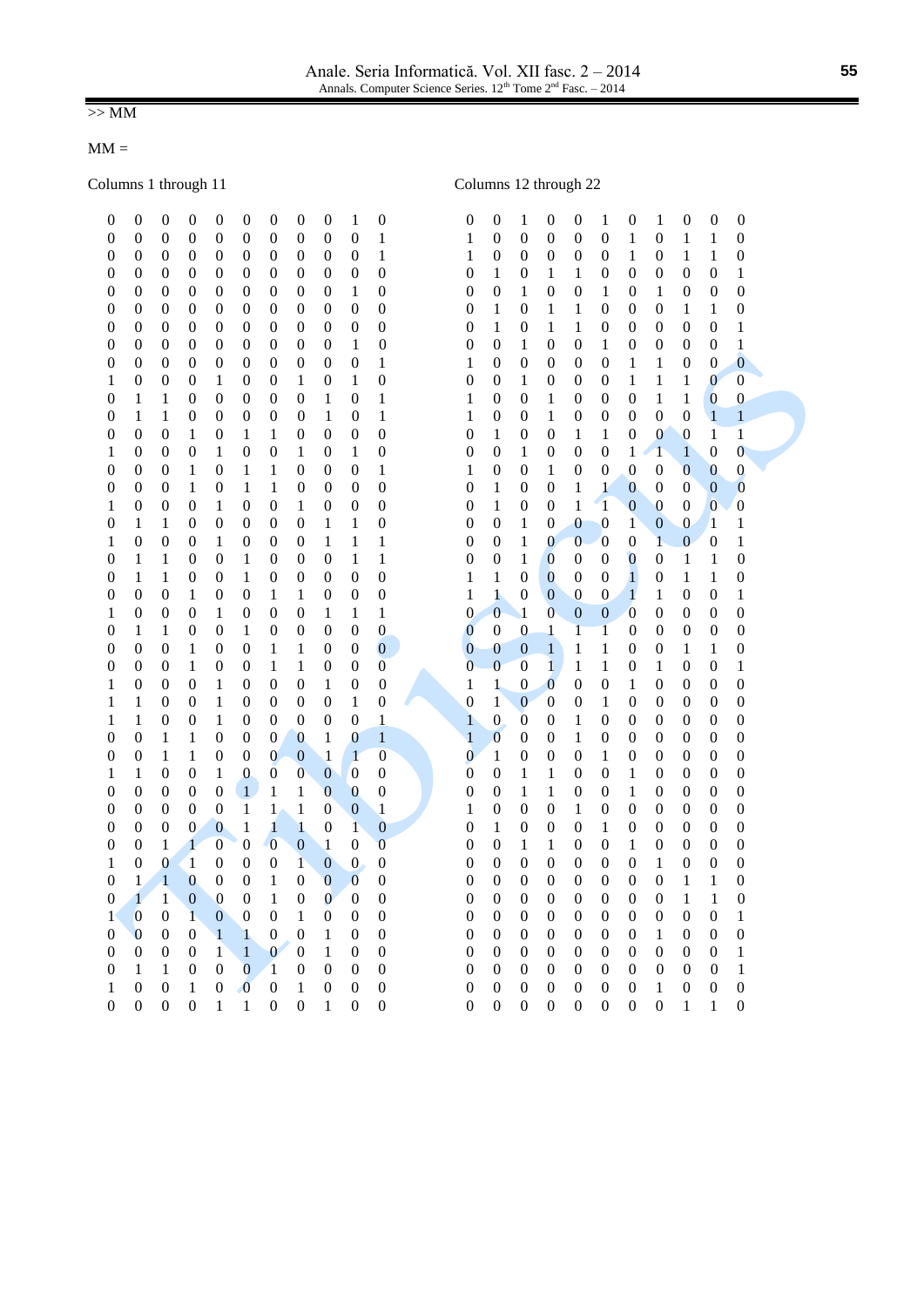Anale. Seria Informatică. Vol. XII fasc. 2 – 2014 Annals. Computer Science Series. 12<sup>th</sup> Tome 2<sup>nd</sup> Fasc. – 2014

| Columns 23 through 33 |                                      |                              |                              |                                      |                                      |                                      |                                  |                                      |                                  |                           | Columns 34 through 44          |                                      |                                    |                                      |                                      |                                      |                                      |                                      |                                      |                                      |                                    | Column 45                            |
|-----------------------|--------------------------------------|------------------------------|------------------------------|--------------------------------------|--------------------------------------|--------------------------------------|----------------------------------|--------------------------------------|----------------------------------|---------------------------|--------------------------------|--------------------------------------|------------------------------------|--------------------------------------|--------------------------------------|--------------------------------------|--------------------------------------|--------------------------------------|--------------------------------------|--------------------------------------|------------------------------------|--------------------------------------|
| 1                     | $\boldsymbol{0}$                     | $\boldsymbol{0}$             | $\boldsymbol{0}$             | 1                                    | $\mathbf{1}$                         | $\mathbf{1}$                         | $\boldsymbol{0}$                 | $\boldsymbol{0}$                     | $\mathbf{1}$                     | $\boldsymbol{0}$          | $\boldsymbol{0}$               | $\boldsymbol{0}$                     | $\boldsymbol{0}$                   | 1                                    | $\boldsymbol{0}$                     | $\boldsymbol{0}$                     | $\mathbf{1}$                         | $\boldsymbol{0}$                     | $\boldsymbol{0}$                     | $\boldsymbol{0}$                     | $\mathbf{1}$                       | 0                                    |
| 0                     | $\mathbf{1}$                         | $\boldsymbol{0}$             | $\boldsymbol{0}$             | $\boldsymbol{0}$                     | $\,1$                                | $\,1$                                | $\boldsymbol{0}$                 | $\boldsymbol{0}$                     | $\mathbf 1$                      | $\boldsymbol{0}$          | 0                              | $\boldsymbol{0}$                     | $\boldsymbol{0}$                   | $\boldsymbol{0}$                     | $\mathbf 1$                          | $\mathbf{1}$                         | $\boldsymbol{0}$                     | $\boldsymbol{0}$                     | $\boldsymbol{0}$                     | $\mathbf 1$                          | $\boldsymbol{0}$                   | 0                                    |
| 0                     | $\mathbf{1}$                         | $\boldsymbol{0}$             | $\boldsymbol{0}$             | $\boldsymbol{0}$                     | $\boldsymbol{0}$                     | $\boldsymbol{0}$                     | $\mathbf{1}$                     | $\mathbf{1}$                         | $\boldsymbol{0}$                 | $\boldsymbol{0}$          | 0                              | $\boldsymbol{0}$                     | $\mathbf{1}$                       | $\boldsymbol{0}$                     | $\mathbf{1}$                         | 1                                    | $\boldsymbol{0}$                     | $\boldsymbol{0}$                     | $\boldsymbol{0}$                     | $\mathbf{1}$                         | $\boldsymbol{0}$                   | 0                                    |
| 0                     | $\boldsymbol{0}$                     | $\mathbf{1}$                 | 1                            | $\boldsymbol{0}$                     | $\boldsymbol{0}$                     | $\boldsymbol{0}$                     | $\mathbf 1$                      | $\mathbf{1}$                         | 0                                | $\boldsymbol{0}$          | 0                              | 0                                    | $\mathbf{1}$                       | $\mathbf{1}$                         | 0                                    | $\boldsymbol{0}$                     | $\mathbf{1}$                         | $\boldsymbol{0}$                     | $\boldsymbol{0}$                     | $\boldsymbol{0}$                     | $\mathbf{1}$                       | 0                                    |
|                       | $\boldsymbol{0}$                     | $\boldsymbol{0}$             | 0                            | 1                                    | 1                                    | 1                                    | $\boldsymbol{0}$                 | $\boldsymbol{0}$                     | 1                                | $\boldsymbol{0}$          | 0                              | 0                                    | $\boldsymbol{0}$                   | $\boldsymbol{0}$                     | $\boldsymbol{0}$                     | 0                                    | $\boldsymbol{0}$                     | 1                                    | $\mathbf 1$                          | $\boldsymbol{0}$                     | $\boldsymbol{0}$                   |                                      |
| 0                     | $\mathbf{1}$                         | 0                            | $\boldsymbol{0}$             | $\boldsymbol{0}$                     | $\boldsymbol{0}$                     | $\boldsymbol{0}$                     | $\boldsymbol{0}$                 | 0                                    | $\boldsymbol{0}$                 | 1                         | 1                              | $\mathbf{1}$                         | 0                                  | 0                                    | $\boldsymbol{0}$                     | $\boldsymbol{0}$                     | 0                                    | $\mathbf{1}$                         | 1                                    | $\boldsymbol{0}$                     | $\boldsymbol{0}$                   | 1                                    |
| 0                     | $\boldsymbol{0}$                     | $\mathbf{1}$                 | $\mathbf{1}$                 | $\boldsymbol{0}$                     | $\boldsymbol{0}$                     | $\boldsymbol{0}$                     | 0                                | $\boldsymbol{0}$                     | $\boldsymbol{0}$                 | $\mathbf{1}$              | 1                              | $\mathbf{1}$                         | 0                                  | $\boldsymbol{0}$                     | $\mathbf{1}$                         | $\mathbf{1}$                         | 0                                    | $\boldsymbol{0}$                     | $\boldsymbol{0}$                     | $\mathbf{1}$                         | $\boldsymbol{0}$                   | 0                                    |
| 0                     | $\boldsymbol{0}$                     | $\mathbf{1}$                 | $\mathbf{1}$                 | 0                                    | $\boldsymbol{0}$                     | $\boldsymbol{0}$                     | 0                                | $\boldsymbol{0}$                     | $\boldsymbol{0}$                 | $\mathbf{1}$              | 1                              | $\mathbf{1}$                         | 0                                  | $\mathbf{1}$                         | 0                                    | $\boldsymbol{0}$                     | 1                                    | $\boldsymbol{0}$                     | $\boldsymbol{0}$                     | $\boldsymbol{0}$                     | 1                                  | 0                                    |
| 1                     | $\boldsymbol{0}$                     | 0                            | 0                            | 1                                    | $\boldsymbol{0}$                     | $\boldsymbol{0}$                     | $\mathbf{1}$                     | $\mathbf{1}$                         | $\boldsymbol{0}$                 | $\boldsymbol{0}$          | 0                              | 0                                    | 1                                  | $\boldsymbol{0}$                     | 0                                    | 0                                    | 0                                    | 1                                    | $\mathbf 1$                          | 0                                    | $\boldsymbol{0}$                   | 1                                    |
| 1                     | $\boldsymbol{0}$                     | $\boldsymbol{0}$             | $\boldsymbol{0}$             | $\boldsymbol{0}$                     | $\mathbf{1}$                         | $\boldsymbol{0}$                     | $\boldsymbol{0}$                 | $\mathbf{1}$                         | $\boldsymbol{0}$                 | $\boldsymbol{0}$          | 0                              | $\mathbf{1}$                         | $\boldsymbol{0}$                   | $\boldsymbol{0}$                     | $\boldsymbol{0}$                     | $\boldsymbol{0}$                     | $\boldsymbol{0}$                     | $\boldsymbol{0}$                     | $\boldsymbol{0}$                     | $\boldsymbol{0}$                     | $\boldsymbol{0}$                   | 0                                    |
| 1                     | $\boldsymbol{0}$                     | $\boldsymbol{0}$             | $\boldsymbol{0}$             | $\boldsymbol{0}$                     | $\boldsymbol{0}$                     | $\mathbf{1}$                         | $\mathbf{1}$                     | $\boldsymbol{0}$                     | $\boldsymbol{0}$                 | $\boldsymbol{0}$          | 1                              | $\boldsymbol{0}$                     | $\boldsymbol{0}$                   | $\boldsymbol{0}$                     | $\boldsymbol{0}$                     | $\boldsymbol{0}$                     | $\boldsymbol{0}$                     | $\boldsymbol{0}$                     | $\boldsymbol{0}$                     | $\boldsymbol{0}$                     | $\boldsymbol{0}$                   | 0                                    |
| 0                     | $\boldsymbol{0}$                     | $\boldsymbol{0}$             | 0                            | 1                                    | $\boldsymbol{0}$                     | $\mathbf{1}$                         | $\mathbf{1}$                     | $\boldsymbol{0}$                     | $\boldsymbol{0}$                 | $\boldsymbol{0}$          | 1                              | 0                                    | $\boldsymbol{0}$                   | $\boldsymbol{0}$                     | $\boldsymbol{0}$                     | $\boldsymbol{0}$                     | $\boldsymbol{0}$                     | $\boldsymbol{0}$                     | $\boldsymbol{0}$                     | $\boldsymbol{0}$                     | $\boldsymbol{0}$                   | $\boldsymbol{0}$                     |
| 0                     | $\boldsymbol{0}$                     | $\boldsymbol{0}$             | $\boldsymbol{0}$             | $\mathbf{1}$                         | $\mathbf{1}$                         | $\boldsymbol{0}$                     | $\boldsymbol{0}$                 | $\,1$                                | $\boldsymbol{0}$                 | $\boldsymbol{0}$          | $\boldsymbol{0}$               | $\mathbf{1}$                         | $\boldsymbol{0}$                   | $\boldsymbol{0}$                     | $\boldsymbol{0}$                     | $\boldsymbol{0}$                     | $\boldsymbol{0}$                     | $\boldsymbol{0}$                     | $\boldsymbol{0}$                     | $\boldsymbol{0}$                     | $\boldsymbol{0}$                   | $\boldsymbol{0}$<br>$\boldsymbol{0}$ |
| 1                     | $\boldsymbol{0}$                     | $\boldsymbol{0}$             | $\boldsymbol{0}$             | $\boldsymbol{0}$                     | $\boldsymbol{0}$                     | $\boldsymbol{0}$                     | $\boldsymbol{0}$                 | $\boldsymbol{0}$                     | $\mathbf{1}$                     | $\mathbf{1}$              | 0                              | $\boldsymbol{0}$                     | $\mathbf{1}$                       | $\boldsymbol{0}$                     | $\boldsymbol{0}$                     | $\boldsymbol{0}$                     | $\boldsymbol{0}$                     | $\boldsymbol{0}$                     | $\boldsymbol{0}$                     | $\boldsymbol{0}$<br>$\boldsymbol{0}$ | $\overline{0}$<br>$\boldsymbol{0}$ | 0                                    |
| 0<br>0                | $\mathbf{1}$<br>$\mathbf{1}$         | $\mathbf{1}$<br>$\mathbf{1}$ | $\mathbf{1}$<br>$\mathbf{1}$ | $\boldsymbol{0}$<br>$\boldsymbol{0}$ | $\boldsymbol{0}$<br>$\boldsymbol{0}$ | $\boldsymbol{0}$<br>$\mathbf{1}$     | $\boldsymbol{0}$<br>$\mathbf{1}$ | $\boldsymbol{0}$<br>$\boldsymbol{0}$ | $\mathbf{1}$<br>$\boldsymbol{0}$ | $\,1$<br>$\boldsymbol{0}$ | $\boldsymbol{0}$<br>1          | $\boldsymbol{0}$<br>$\boldsymbol{0}$ | $\mathbf{1}$<br>$\boldsymbol{0}$   | $\boldsymbol{0}$<br>$\boldsymbol{0}$ | $\boldsymbol{0}$<br>$\boldsymbol{0}$ | $\boldsymbol{0}$<br>$\boldsymbol{0}$ | $\boldsymbol{0}$<br>$\boldsymbol{0}$ | $\boldsymbol{0}$<br>$\boldsymbol{0}$ | $\boldsymbol{0}$<br>$\boldsymbol{0}$ | $\boldsymbol{0}$                     | $\overline{0}$                     | $\overline{0}$                       |
| 0                     | $\mathbf{1}$                         | $\mathbf{1}$                 | 1                            | $\boldsymbol{0}$                     | $\mathbf{1}$                         | $\boldsymbol{0}$                     | $\boldsymbol{0}$                 | $\mathbf{1}$                         | $\boldsymbol{0}$                 | $\boldsymbol{0}$          | $\boldsymbol{0}$               | $\mathbf{1}$                         | $\boldsymbol{0}$                   | $\boldsymbol{0}$                     | $\boldsymbol{0}$                     | $\boldsymbol{0}$                     | $\boldsymbol{0}$                     | $\boldsymbol{0}$                     | $\boldsymbol{0}$                     | $\boldsymbol{0}$                     | $\overline{0}$                     | $\bf{0}$                             |
| 0                     | $\boldsymbol{0}$                     | $\boldsymbol{0}$             | $\boldsymbol{0}$             | $\mathbf{1}$                         | $\boldsymbol{0}$                     | $\boldsymbol{0}$                     | $\boldsymbol{0}$                 | $\boldsymbol{0}$                     | $\mathbf{1}$                     | 1                         | 0                              | 0                                    | 1                                  | $\boldsymbol{0}$                     | 0                                    | $\boldsymbol{0}$                     | $\boldsymbol{0}$                     | $\boldsymbol{0}$                     | $\boldsymbol{0}$                     | $\boldsymbol{0}$                     | $\boldsymbol{0}$                   | $\overline{0}$                       |
| 0                     | $\boldsymbol{0}$                     | 0                            | $\mathbf{1}$                 | $\boldsymbol{0}$                     | $\boldsymbol{0}$                     | $\boldsymbol{0}$                     | 0                                | $\boldsymbol{0}$                     | $\boldsymbol{0}$                 | $\boldsymbol{0}$          | 0                              | 0                                    | $\boldsymbol{0}$                   | 1                                    | $\boldsymbol{0}$                     | $\boldsymbol{0}$                     | $\mathbf{0}$                         | $\mathbf{1}$                         | $\boldsymbol{0}$                     | $\boldsymbol{0}$                     | $\mathbf{1}$                       | $\boldsymbol{0}$                     |
| $\boldsymbol{0}$      | $\boldsymbol{0}$                     | $\mathbf{1}$                 | 0                            | $\boldsymbol{0}$                     | $\boldsymbol{0}$                     | $\boldsymbol{0}$                     | 0                                | $\boldsymbol{0}$                     | $\boldsymbol{0}$                 | $\boldsymbol{0}$          | $\boldsymbol{0}$               | 0                                    | 0                                  | $\boldsymbol{0}$                     | $\mathbf{1}$                         | $\mathbf{1}$                         | $\boldsymbol{0}$                     | $\bf{0}$                             | $\boldsymbol{0}$                     | $\mathbf{0}$                         | $\mathbf{0}$                       | $\mathbf{1}$                         |
| $\boldsymbol{0}$      | $\boldsymbol{0}$                     | $\mathbf{1}$                 | $\boldsymbol{0}$             | $\boldsymbol{0}$                     | $\boldsymbol{0}$                     | $\boldsymbol{0}$                     | $\boldsymbol{0}$                 | $\boldsymbol{0}$                     | $\boldsymbol{0}$                 | $\boldsymbol{0}$          | 0                              | 0                                    | 0                                  | $\boldsymbol{0}$                     | 1                                    | $\mathbf{1}$                         | $\overline{0}$                       | $\boldsymbol{0}$                     | $\boldsymbol{0}$                     | $\boldsymbol{0}$                     | $\overline{0}$                     | $\mathbf{1}$                         |
| 0                     | $\boldsymbol{0}$                     | 0                            | $\mathbf{1}$                 | $\boldsymbol{0}$                     | $\boldsymbol{0}$                     | $\boldsymbol{0}$                     | 0                                | 0                                    | $\boldsymbol{0}$                 | $\boldsymbol{0}$          | 0                              | 0                                    | 0                                  | $\boldsymbol{0}$                     | $\boldsymbol{0}$                     | 0                                    | $\mathbf{1}$                         | $\bf{0}$                             | $\mathbf{1}$                         | 1                                    | $\boldsymbol{0}$                   | $\boldsymbol{0}$                     |
| 1                     | $\mathbf{1}$                         | $\boldsymbol{0}$             | $\boldsymbol{0}$             | 1                                    | $\boldsymbol{0}$                     | $\boldsymbol{0}$                     | $\boldsymbol{0}$                 | $\boldsymbol{0}$                     | $\boldsymbol{0}$                 | $\boldsymbol{0}$          | 0                              | 0                                    | $\boldsymbol{0}$                   | $\mathbf{1}$                         | $\overline{0}$                       | $\overline{0}$                       | $\boldsymbol{0}$                     | $\mathbf{1}$                         | $\overline{0}$                       | $\mathbf{0}$                         | 1                                  | $\boldsymbol{0}$                     |
| 1                     | $\mathbf{1}$                         | $\boldsymbol{0}$             | $\boldsymbol{0}$             | $\mathbf{1}$                         | $\boldsymbol{0}$                     | $\boldsymbol{0}$                     | $\boldsymbol{0}$                 | $\boldsymbol{0}$                     | $\boldsymbol{0}$                 | $\boldsymbol{0}$          | $\boldsymbol{0}$               | $\boldsymbol{0}$                     | $\boldsymbol{0}$                   | $\boldsymbol{0}$                     | $\boldsymbol{0}$                     | $\boldsymbol{0}$                     | $\mathbf{1}$                         | $\mathbf{0}$                         | $\mathbf{1}$                         | $\mathbf{1}$                         | $\boldsymbol{0}$                   | $\boldsymbol{0}$                     |
| 0                     | $\boldsymbol{0}$                     | $\mathbf{1}$                 | $\boldsymbol{0}$             | $\boldsymbol{0}$                     | $\boldsymbol{0}$                     | $\boldsymbol{0}$                     | 0                                | 0                                    | $\boldsymbol{0}$                 | $\boldsymbol{0}$          | 0                              | $\boldsymbol{0}$                     | $\boldsymbol{0}$                   | $\boldsymbol{0}$                     | $\boldsymbol{0}$                     | $\boldsymbol{0}$                     | $\mathbf{1}$                         | $\bf{0}$                             | 1                                    | $\mathbf{1}$                         | $\boldsymbol{0}$                   | $\boldsymbol{0}$                     |
| 0                     | $\boldsymbol{0}$                     | $\boldsymbol{0}$             | $\mathbf{1}$                 | $\boldsymbol{0}$                     | $\boldsymbol{0}$                     | $\boldsymbol{0}$                     | 0                                | 0                                    | $\boldsymbol{0}$                 | $\boldsymbol{0}$          | 0                              | 0                                    | $\boldsymbol{0}$                   | 1                                    | $\boldsymbol{0}$                     | $\boldsymbol{0}$                     | $\bf{0}$                             | $\mathbf{1}$                         | $\boldsymbol{0}$                     | $\boldsymbol{0}$                     | $\mathbf{1}$                       | 0                                    |
| 1                     | $\mathbf{1}$                         | $\boldsymbol{0}$             | $\boldsymbol{0}$             | $\mathbf{1}$                         | $\boldsymbol{0}$                     | $\boldsymbol{0}$                     | $\boldsymbol{0}$                 | $\boldsymbol{0}$                     | $\boldsymbol{0}$                 | $\boldsymbol{0}$          | 0                              | $\bf{0}$                             | $\overline{0}$                     | $\boldsymbol{0}$                     | $\mathbf{1}$                         | $\mathbf{1}$                         | $\overline{0}$                       | $\boldsymbol{0}$                     | $\boldsymbol{0}$                     | $\boldsymbol{0}$                     | $\boldsymbol{0}$                   |                                      |
| 0                     | $\boldsymbol{0}$                     | $\boldsymbol{0}$             | $\boldsymbol{0}$             | $\boldsymbol{0}$                     | $\mathbf{1}$                         | $\boldsymbol{0}$                     | $\boldsymbol{0}$                 | $\boldsymbol{0}$                     | $\mathbf{1}$                     | $\boldsymbol{0}$          | 0                              | $\mathbf{1}$                         | $\boldsymbol{0}$                   | $\mathbf{1}$                         | $\mathbf{0}$                         | $\boldsymbol{0}$                     | $\boldsymbol{0}$                     | $\mathbf{1}$                         | $\boldsymbol{0}$                     | $\boldsymbol{0}$                     | $\boldsymbol{0}$                   |                                      |
| 0                     | $\boldsymbol{0}$                     | $\boldsymbol{0}$             | 0                            | $\boldsymbol{0}$                     | $\boldsymbol{0}$                     | $\mathbf{1}$                         | $\mathbf{1}$                     | 0                                    | $\boldsymbol{0}$                 | $\bf{0}$                  | $\boldsymbol{0}$               | $\boldsymbol{0}$                     | $\mathbf{1}$                       | $\mathbf{0}$                         | $\mathbf{1}$                         | $\mathbf{1}$                         | 0                                    | $\boldsymbol{0}$                     | 1                                    | $\boldsymbol{0}$                     | $\boldsymbol{0}$                   | 0                                    |
| 0                     | $\boldsymbol{0}$                     | $\boldsymbol{0}$             | $\boldsymbol{0}$             | $\boldsymbol{0}$                     | $\boldsymbol{0}$                     | $\mathbf{1}$                         | $\mathbf{1}$                     | 0                                    | $\boldsymbol{0}$                 | $\overline{0}$            | $\boldsymbol{0}$               | $\overline{0}$                       | $\mathbf{1}$                       | $\boldsymbol{0}$                     | $\mathbf{1}$                         | $\mathbf{1}$<br>$\boldsymbol{0}$     | $\boldsymbol{0}$                     | $\boldsymbol{0}$                     | 1                                    | $\boldsymbol{0}$                     | $\boldsymbol{0}$                   | 0<br>0                               |
| 0<br>0                | $\boldsymbol{0}$<br>$\boldsymbol{0}$ | $\boldsymbol{0}$<br>0        | $\boldsymbol{0}$<br>0        | $\boldsymbol{0}$<br>$\boldsymbol{0}$ | $\boldsymbol{0}$<br>1                | $\boldsymbol{0}$<br>$\boldsymbol{0}$ | $\boldsymbol{0}$<br>0            | 1<br>$\boldsymbol{0}$                | $\boldsymbol{0}$<br>$\mathbf{1}$ | 1<br>$\boldsymbol{0}$     | $\mathbf{1}$<br>$\overline{0}$ | $\boldsymbol{0}$<br>$\mathbf{1}$     | $\boldsymbol{0}$<br>$\overline{0}$ | $\boldsymbol{0}$<br>$\mathbf{1}$     | $\boldsymbol{0}$<br>0                | $\boldsymbol{0}$                     | 1<br>0                               | $\boldsymbol{0}$<br>1                | $\boldsymbol{0}$<br>0                | 1<br>$\boldsymbol{0}$                | 1<br>$\boldsymbol{0}$              | 1                                    |
| 0                     | $\boldsymbol{0}$                     | 0                            | 0                            | 0                                    | $\boldsymbol{0}$                     | $\boldsymbol{0}$                     | 0                                | 1                                    | $\boldsymbol{0}$                 | $\mathbf{1}$              | $\mathbf{1}$                   | 0                                    | $\boldsymbol{0}$                   | 0                                    | 1                                    | 1                                    | $\boldsymbol{0}$                     | $\boldsymbol{0}$                     | 1                                    | $\boldsymbol{0}$                     | $\boldsymbol{0}$                   | 0                                    |
| 0                     | 0                                    | 0                            | 0                            | $\boldsymbol{0}$                     | $\boldsymbol{0}$                     | $\boldsymbol{0}$                     | $\mathbf{0}$                     | 1                                    | 0                                | $\mathbf{1}$              | $\mathbf{1}$                   | $\boldsymbol{0}$                     | $\overline{0}$                     | $\boldsymbol{0}$                     | $\boldsymbol{0}$                     | 0                                    | 1                                    | $\boldsymbol{0}$                     | $\boldsymbol{0}$                     | 1                                    | 1                                  | 0                                    |
| 0                     | $\boldsymbol{0}$                     | $\boldsymbol{0}$             | $\boldsymbol{0}$             | $\boldsymbol{0}$                     | $\mathbf{1}$                         | $\boldsymbol{0}$                     | $\boldsymbol{0}$                 | $\boldsymbol{0}$                     | $\mathbf{1}$                     | $\overline{0}$            | $\boldsymbol{0}$               | $\overline{1}$                       | $\boldsymbol{0}$                   | $\boldsymbol{0}$                     | $\boldsymbol{0}$                     | $\boldsymbol{0}$                     | $\mathbf{1}$                         | $\boldsymbol{0}$                     | $\boldsymbol{0}$                     | $\mathbf{1}$                         | $\mathbf{1}$                       | $\boldsymbol{0}$                     |
| $\boldsymbol{0}$      | $\boldsymbol{0}$                     | $\boldsymbol{0}$             | $\boldsymbol{0}$             | $\boldsymbol{0}$                     | $\boldsymbol{0}$                     | $\overline{1}$                       | $\mathbf{1}$                     | $\boldsymbol{0}$                     | $\boldsymbol{0}$                 | $\boldsymbol{0}$          | $\boldsymbol{0}$               | $\boldsymbol{0}$                     | 1                                  | $\mathbf{1}$                         | $\boldsymbol{0}$                     | $\boldsymbol{0}$                     | $\boldsymbol{0}$                     | $\mathbf{1}$                         | $\boldsymbol{0}$                     | $\boldsymbol{0}$                     | $\boldsymbol{0}$                   |                                      |
| $\mathbf{1}$          | $\boldsymbol{0}$                     | $\boldsymbol{0}$             | $\mathbf{1}$                 | $\boldsymbol{0}$                     | $\bullet$                            | $\boldsymbol{0}$                     | $\boldsymbol{0}$                 | $\boldsymbol{0}$                     | $\mathbf{1}$                     | $\boldsymbol{0}$          | $\boldsymbol{0}$               | $\boldsymbol{0}$                     | $\mathbf{1}$                       | $\mathbf 1$                          | $\mathbf{1}$                         | $\boldsymbol{0}$                     | $\boldsymbol{0}$                     | $\mathbf 1$                          | $\boldsymbol{0}$                     | $\boldsymbol{0}$                     | $\boldsymbol{0}$                   | $\boldsymbol{0}$                     |
| $\boldsymbol{0}$      | $\boldsymbol{0}$                     | $\boldsymbol{0}$             | $\boldsymbol{0}$             | $1\,$                                | $\boldsymbol{0}$                     | $\mathbf{1}$                         | $\,1\,$                          | $\boldsymbol{0}$                     | $\boldsymbol{0}$                 | $\sqrt{1}$                | $\boldsymbol{0}$               | $\boldsymbol{0}$                     | $\boldsymbol{0}$                   | $\,1\,$                              | $\,1\,$                              | $\boldsymbol{0}$                     | $\boldsymbol{0}$                     | $\,1\,$                              | $\boldsymbol{0}$                     | $\boldsymbol{0}$                     | $\boldsymbol{0}$                   | $\boldsymbol{0}$                     |
| $\boldsymbol{0}$      | $\boldsymbol{0}$                     | $\boldsymbol{0}$             | $\boldsymbol{0}$             | $\left  \right $                     | $\boldsymbol{0}$                     | $\mathbf{1}$                         | $\mathbf{1}$                     | $\boldsymbol{0}$                     | $\mathbf{0}$                     | $\overline{1}$            | $\boldsymbol{0}$               | $\boldsymbol{0}$                     | $\boldsymbol{0}$                   | $\boldsymbol{0}$                     | $\boldsymbol{0}$                     | $\,1\,$                              | $\,1$                                | $\boldsymbol{0}$                     | $\boldsymbol{0}$                     | $\boldsymbol{0}$                     | $\boldsymbol{0}$                   | $\mathbf{1}$                         |
| $\boldsymbol{0}$      | $1\,$                                | $\,1$                        | $\mathbf{0}$                 | $\overline{0}$                       | $\boldsymbol{0}$                     | $\overline{0}$                       | $\overline{0}$                   | $\mathbf{1}$                         | $\boldsymbol{0}$                 | $\overline{0}$            | $\mathbf{1}$                   | $\mathbf{1}$                         | $\boldsymbol{0}$                   | $\boldsymbol{0}$                     | $\boldsymbol{0}$                     | $\,1\,$                              | $\,1$                                | $\boldsymbol{0}$                     | $\boldsymbol{0}$                     | $\boldsymbol{0}$                     | $\boldsymbol{0}$                   | $\mathbf{1}$                         |
| $\mathbf{1}$          | $\boldsymbol{0}$                     | $\boldsymbol{0}$             | $\boxed{1}$                  | $\boldsymbol{0}$                     | $\,1\,$                              | $\boldsymbol{0}$                     | $\mathbf{0}$                     | $\boldsymbol{0}$                     | $\mathbf{1}$                     | $\boldsymbol{0}$          | $\boldsymbol{0}$               | $\boldsymbol{0}$                     | $\,1\,$                            | $\mathbf{1}$                         | $\mathbf{1}$                         | $\boldsymbol{0}$                     | $\boldsymbol{0}$                     | $\mathbf{1}$                         | $\boldsymbol{0}$                     | $\boldsymbol{0}$                     | $\boldsymbol{0}$                   | $\boldsymbol{0}$                     |
| $\boldsymbol{0}$      | $\mathbf{1}$                         | $\mathbf{1}$                 | $\overline{0}$               | $\boldsymbol{0}$                     | $\boldsymbol{0}$                     | $\mathbf{1}$                         | $\mathbf{1}$                     | $\boldsymbol{0}$                     | $\boldsymbol{0}$                 | $\mathbf{1}$              | $\boldsymbol{0}$               | $\boldsymbol{0}$                     | $\boldsymbol{0}$                   | $\boldsymbol{0}$                     | $\boldsymbol{0}$                     | $\boldsymbol{0}$                     | $\boldsymbol{0}$                     | $\boldsymbol{0}$                     | $\mathbf{1}$                         | $\mathbf{1}$                         | $\mathbf{1}$                       | $\boldsymbol{0}$                     |
| $\boldsymbol{0}$      | $\mathbf{1}$                         | $\mathbf{1}$                 | $\boldsymbol{0}$             | $\boldsymbol{0}$                     | $\boldsymbol{0}$                     | $\boldsymbol{0}$                     | $\boldsymbol{0}$                 | $\mathbf{1}^{\prime}$                | $\boldsymbol{0}$                 | $\boldsymbol{0}$          | $\mathbf{1}$                   | $\mathbf{1}$                         | $\boldsymbol{0}$                   | $\boldsymbol{0}$                     | $\boldsymbol{0}$                     | $\boldsymbol{0}$                     | $\boldsymbol{0}$                     | $\boldsymbol{0}$                     | $\mathbf{1}$                         | $\mathbf 1$                          | $\mathbf{1}$                       | $\boldsymbol{0}$                     |
| $1^{\circ}$           | $\bf{0}$                             | $\boldsymbol{0}$             | $\mathbf{1}$                 | $\boldsymbol{0}$                     | $\boldsymbol{0}$                     | $\boldsymbol{0}$                     | $\boldsymbol{0}$                 | $\,1$                                | $\boldsymbol{0}$                 | $\boldsymbol{0}$          | $\mathbf{1}$                   | $\mathbf{1}$                         | $\boldsymbol{0}$                   | $\boldsymbol{0}$                     | $\boldsymbol{0}$                     | $\boldsymbol{0}$                     | $\boldsymbol{0}$                     | $\boldsymbol{0}$                     | $\,1$                                | $\,1\,$                              | $\mathbf{1}$                       | $\boldsymbol{0}$                     |
| 0                     | $\Omega$                             | $\boldsymbol{0}$             | $\boldsymbol{0}$             | $\mathbf{1}$                         | 1.                                   | $\boldsymbol{0}$                     | $\boldsymbol{0}$                 | $\boldsymbol{0}$                     | $\mathbf{1}$                     | $\boldsymbol{0}$          | $\boldsymbol{0}$               | $\overline{0}$                       | $\mathbf{1}$                       | $\boldsymbol{0}$                     | $\boldsymbol{0}$                     | $\mathbf{1}$                         | $\mathbf{1}$                         | $\overline{0}$                       | $\boldsymbol{0}$                     | $\boldsymbol{0}$                     | $\boldsymbol{0}$                   | 1                                    |
|                       |                                      |                              |                              |                                      |                                      |                                      |                                  |                                      |                                  |                           |                                |                                      |                                    |                                      |                                      |                                      |                                      |                                      |                                      |                                      |                                    |                                      |
|                       |                                      |                              |                              |                                      |                                      |                                      |                                  |                                      |                                  |                           |                                |                                      |                                    |                                      |                                      |                                      |                                      |                                      |                                      |                                      |                                    |                                      |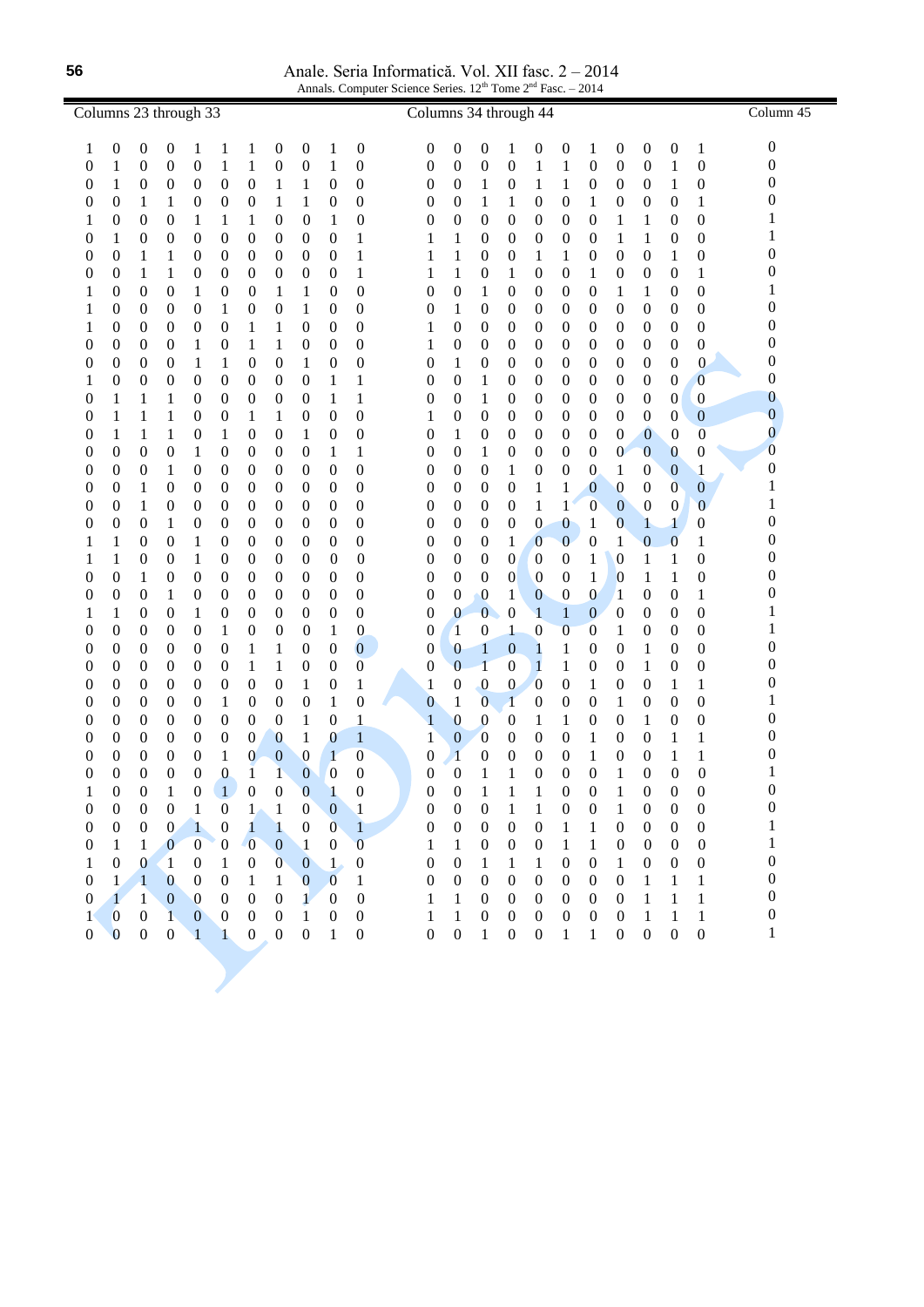|                                                                                                                                                                                                                                |                                                                                                                                                                                                                                    |                                                                                                                                                                                                                                                          |                                                                                                                                                                                                                                               | Columns 1 through 12                                                                                                                                                                                                                                         |                                                                                                                                                                                                                     |                                                                                                                                                                                                                                                   |                                                                                                                                                                                                                     |                                                                                                                                                                                                                                           |                                                                                                                                                                                                                 |                                                                                                                                                                                                                                   |                                                                                                                                                                                                                    | Columns 13 through 24                                                                                                                                                                                                                            |                                                                                                                                                                                                                            |                                                                                                                                                                                                                                      |                                                                                                                                                                                                                                   |                                                                                                                                                                                                                                       |                                                                                                                                                                                                                                       |                                                                                                                                                                                                                                   |                                                                                                                                                                                                                           |                                                                                                                                                                                                                                   |                                                                                                                                                                                                                    |                                                                                                                                                                                                                                   |                                                                                                                                                                                            |
|--------------------------------------------------------------------------------------------------------------------------------------------------------------------------------------------------------------------------------|------------------------------------------------------------------------------------------------------------------------------------------------------------------------------------------------------------------------------------|----------------------------------------------------------------------------------------------------------------------------------------------------------------------------------------------------------------------------------------------------------|-----------------------------------------------------------------------------------------------------------------------------------------------------------------------------------------------------------------------------------------------|--------------------------------------------------------------------------------------------------------------------------------------------------------------------------------------------------------------------------------------------------------------|---------------------------------------------------------------------------------------------------------------------------------------------------------------------------------------------------------------------|---------------------------------------------------------------------------------------------------------------------------------------------------------------------------------------------------------------------------------------------------|---------------------------------------------------------------------------------------------------------------------------------------------------------------------------------------------------------------------|-------------------------------------------------------------------------------------------------------------------------------------------------------------------------------------------------------------------------------------------|-----------------------------------------------------------------------------------------------------------------------------------------------------------------------------------------------------------------|-----------------------------------------------------------------------------------------------------------------------------------------------------------------------------------------------------------------------------------|--------------------------------------------------------------------------------------------------------------------------------------------------------------------------------------------------------------------|--------------------------------------------------------------------------------------------------------------------------------------------------------------------------------------------------------------------------------------------------|----------------------------------------------------------------------------------------------------------------------------------------------------------------------------------------------------------------------------|--------------------------------------------------------------------------------------------------------------------------------------------------------------------------------------------------------------------------------------|-----------------------------------------------------------------------------------------------------------------------------------------------------------------------------------------------------------------------------------|---------------------------------------------------------------------------------------------------------------------------------------------------------------------------------------------------------------------------------------|---------------------------------------------------------------------------------------------------------------------------------------------------------------------------------------------------------------------------------------|-----------------------------------------------------------------------------------------------------------------------------------------------------------------------------------------------------------------------------------|---------------------------------------------------------------------------------------------------------------------------------------------------------------------------------------------------------------------------|-----------------------------------------------------------------------------------------------------------------------------------------------------------------------------------------------------------------------------------|--------------------------------------------------------------------------------------------------------------------------------------------------------------------------------------------------------------------|-----------------------------------------------------------------------------------------------------------------------------------------------------------------------------------------------------------------------------------|--------------------------------------------------------------------------------------------------------------------------------------------------------------------------------------------|
| $\boldsymbol{0}$<br>$\boldsymbol{0}$<br>$\boldsymbol{0}$<br>$\boldsymbol{0}$<br>$\boldsymbol{0}$<br>$\boldsymbol{0}$<br>0<br>$\boldsymbol{0}$<br>$\boldsymbol{0}$<br>$\mathbf{1}$<br>$\boldsymbol{0}$<br>0<br>$\boldsymbol{0}$ | $\boldsymbol{0}$<br>$\boldsymbol{0}$<br>$\boldsymbol{0}$<br>$\boldsymbol{0}$<br>$\boldsymbol{0}$<br>$\boldsymbol{0}$<br>$\boldsymbol{0}$<br>$\boldsymbol{0}$<br>$\boldsymbol{0}$<br>$\boldsymbol{0}$<br>1<br>1<br>$\boldsymbol{0}$ | $\boldsymbol{0}$<br>$\boldsymbol{0}$<br>$\boldsymbol{0}$<br>$\boldsymbol{0}$<br>$\boldsymbol{0}$<br>$\boldsymbol{0}$<br>$\boldsymbol{0}$<br>$\boldsymbol{0}$<br>$\boldsymbol{0}$<br>$\boldsymbol{0}$<br>$\mathbf{1}$<br>$\mathbf{1}$<br>$\boldsymbol{0}$ | $\boldsymbol{0}$<br>$\boldsymbol{0}$<br>$\boldsymbol{0}$<br>$\boldsymbol{0}$<br>$\boldsymbol{0}$<br>$\boldsymbol{0}$<br>$\boldsymbol{0}$<br>$\boldsymbol{0}$<br>$\boldsymbol{0}$<br>$\boldsymbol{0}$<br>0<br>$\boldsymbol{0}$<br>$\mathbf{1}$ | $\boldsymbol{0}$<br>$\boldsymbol{0}$<br>$\boldsymbol{0}$<br>$\boldsymbol{0}$<br>$\boldsymbol{0}$<br>$\boldsymbol{0}$<br>$\boldsymbol{0}$<br>$\boldsymbol{0}$<br>$\boldsymbol{0}$<br>$\mathbf{1}$<br>$\boldsymbol{0}$<br>$\boldsymbol{0}$<br>$\boldsymbol{0}$ | $\boldsymbol{0}$<br>$\boldsymbol{0}$<br>$\boldsymbol{0}$<br>$\boldsymbol{0}$<br>$\boldsymbol{0}$<br>$\boldsymbol{0}$<br>$\boldsymbol{0}$<br>$\boldsymbol{0}$<br>$\boldsymbol{0}$<br>$\boldsymbol{0}$<br>0<br>0<br>1 | $\boldsymbol{0}$<br>$\boldsymbol{0}$<br>$\boldsymbol{0}$<br>$\boldsymbol{0}$<br>$\boldsymbol{0}$<br>$\boldsymbol{0}$<br>$\boldsymbol{0}$<br>$\boldsymbol{0}$<br>$\boldsymbol{0}$<br>$\boldsymbol{0}$<br>$\boldsymbol{0}$<br>$\boldsymbol{0}$<br>1 | $\boldsymbol{0}$<br>$\boldsymbol{0}$<br>$\boldsymbol{0}$<br>$\boldsymbol{0}$<br>$\boldsymbol{0}$<br>$\boldsymbol{0}$<br>$\boldsymbol{0}$<br>$\boldsymbol{0}$<br>$\boldsymbol{0}$<br>1<br>$\boldsymbol{0}$<br>0<br>0 | 0<br>$\boldsymbol{0}$<br>$\boldsymbol{0}$<br>$\boldsymbol{0}$<br>$\boldsymbol{0}$<br>$\boldsymbol{0}$<br>$\boldsymbol{0}$<br>$\boldsymbol{0}$<br>$\boldsymbol{0}$<br>$\boldsymbol{0}$<br>$\mathbf{1}$<br>$\mathbf{1}$<br>$\boldsymbol{0}$ | $\mathbf{1}$<br>$\boldsymbol{0}$<br>$\boldsymbol{0}$<br>$\boldsymbol{0}$<br>1<br>$\boldsymbol{0}$<br>$\boldsymbol{0}$<br>1<br>$\boldsymbol{0}$<br>1<br>$\boldsymbol{0}$<br>$\boldsymbol{0}$<br>$\boldsymbol{0}$ | $\boldsymbol{0}$<br>$\mathbf{1}$<br>$\mathbf{1}$<br>$\boldsymbol{0}$<br>$\boldsymbol{0}$<br>$\boldsymbol{0}$<br>$\boldsymbol{0}$<br>$\boldsymbol{0}$<br>1<br>$\boldsymbol{0}$<br>$\mathbf{1}$<br>$\mathbf{1}$<br>$\boldsymbol{0}$ | $\boldsymbol{0}$<br>$\mathbf{1}$<br>$\mathbf{1}$<br>$\boldsymbol{0}$<br>$\boldsymbol{0}$<br>$\boldsymbol{0}$<br>$\boldsymbol{0}$<br>$\boldsymbol{0}$<br>$\mathbf{1}$<br>$\boldsymbol{0}$<br>$\mathbf{1}$<br>1<br>0 | $\boldsymbol{0}$<br>$\boldsymbol{0}$<br>$\boldsymbol{0}$<br>$\mathbf{1}$<br>$\boldsymbol{0}$<br>$\mathbf{1}$<br>$\mathbf{1}$<br>$\boldsymbol{0}$<br>$\boldsymbol{0}$<br>$\boldsymbol{0}$<br>$\boldsymbol{0}$<br>$\boldsymbol{0}$<br>$\mathbf{1}$ | 1<br>$\boldsymbol{0}$<br>$\boldsymbol{0}$<br>$\boldsymbol{0}$<br>$\mathbf{1}$<br>$\boldsymbol{0}$<br>$\boldsymbol{0}$<br>1<br>$\boldsymbol{0}$<br>$\mathbf{1}$<br>$\boldsymbol{0}$<br>$\boldsymbol{0}$<br>$\boldsymbol{0}$ | $\boldsymbol{0}$<br>$\boldsymbol{0}$<br>$\boldsymbol{0}$<br>$\mathbf{1}$<br>$\boldsymbol{0}$<br>$\,1$<br>$\mathbf 1$<br>$\boldsymbol{0}$<br>$\boldsymbol{0}$<br>$\boldsymbol{0}$<br>$\mathbf{1}$<br>$\mathbf{1}$<br>$\boldsymbol{0}$ | 0<br>$\boldsymbol{0}$<br>$\boldsymbol{0}$<br>$\mathbf{1}$<br>$\boldsymbol{0}$<br>$\mathbf{1}$<br>$\mathbf{1}$<br>$\boldsymbol{0}$<br>$\boldsymbol{0}$<br>$\boldsymbol{0}$<br>$\boldsymbol{0}$<br>$\boldsymbol{0}$<br>$\mathbf{1}$ | 1<br>$\boldsymbol{0}$<br>$\boldsymbol{0}$<br>$\boldsymbol{0}$<br>$\mathbf{1}$<br>$\boldsymbol{0}$<br>$\boldsymbol{0}$<br>$\mathbf{1}$<br>$\boldsymbol{0}$<br>$\boldsymbol{0}$<br>$\boldsymbol{0}$<br>$\boldsymbol{0}$<br>$\mathbf{1}$ | $\boldsymbol{0}$<br>$\mathbf{1}$<br>$\mathbf{1}$<br>$\boldsymbol{0}$<br>$\boldsymbol{0}$<br>$\boldsymbol{0}$<br>$\boldsymbol{0}$<br>$\boldsymbol{0}$<br>1<br>$\mathbf{1}$<br>$\boldsymbol{0}$<br>$\boldsymbol{0}$<br>$\boldsymbol{0}$ | 1<br>$\boldsymbol{0}$<br>$\boldsymbol{0}$<br>$\boldsymbol{0}$<br>$\mathbf{1}$<br>$\boldsymbol{0}$<br>$\boldsymbol{0}$<br>$\boldsymbol{0}$<br>$\mathbf{1}$<br>$\mathbf{1}$<br>$\mathbf{1}$<br>$\boldsymbol{0}$<br>$\boldsymbol{0}$ | $\boldsymbol{0}$<br>$\,1$<br>$\mathbf{1}$<br>$\boldsymbol{0}$<br>$\boldsymbol{0}$<br>$\mathbf{1}$<br>$\boldsymbol{0}$<br>$\boldsymbol{0}$<br>$\boldsymbol{0}$<br>$\mathbf 1$<br>1<br>$\boldsymbol{0}$<br>$\boldsymbol{0}$ | $\boldsymbol{0}$<br>$\mathbf{1}$<br>$\mathbf{1}$<br>$\boldsymbol{0}$<br>$\boldsymbol{0}$<br>$\mathbf{1}$<br>$\boldsymbol{0}$<br>$\boldsymbol{0}$<br>$\boldsymbol{0}$<br>$\boldsymbol{0}$<br>$\boldsymbol{0}$<br>1<br>$\mathbf{1}$ | $\boldsymbol{0}$<br>$\boldsymbol{0}$<br>$\boldsymbol{0}$<br>$\mathbf{1}$<br>$\boldsymbol{0}$<br>$\boldsymbol{0}$<br>$\mathbf{1}$<br>$\mathbf{1}$<br>$\boldsymbol{0}$<br>$\boldsymbol{0}$<br>0<br>4<br>$\mathbf{1}$ | 1<br>$\boldsymbol{0}$<br>$\boldsymbol{0}$<br>$\boldsymbol{0}$<br>$\mathbf{1}$<br>$\boldsymbol{0}$<br>$\boldsymbol{0}$<br>$\boldsymbol{0}$<br>$\mathbf{1}$<br>$\mathbf{1}$<br>$\mathbf{1}$<br>$\boldsymbol{0}$<br>$\boldsymbol{0}$ | $\mathbf 0$<br>1<br>1<br>$\boldsymbol{0}$<br>$\boldsymbol{0}$<br>1<br>$\boldsymbol{0}$<br>$\mathbf 0$<br>$\boldsymbol{0}$<br>$\boldsymbol{0}$<br>$\boldsymbol{0}$<br>0<br>$\boldsymbol{0}$ |
| $\mathbf{1}$                                                                                                                                                                                                                   | $\boldsymbol{0}$                                                                                                                                                                                                                   | $\boldsymbol{0}$                                                                                                                                                                                                                                         | $\boldsymbol{0}$                                                                                                                                                                                                                              | $\mathbf{1}$                                                                                                                                                                                                                                                 | 0                                                                                                                                                                                                                   | $\boldsymbol{0}$                                                                                                                                                                                                                                  | 1                                                                                                                                                                                                                   | $\boldsymbol{0}$                                                                                                                                                                                                                          | 1                                                                                                                                                                                                               | $\boldsymbol{0}$                                                                                                                                                                                                                  | $\boldsymbol{0}$                                                                                                                                                                                                   | $\boldsymbol{0}$                                                                                                                                                                                                                                 | 1                                                                                                                                                                                                                          | $\boldsymbol{0}$                                                                                                                                                                                                                     | $\boldsymbol{0}$                                                                                                                                                                                                                  | $\boldsymbol{0}$                                                                                                                                                                                                                      | 1                                                                                                                                                                                                                                     | 1                                                                                                                                                                                                                                 | $\mathbf{1}$                                                                                                                                                                                                              | $\boldsymbol{0}$                                                                                                                                                                                                                  | $\boldsymbol{0}$                                                                                                                                                                                                   | $\mathbf{1}$                                                                                                                                                                                                                      | $\overline{0}$                                                                                                                                                                             |
| $\boldsymbol{0}$                                                                                                                                                                                                               | $\boldsymbol{0}$                                                                                                                                                                                                                   | $\boldsymbol{0}$                                                                                                                                                                                                                                         | 1                                                                                                                                                                                                                                             | $\boldsymbol{0}$                                                                                                                                                                                                                                             | 1                                                                                                                                                                                                                   | $\mathbf{1}$                                                                                                                                                                                                                                      | $\boldsymbol{0}$                                                                                                                                                                                                    | $\boldsymbol{0}$                                                                                                                                                                                                                          | $\boldsymbol{0}$                                                                                                                                                                                                | $\mathbf{1}$                                                                                                                                                                                                                      | $\mathbf{1}$                                                                                                                                                                                                       | $\boldsymbol{0}$                                                                                                                                                                                                                                 | $\boldsymbol{0}$                                                                                                                                                                                                           | $\mathbf{1}$                                                                                                                                                                                                                         | $\boldsymbol{0}$                                                                                                                                                                                                                  | $\boldsymbol{0}$                                                                                                                                                                                                                      | $\boldsymbol{0}$                                                                                                                                                                                                                      | $\boldsymbol{0}$                                                                                                                                                                                                                  | $\boldsymbol{0}$                                                                                                                                                                                                          | $\boldsymbol{0}$                                                                                                                                                                                                                  | $\boldsymbol{0}$                                                                                                                                                                                                   | $\boldsymbol{0}$                                                                                                                                                                                                                  | 1                                                                                                                                                                                          |
| $\boldsymbol{0}$                                                                                                                                                                                                               | $\boldsymbol{0}$                                                                                                                                                                                                                   | $\boldsymbol{0}$                                                                                                                                                                                                                                         | $\mathbf{1}$                                                                                                                                                                                                                                  | $\boldsymbol{0}$                                                                                                                                                                                                                                             | 1                                                                                                                                                                                                                   | $\mathbf{1}$                                                                                                                                                                                                                                      | 0                                                                                                                                                                                                                   | $\boldsymbol{0}$                                                                                                                                                                                                                          | $\boldsymbol{0}$                                                                                                                                                                                                | $\boldsymbol{0}$                                                                                                                                                                                                                  | $\boldsymbol{0}$                                                                                                                                                                                                   | $\mathbf{1}$                                                                                                                                                                                                                                     | $\boldsymbol{0}$                                                                                                                                                                                                           | $\boldsymbol{0}$                                                                                                                                                                                                                     | 1                                                                                                                                                                                                                                 | $\mathbf{1}$                                                                                                                                                                                                                          | $\boldsymbol{0}$                                                                                                                                                                                                                      | $\boldsymbol{0}$                                                                                                                                                                                                                  | $\boldsymbol{0}$                                                                                                                                                                                                          | $\boldsymbol{0}$                                                                                                                                                                                                                  | $\boldsymbol{0}$                                                                                                                                                                                                   | $\bf{0}$                                                                                                                                                                                                                          | $\mathbf{1}$                                                                                                                                                                               |
| 1<br>$\boldsymbol{0}$                                                                                                                                                                                                          | $\boldsymbol{0}$<br>1                                                                                                                                                                                                              | $\boldsymbol{0}$<br>1                                                                                                                                                                                                                                    | $\boldsymbol{0}$<br>$\boldsymbol{0}$                                                                                                                                                                                                          | $\mathbf{1}$<br>$\boldsymbol{0}$                                                                                                                                                                                                                             | $\boldsymbol{0}$<br>$\boldsymbol{0}$                                                                                                                                                                                | $\boldsymbol{0}$<br>$\boldsymbol{0}$                                                                                                                                                                                                              | 1<br>0                                                                                                                                                                                                              | $\boldsymbol{0}$<br>1                                                                                                                                                                                                                     | $\boldsymbol{0}$<br>1                                                                                                                                                                                           | $\boldsymbol{0}$<br>$\boldsymbol{0}$                                                                                                                                                                                              | $\boldsymbol{0}$<br>$\boldsymbol{0}$                                                                                                                                                                               | $\mathbf{1}$<br>$\boldsymbol{0}$                                                                                                                                                                                                                 | $\boldsymbol{0}$<br>$\mathbf{1}$                                                                                                                                                                                           | $\boldsymbol{0}$<br>$\boldsymbol{0}$                                                                                                                                                                                                 | $\mathbf{1}$<br>$\boldsymbol{0}$                                                                                                                                                                                                  | $\mathbf{1}$<br>$\boldsymbol{0}$                                                                                                                                                                                                      | $\boldsymbol{0}$<br>$\mathbf{1}$                                                                                                                                                                                                      | $\boldsymbol{0}$<br>$\boldsymbol{0}$                                                                                                                                                                                              | $\boldsymbol{0}$<br>$\boldsymbol{0}$                                                                                                                                                                                      | $\boldsymbol{0}$<br>1                                                                                                                                                                                                             | $\boldsymbol{0}$<br>$\mathbf{1}$                                                                                                                                                                                   | $\boldsymbol{0}$<br>$\boldsymbol{0}$                                                                                                                                                                                              | $\mathbf{1}$<br>$\boldsymbol{0}$                                                                                                                                                           |
| $\mathbf{1}$                                                                                                                                                                                                                   | $\boldsymbol{0}$                                                                                                                                                                                                                   | $\boldsymbol{0}$                                                                                                                                                                                                                                         | $\boldsymbol{0}$                                                                                                                                                                                                                              | $\mathbf{1}$                                                                                                                                                                                                                                                 | 0                                                                                                                                                                                                                   | $\boldsymbol{0}$                                                                                                                                                                                                                                  | 0                                                                                                                                                                                                                   | $\mathbf{1}$                                                                                                                                                                                                                              | 1                                                                                                                                                                                                               | $\mathbf{1}$                                                                                                                                                                                                                      | $\boldsymbol{0}$                                                                                                                                                                                                   | $\boldsymbol{0}$                                                                                                                                                                                                                                 | $\mathbf{1}$                                                                                                                                                                                                               | $\boldsymbol{0}$                                                                                                                                                                                                                     | $\boldsymbol{0}$                                                                                                                                                                                                                  | $\boldsymbol{0}$                                                                                                                                                                                                                      | $\overline{0}$                                                                                                                                                                                                                        | $\mathbf{1}$                                                                                                                                                                                                                      | $\boldsymbol{0}$                                                                                                                                                                                                          | $\boldsymbol{0}$                                                                                                                                                                                                                  | 1                                                                                                                                                                                                                  | $\boldsymbol{0}$                                                                                                                                                                                                                  | $\boldsymbol{0}$                                                                                                                                                                           |
| $\boldsymbol{0}$                                                                                                                                                                                                               | 1                                                                                                                                                                                                                                  | 1                                                                                                                                                                                                                                                        | $\boldsymbol{0}$                                                                                                                                                                                                                              | $\boldsymbol{0}$                                                                                                                                                                                                                                             | 1                                                                                                                                                                                                                   | $\boldsymbol{0}$                                                                                                                                                                                                                                  | 0                                                                                                                                                                                                                   | $\boldsymbol{0}$                                                                                                                                                                                                                          | 1                                                                                                                                                                                                               | $\mathbf{1}$                                                                                                                                                                                                                      | $\boldsymbol{0}$                                                                                                                                                                                                   | $\boldsymbol{0}$                                                                                                                                                                                                                                 | $\mathbf{1}$                                                                                                                                                                                                               | $\boldsymbol{0}$                                                                                                                                                                                                                     | $\boldsymbol{0}$                                                                                                                                                                                                                  | $\boldsymbol{0}$                                                                                                                                                                                                                      | $\boldsymbol{0}$                                                                                                                                                                                                                      | $\boldsymbol{0}$                                                                                                                                                                                                                  | $\mathbf{1}$                                                                                                                                                                                                              | $\mathbf{1}$                                                                                                                                                                                                                      | $\boldsymbol{0}$                                                                                                                                                                                                   | $\boldsymbol{0}$                                                                                                                                                                                                                  | $\boldsymbol{0}$                                                                                                                                                                           |
| $\boldsymbol{0}$                                                                                                                                                                                                               | 1                                                                                                                                                                                                                                  | $\mathbf{1}$                                                                                                                                                                                                                                             | $\boldsymbol{0}$                                                                                                                                                                                                                              | $\boldsymbol{0}$                                                                                                                                                                                                                                             | 1                                                                                                                                                                                                                   | $\boldsymbol{0}$                                                                                                                                                                                                                                  | 0                                                                                                                                                                                                                   | $\boldsymbol{0}$                                                                                                                                                                                                                          | $\boldsymbol{0}$                                                                                                                                                                                                | $\boldsymbol{0}$                                                                                                                                                                                                                  | $\mathbf{1}$                                                                                                                                                                                                       | $\mathbf 1$                                                                                                                                                                                                                                      | $\boldsymbol{0}$                                                                                                                                                                                                           | $\boldsymbol{0}$                                                                                                                                                                                                                     | $\bf{0}$                                                                                                                                                                                                                          | $\mathbf{0}$                                                                                                                                                                                                                          | $\mathbf{1}$                                                                                                                                                                                                                          | $\boldsymbol{0}$                                                                                                                                                                                                                  | $\mathbf{1}$                                                                                                                                                                                                              | $\mathbf{1}$                                                                                                                                                                                                                      | $\boldsymbol{0}$                                                                                                                                                                                                   | $\boldsymbol{0}$                                                                                                                                                                                                                  | $\boldsymbol{0}$                                                                                                                                                                           |
| $\boldsymbol{0}$                                                                                                                                                                                                               | $\boldsymbol{0}$                                                                                                                                                                                                                   | $\boldsymbol{0}$                                                                                                                                                                                                                                         | $\mathbf{1}$                                                                                                                                                                                                                                  | $\boldsymbol{0}$                                                                                                                                                                                                                                             | $\boldsymbol{0}$                                                                                                                                                                                                    | $\mathbf{1}$                                                                                                                                                                                                                                      | 1                                                                                                                                                                                                                   | 0                                                                                                                                                                                                                                         | 0                                                                                                                                                                                                               | $\boldsymbol{0}$                                                                                                                                                                                                                  | $\mathbf{1}$                                                                                                                                                                                                       | $\mathbf{1}$                                                                                                                                                                                                                                     | $\boldsymbol{0}$                                                                                                                                                                                                           | $\boldsymbol{0}$                                                                                                                                                                                                                     | $\bf{0}$                                                                                                                                                                                                                          | $\boldsymbol{0}$                                                                                                                                                                                                                      | 1                                                                                                                                                                                                                                     | $\mathbf{1}$                                                                                                                                                                                                                      | $\boldsymbol{0}$                                                                                                                                                                                                          | $\boldsymbol{0}$                                                                                                                                                                                                                  | 1                                                                                                                                                                                                                  | $\boldsymbol{0}$                                                                                                                                                                                                                  | $\mathbf 0$                                                                                                                                                                                |
| $\mathbf{1}$                                                                                                                                                                                                                   | $\boldsymbol{0}$                                                                                                                                                                                                                   | $\boldsymbol{0}$                                                                                                                                                                                                                                         | $\boldsymbol{0}$                                                                                                                                                                                                                              | $\mathbf{1}$                                                                                                                                                                                                                                                 | 0                                                                                                                                                                                                                   | $\boldsymbol{0}$                                                                                                                                                                                                                                  | $\boldsymbol{0}$                                                                                                                                                                                                    | 1<br>$\boldsymbol{0}$                                                                                                                                                                                                                     | 1                                                                                                                                                                                                               | 1<br>$\boldsymbol{0}$                                                                                                                                                                                                             | $\boldsymbol{0}$                                                                                                                                                                                                   | $\boldsymbol{0}$<br>$\boldsymbol{0}$                                                                                                                                                                                                             | 1                                                                                                                                                                                                                          | $\boldsymbol{0}$                                                                                                                                                                                                                     | $\boldsymbol{0}$<br>$\mathbf{1}$                                                                                                                                                                                                  | $\boldsymbol{0}$<br>$\mathbf{1}$                                                                                                                                                                                                      | $\boldsymbol{0}$                                                                                                                                                                                                                      | $\bf{0}$<br>$\mathbf{0}$                                                                                                                                                                                                          | $\boldsymbol{0}$                                                                                                                                                                                                          | $\boldsymbol{0}$                                                                                                                                                                                                                  | $\boldsymbol{0}$                                                                                                                                                                                                   | $\mathbf{1}$                                                                                                                                                                                                                      | 1                                                                                                                                                                                          |
| $\boldsymbol{0}$<br>$\boldsymbol{0}$                                                                                                                                                                                           | 1<br>$\boldsymbol{0}$                                                                                                                                                                                                              | 1<br>$\boldsymbol{0}$                                                                                                                                                                                                                                    | $\boldsymbol{0}$<br>1                                                                                                                                                                                                                         | $\boldsymbol{0}$<br>$\boldsymbol{0}$                                                                                                                                                                                                                         | 1<br>$\boldsymbol{0}$                                                                                                                                                                                               | $\boldsymbol{0}$<br>$\mathbf 1$                                                                                                                                                                                                                   | 0<br>1                                                                                                                                                                                                              | $\boldsymbol{0}$                                                                                                                                                                                                                          | $\boldsymbol{0}$<br>$\boldsymbol{0}$                                                                                                                                                                            | $\boldsymbol{0}$                                                                                                                                                                                                                  | 0<br>0                                                                                                                                                                                                             | $\mathbf{0}$                                                                                                                                                                                                                                     | $\bf{0}$<br>$\overline{0}$                                                                                                                                                                                                 | $\mathbf{1}$<br>$\overline{1}$                                                                                                                                                                                                       | $\mathbf{1}$                                                                                                                                                                                                                      | $\mathbf{1}$                                                                                                                                                                                                                          | $\overline{0}$<br>$\boldsymbol{0}$                                                                                                                                                                                                    | $\boldsymbol{0}$                                                                                                                                                                                                                  | $\boldsymbol{0}$<br>$\mathbf{1}$                                                                                                                                                                                          | $\boldsymbol{0}$<br>$\mathbf{1}$                                                                                                                                                                                                  | $\boldsymbol{0}$<br>0                                                                                                                                                                                              | 1<br>$\boldsymbol{0}$                                                                                                                                                                                                             | 1<br>$\overline{0}$                                                                                                                                                                        |
| $\boldsymbol{0}$                                                                                                                                                                                                               | $\boldsymbol{0}$                                                                                                                                                                                                                   | $\boldsymbol{0}$                                                                                                                                                                                                                                         | $\mathbf{1}$                                                                                                                                                                                                                                  | $\boldsymbol{0}$                                                                                                                                                                                                                                             | 0                                                                                                                                                                                                                   | $\mathbf{1}$                                                                                                                                                                                                                                      | 1                                                                                                                                                                                                                   | $\boldsymbol{0}$                                                                                                                                                                                                                          | $\boldsymbol{0}$                                                                                                                                                                                                | $\boldsymbol{0}$                                                                                                                                                                                                                  | $\boldsymbol{0}$                                                                                                                                                                                                   | $\boldsymbol{0}$                                                                                                                                                                                                                                 | $\boldsymbol{0}$                                                                                                                                                                                                           | $\mathbf{1}$                                                                                                                                                                                                                         | $\mathbf{1}$                                                                                                                                                                                                                      | $\overline{1}$                                                                                                                                                                                                                        | $\boldsymbol{0}$                                                                                                                                                                                                                      | $\mathbf{1}$                                                                                                                                                                                                                      | $\boldsymbol{0}$                                                                                                                                                                                                          | $\boldsymbol{0}$                                                                                                                                                                                                                  | $\mathbf{1}$                                                                                                                                                                                                       | $\boldsymbol{0}$                                                                                                                                                                                                                  | $\boldsymbol{0}$                                                                                                                                                                           |
| $\mathbf{1}$                                                                                                                                                                                                                   | $\boldsymbol{0}$                                                                                                                                                                                                                   | $\boldsymbol{0}$                                                                                                                                                                                                                                         | $\boldsymbol{0}$                                                                                                                                                                                                                              | $\mathbf{1}$                                                                                                                                                                                                                                                 | $\boldsymbol{0}$                                                                                                                                                                                                    | $\boldsymbol{0}$                                                                                                                                                                                                                                  | $\boldsymbol{0}$                                                                                                                                                                                                    | $\mathbf{1}$                                                                                                                                                                                                                              | $\boldsymbol{0}$                                                                                                                                                                                                | $\boldsymbol{0}$                                                                                                                                                                                                                  | $\mathbf{1}$                                                                                                                                                                                                       | $\mathbf{1}$                                                                                                                                                                                                                                     | $\boldsymbol{0}$                                                                                                                                                                                                           | $\boldsymbol{0}$                                                                                                                                                                                                                     | $\boldsymbol{0}$                                                                                                                                                                                                                  | $\boldsymbol{0}$                                                                                                                                                                                                                      | $\mathbf{1}$                                                                                                                                                                                                                          | $\boldsymbol{0}$                                                                                                                                                                                                                  | $\boldsymbol{0}$                                                                                                                                                                                                          | $\boldsymbol{0}$                                                                                                                                                                                                                  | $\boldsymbol{0}$                                                                                                                                                                                                   | $\mathbf{1}$                                                                                                                                                                                                                      | 1                                                                                                                                                                                          |
| $\mathbf{1}$                                                                                                                                                                                                                   | $\mathbf{1}$                                                                                                                                                                                                                       | $\boldsymbol{0}$                                                                                                                                                                                                                                         | $\boldsymbol{0}$                                                                                                                                                                                                                              | $\mathbf 1$                                                                                                                                                                                                                                                  | $\boldsymbol{0}$                                                                                                                                                                                                    | $\boldsymbol{0}$                                                                                                                                                                                                                                  | $\boldsymbol{0}$                                                                                                                                                                                                    | $\boldsymbol{0}$                                                                                                                                                                                                                          | 1                                                                                                                                                                                                               | $\boldsymbol{0}$                                                                                                                                                                                                                  | $\boldsymbol{0}$                                                                                                                                                                                                   | $\mathbf{1}$                                                                                                                                                                                                                                     | $\overline{0}$                                                                                                                                                                                                             | $\boldsymbol{0}$                                                                                                                                                                                                                     | $\boldsymbol{0}$                                                                                                                                                                                                                  | $\mathbf 1$                                                                                                                                                                                                                           | $\boldsymbol{0}$                                                                                                                                                                                                                      | $\boldsymbol{0}$                                                                                                                                                                                                                  | $\boldsymbol{0}$                                                                                                                                                                                                          | $\boldsymbol{0}$                                                                                                                                                                                                                  | $\boldsymbol{0}$                                                                                                                                                                                                   | $\boldsymbol{0}$                                                                                                                                                                                                                  | $\overline{0}$                                                                                                                                                                             |
| $\mathbf{1}$                                                                                                                                                                                                                   | $\mathbf{1}$                                                                                                                                                                                                                       | $\boldsymbol{0}$                                                                                                                                                                                                                                         | $\boldsymbol{0}$                                                                                                                                                                                                                              | $\mathbf{1}$                                                                                                                                                                                                                                                 | $\boldsymbol{0}$                                                                                                                                                                                                    | $\boldsymbol{0}$                                                                                                                                                                                                                                  | $\boldsymbol{0}$                                                                                                                                                                                                    | $\boldsymbol{0}$                                                                                                                                                                                                                          | $\boldsymbol{0}$                                                                                                                                                                                                | $\mathbf{1}$                                                                                                                                                                                                                      | $\mathbf{1}$                                                                                                                                                                                                       | $\boldsymbol{0}$                                                                                                                                                                                                                                 | $\boldsymbol{0}$                                                                                                                                                                                                           | $\boldsymbol{0}$                                                                                                                                                                                                                     | $\overline{1}$                                                                                                                                                                                                                    | $\boldsymbol{0}$                                                                                                                                                                                                                      | $\boldsymbol{0}$                                                                                                                                                                                                                      | $\boldsymbol{0}$                                                                                                                                                                                                                  | $\boldsymbol{0}$                                                                                                                                                                                                          | $\boldsymbol{0}$                                                                                                                                                                                                                  | $\boldsymbol{0}$                                                                                                                                                                                                   | $\boldsymbol{0}$                                                                                                                                                                                                                  | $\mathbf 0$                                                                                                                                                                                |
| $\boldsymbol{0}$<br>$\boldsymbol{0}$                                                                                                                                                                                           | $\boldsymbol{0}$<br>$\boldsymbol{0}$                                                                                                                                                                                               | $\mathbf{1}$<br>1                                                                                                                                                                                                                                        | $\mathbf{1}$<br>$\mathbf{1}$                                                                                                                                                                                                                  | $\boldsymbol{0}$<br>$\boldsymbol{0}$                                                                                                                                                                                                                         | $\boldsymbol{0}$<br>$\boldsymbol{0}$                                                                                                                                                                                | $\boldsymbol{0}$<br>$\boldsymbol{0}$                                                                                                                                                                                                              | $\boldsymbol{0}$<br>0                                                                                                                                                                                               | $\mathbf{1}$<br>$\mathbf{1}$                                                                                                                                                                                                              | $\boldsymbol{0}$<br>1                                                                                                                                                                                           | $\mathbf{1}$<br>$\boldsymbol{0}$                                                                                                                                                                                                  | $\mathbf{1}$<br>$\boldsymbol{0}$                                                                                                                                                                                   | $\boldsymbol{0}$<br>$\mathbf{1}$                                                                                                                                                                                                                 | $\overline{0}$<br>$\boldsymbol{0}$                                                                                                                                                                                         | $\boldsymbol{0}$<br>$\overline{0}$                                                                                                                                                                                                   | 1<br>$\boldsymbol{0}$                                                                                                                                                                                                             | $\boldsymbol{0}$<br>$\mathbf{1}$                                                                                                                                                                                                      | $\boldsymbol{0}$<br>$\boldsymbol{0}$                                                                                                                                                                                                  | $\boldsymbol{0}$<br>$\boldsymbol{0}$                                                                                                                                                                                              | $\boldsymbol{0}$<br>$\boldsymbol{0}$                                                                                                                                                                                      | $\boldsymbol{0}$<br>$\boldsymbol{0}$                                                                                                                                                                                              | $\boldsymbol{0}$<br>$\boldsymbol{0}$                                                                                                                                                                               | $\boldsymbol{0}$<br>$\boldsymbol{0}$                                                                                                                                                                                              | $\boldsymbol{0}$<br>$\boldsymbol{0}$                                                                                                                                                       |
| 1                                                                                                                                                                                                                              | $\mathbf{1}$                                                                                                                                                                                                                       | $\boldsymbol{0}$                                                                                                                                                                                                                                         | $\boldsymbol{0}$                                                                                                                                                                                                                              | $\mathbf{1}$                                                                                                                                                                                                                                                 | $\boldsymbol{0}$                                                                                                                                                                                                    | $\boldsymbol{0}$                                                                                                                                                                                                                                  | $\boldsymbol{0}$                                                                                                                                                                                                    | $\boldsymbol{0}$                                                                                                                                                                                                                          | $\bf{0}$                                                                                                                                                                                                        | $\boldsymbol{0}$                                                                                                                                                                                                                  | $\boldsymbol{0}$                                                                                                                                                                                                   | $\mathbf{0}$                                                                                                                                                                                                                                     | $\overline{1}$                                                                                                                                                                                                             | $\mathbf{1}$                                                                                                                                                                                                                         | $\boldsymbol{0}$                                                                                                                                                                                                                  | $\boldsymbol{0}$                                                                                                                                                                                                                      | 1                                                                                                                                                                                                                                     | $\boldsymbol{0}$                                                                                                                                                                                                                  | $\boldsymbol{0}$                                                                                                                                                                                                          | $\boldsymbol{0}$                                                                                                                                                                                                                  | $\boldsymbol{0}$                                                                                                                                                                                                   | $\boldsymbol{0}$                                                                                                                                                                                                                  | $\boldsymbol{0}$                                                                                                                                                                           |
| $\boldsymbol{0}$                                                                                                                                                                                                               | $\boldsymbol{0}$                                                                                                                                                                                                                   | $\boldsymbol{0}$                                                                                                                                                                                                                                         | $\boldsymbol{0}$                                                                                                                                                                                                                              | $\boldsymbol{0}$                                                                                                                                                                                                                                             | $\mathbf{1}$                                                                                                                                                                                                        | $\mathbf{1}$                                                                                                                                                                                                                                      | $\mathbf{1}$                                                                                                                                                                                                        | $\boldsymbol{0}$                                                                                                                                                                                                                          | $\boldsymbol{0}$                                                                                                                                                                                                | $\overline{0}$                                                                                                                                                                                                                    | $\boldsymbol{0}$                                                                                                                                                                                                   | $\mathbf{0}$                                                                                                                                                                                                                                     | 1                                                                                                                                                                                                                          | $\mathbf{1}$                                                                                                                                                                                                                         | $\boldsymbol{0}$                                                                                                                                                                                                                  | $\boldsymbol{0}$                                                                                                                                                                                                                      | 1                                                                                                                                                                                                                                     | $\boldsymbol{0}$                                                                                                                                                                                                                  | $\boldsymbol{0}$                                                                                                                                                                                                          | $\boldsymbol{0}$                                                                                                                                                                                                                  | $\boldsymbol{0}$                                                                                                                                                                                                   | $\boldsymbol{0}$                                                                                                                                                                                                                  | $\boldsymbol{0}$                                                                                                                                                                           |
| $\boldsymbol{0}$                                                                                                                                                                                                               | $\boldsymbol{0}$                                                                                                                                                                                                                   | $\boldsymbol{0}$                                                                                                                                                                                                                                         | $\boldsymbol{0}$                                                                                                                                                                                                                              | $\boldsymbol{0}$                                                                                                                                                                                                                                             | 1                                                                                                                                                                                                                   | $\mathbf{1}$                                                                                                                                                                                                                                      | $\mathbf{1}$                                                                                                                                                                                                        | $\boldsymbol{0}$                                                                                                                                                                                                                          | $\overline{0}$                                                                                                                                                                                                  | 1                                                                                                                                                                                                                                 | $\mathbf{1}$                                                                                                                                                                                                       | $\boldsymbol{0}$                                                                                                                                                                                                                                 | $\boldsymbol{0}$                                                                                                                                                                                                           | $\boldsymbol{0}$                                                                                                                                                                                                                     | $\mathbf{1}$                                                                                                                                                                                                                      | $\boldsymbol{0}$                                                                                                                                                                                                                      | $\boldsymbol{0}$                                                                                                                                                                                                                      | $\boldsymbol{0}$                                                                                                                                                                                                                  | $\boldsymbol{0}$                                                                                                                                                                                                          | $\boldsymbol{0}$                                                                                                                                                                                                                  | $\boldsymbol{0}$                                                                                                                                                                                                   | $\boldsymbol{0}$                                                                                                                                                                                                                  | $\boldsymbol{0}$                                                                                                                                                                           |
| $\boldsymbol{0}$                                                                                                                                                                                                               | $\boldsymbol{0}$                                                                                                                                                                                                                   | $\boldsymbol{0}$                                                                                                                                                                                                                                         | 0                                                                                                                                                                                                                                             | $\boldsymbol{0}$                                                                                                                                                                                                                                             | $\overline{1}$                                                                                                                                                                                                      | $\mathbf{1}$                                                                                                                                                                                                                                      | $\mathbf 1$                                                                                                                                                                                                         | $\boldsymbol{0}$                                                                                                                                                                                                                          | $\bf{l}$                                                                                                                                                                                                        | $\boldsymbol{0}$                                                                                                                                                                                                                  | $\boldsymbol{0}$                                                                                                                                                                                                   | 1                                                                                                                                                                                                                                                | $\boldsymbol{0}$                                                                                                                                                                                                           | $\boldsymbol{0}$                                                                                                                                                                                                                     | 0                                                                                                                                                                                                                                 | 1                                                                                                                                                                                                                                     | $\boldsymbol{0}$                                                                                                                                                                                                                      | $\boldsymbol{0}$                                                                                                                                                                                                                  | $\boldsymbol{0}$                                                                                                                                                                                                          | $\boldsymbol{0}$                                                                                                                                                                                                                  | $\boldsymbol{0}$                                                                                                                                                                                                   | $\boldsymbol{0}$                                                                                                                                                                                                                  | $\boldsymbol{0}$                                                                                                                                                                           |
| $\boldsymbol{0}$                                                                                                                                                                                                               | $\boldsymbol{0}$                                                                                                                                                                                                                   | $\mathbf{1}$                                                                                                                                                                                                                                             | 1                                                                                                                                                                                                                                             | $\boldsymbol{0}$                                                                                                                                                                                                                                             | $\boldsymbol{0}$                                                                                                                                                                                                    | $\boldsymbol{0}$                                                                                                                                                                                                                                  | $\boldsymbol{0}$                                                                                                                                                                                                    | $\,1$                                                                                                                                                                                                                                     | $\boldsymbol{0}$                                                                                                                                                                                                | $\boldsymbol{0}$                                                                                                                                                                                                                  | $\mathbf{0}$                                                                                                                                                                                                       | $\boldsymbol{0}$                                                                                                                                                                                                                                 | $\mathbf{1}$                                                                                                                                                                                                               | $\mathbf{1}$                                                                                                                                                                                                                         | $\boldsymbol{0}$                                                                                                                                                                                                                  | $\boldsymbol{0}$                                                                                                                                                                                                                      | $\mathbf{1}$                                                                                                                                                                                                                          | $\boldsymbol{0}$                                                                                                                                                                                                                  | $\boldsymbol{0}$                                                                                                                                                                                                          | $\boldsymbol{0}$                                                                                                                                                                                                                  | $\boldsymbol{0}$                                                                                                                                                                                                   | $\boldsymbol{0}$                                                                                                                                                                                                                  | $\mathbf 0$                                                                                                                                                                                |
| $\mathbf{1}$                                                                                                                                                                                                                   | $\boldsymbol{0}$                                                                                                                                                                                                                   | $\boldsymbol{0}$                                                                                                                                                                                                                                         | $\mathbf{1}$                                                                                                                                                                                                                                  | $\boldsymbol{0}$                                                                                                                                                                                                                                             | $\boldsymbol{0}$                                                                                                                                                                                                    | $\bf{0}$                                                                                                                                                                                                                                          | $\mathbf{1}$                                                                                                                                                                                                        | $\boldsymbol{0}$                                                                                                                                                                                                                          | $\boldsymbol{0}$                                                                                                                                                                                                | $\boldsymbol{0}$                                                                                                                                                                                                                  | $\overline{0}$                                                                                                                                                                                                     | $\boldsymbol{0}$                                                                                                                                                                                                                                 | $\boldsymbol{0}$                                                                                                                                                                                                           | $\boldsymbol{0}$                                                                                                                                                                                                                     | $\boldsymbol{0}$                                                                                                                                                                                                                  | $\boldsymbol{0}$                                                                                                                                                                                                                      | $\boldsymbol{0}$                                                                                                                                                                                                                      | $\mathbf{1}$                                                                                                                                                                                                                      | $\boldsymbol{0}$                                                                                                                                                                                                          | $\boldsymbol{0}$                                                                                                                                                                                                                  | $\boldsymbol{0}$                                                                                                                                                                                                   | $\mathbf{1}$                                                                                                                                                                                                                      | $\boldsymbol{0}$                                                                                                                                                                           |
| $\boldsymbol{0}$<br>$\boldsymbol{0}$                                                                                                                                                                                           | $\mathbf{1}$<br>$\,1\,$                                                                                                                                                                                                            | $\mathbf{1}$<br>$\mathbf{1}$                                                                                                                                                                                                                             | $\boldsymbol{0}$<br>$\boldsymbol{0}$                                                                                                                                                                                                          | $\boldsymbol{0}$<br>$\boldsymbol{0}$                                                                                                                                                                                                                         | $\boldsymbol{0}$<br>$\boldsymbol{0}$                                                                                                                                                                                | $\overline{\mathbf{1}}$<br>$\,1$                                                                                                                                                                                                                  | $\boldsymbol{0}$<br>$\mathbf{0}$                                                                                                                                                                                    | $\boldsymbol{0}$<br>$\boldsymbol{0}$                                                                                                                                                                                                      | $\boldsymbol{0}$<br>$\mathbf{0}$                                                                                                                                                                                | $\boldsymbol{0}$<br>$\boldsymbol{0}$                                                                                                                                                                                              | $\boldsymbol{0}$<br>$\boldsymbol{0}$                                                                                                                                                                               | $\boldsymbol{0}$<br>$\boldsymbol{0}$                                                                                                                                                                                                             | $\boldsymbol{0}$<br>$\boldsymbol{0}$                                                                                                                                                                                       | $\boldsymbol{0}$<br>$\boldsymbol{0}$                                                                                                                                                                                                 | $\boldsymbol{0}$<br>$\boldsymbol{0}$                                                                                                                                                                                              | $\boldsymbol{0}$<br>$\boldsymbol{0}$                                                                                                                                                                                                  | $\boldsymbol{0}$<br>$\boldsymbol{0}$                                                                                                                                                                                                  | $\boldsymbol{0}$<br>$\boldsymbol{0}$                                                                                                                                                                                              | $\mathbf{1}$<br>$\,1\,$                                                                                                                                                                                                   | $\mathbf{1}$<br>$\,1\,$                                                                                                                                                                                                           | $\boldsymbol{0}$<br>$\boldsymbol{0}$                                                                                                                                                                               | $\boldsymbol{0}$<br>$\boldsymbol{0}$                                                                                                                                                                                              | $\boldsymbol{0}$<br>$\boldsymbol{0}$                                                                                                                                                       |
| $\mathbf{1}$                                                                                                                                                                                                                   | $\boldsymbol{0}$                                                                                                                                                                                                                   | $\boldsymbol{0}$                                                                                                                                                                                                                                         | $\mathbf{1}$                                                                                                                                                                                                                                  | $\boldsymbol{0}$                                                                                                                                                                                                                                             | $\boldsymbol{0}$                                                                                                                                                                                                    | $\boldsymbol{0}$                                                                                                                                                                                                                                  | $\,1$                                                                                                                                                                                                               | $\boldsymbol{0}$                                                                                                                                                                                                                          | $\overline{0}$                                                                                                                                                                                                  | $\boldsymbol{0}$                                                                                                                                                                                                                  | $\boldsymbol{0}$                                                                                                                                                                                                   | $\boldsymbol{0}$                                                                                                                                                                                                                                 | $\boldsymbol{0}$                                                                                                                                                                                                           | $\boldsymbol{0}$                                                                                                                                                                                                                     | $\boldsymbol{0}$                                                                                                                                                                                                                  | $\boldsymbol{0}$                                                                                                                                                                                                                      | $\boldsymbol{0}$                                                                                                                                                                                                                      | $\boldsymbol{0}$                                                                                                                                                                                                                  | $\boldsymbol{0}$                                                                                                                                                                                                          | $\boldsymbol{0}$                                                                                                                                                                                                                  | $\,1\,$                                                                                                                                                                                                            | $\boldsymbol{0}$                                                                                                                                                                                                                  | $\mathbf{1}$                                                                                                                                                                               |
| $\boldsymbol{0}$                                                                                                                                                                                                               | $\mathbf{0}$                                                                                                                                                                                                                       | $\boldsymbol{0}$                                                                                                                                                                                                                                         | $\boldsymbol{0}$                                                                                                                                                                                                                              | $\mathbf{1}$                                                                                                                                                                                                                                                 | $\,1\,$                                                                                                                                                                                                             | $\boldsymbol{0}$                                                                                                                                                                                                                                  | $\boldsymbol{0}$                                                                                                                                                                                                    | $\mathbf{1}$                                                                                                                                                                                                                              | $\boldsymbol{0}$                                                                                                                                                                                                | $\boldsymbol{0}$                                                                                                                                                                                                                  | $\boldsymbol{0}$                                                                                                                                                                                                   | $\boldsymbol{0}$                                                                                                                                                                                                                                 | $\boldsymbol{0}$                                                                                                                                                                                                           | $\boldsymbol{0}$                                                                                                                                                                                                                     | $\boldsymbol{0}$                                                                                                                                                                                                                  | $\boldsymbol{0}$                                                                                                                                                                                                                      | $\boldsymbol{0}$                                                                                                                                                                                                                      | $\,1\,$                                                                                                                                                                                                                           | $\boldsymbol{0}$                                                                                                                                                                                                          | $\boldsymbol{0}$                                                                                                                                                                                                                  | $\boldsymbol{0}$                                                                                                                                                                                                   | $\mathbf{1}$                                                                                                                                                                                                                      | $\boldsymbol{0}$                                                                                                                                                                           |
| $\boldsymbol{0}$                                                                                                                                                                                                               | $\bf{0}$                                                                                                                                                                                                                           | $\boldsymbol{0}$                                                                                                                                                                                                                                         | $\overline{0}$                                                                                                                                                                                                                                | $\mathbf{1}$                                                                                                                                                                                                                                                 | $\,1\,$                                                                                                                                                                                                             | $\boldsymbol{0}$                                                                                                                                                                                                                                  | $\boldsymbol{0}$                                                                                                                                                                                                    | $\,1\,$                                                                                                                                                                                                                                   | $\boldsymbol{0}$                                                                                                                                                                                                | $\boldsymbol{0}$                                                                                                                                                                                                                  | $\boldsymbol{0}$                                                                                                                                                                                                   | $\boldsymbol{0}$                                                                                                                                                                                                                                 | $\boldsymbol{0}$                                                                                                                                                                                                           | $\boldsymbol{0}$                                                                                                                                                                                                                     | $\boldsymbol{0}$                                                                                                                                                                                                                  | $\boldsymbol{0}$                                                                                                                                                                                                                      | $\boldsymbol{0}$                                                                                                                                                                                                                      | $\boldsymbol{0}$                                                                                                                                                                                                                  | $\boldsymbol{0}$                                                                                                                                                                                                          | $\boldsymbol{0}$                                                                                                                                                                                                                  | $\,1\,$                                                                                                                                                                                                            | $\boldsymbol{0}$                                                                                                                                                                                                                  | $\mathbf{1}$                                                                                                                                                                               |
| $\boldsymbol{0}$                                                                                                                                                                                                               | $\mathbf{1}$                                                                                                                                                                                                                       | $\mathbf{1}$                                                                                                                                                                                                                                             | $\boldsymbol{0}$                                                                                                                                                                                                                              | $\boldsymbol{0}$                                                                                                                                                                                                                                             | $\boldsymbol{0}$                                                                                                                                                                                                    | $\mathbf 1$                                                                                                                                                                                                                                       | $\boldsymbol{0}$                                                                                                                                                                                                    | $\boldsymbol{0}$                                                                                                                                                                                                                          | $\boldsymbol{0}$                                                                                                                                                                                                | $\boldsymbol{0}$                                                                                                                                                                                                                  | $\boldsymbol{0}$                                                                                                                                                                                                   | $\boldsymbol{0}$                                                                                                                                                                                                                                 | $\boldsymbol{0}$                                                                                                                                                                                                           | $\boldsymbol{0}$                                                                                                                                                                                                                     | $\boldsymbol{0}$                                                                                                                                                                                                                  | $\boldsymbol{0}$                                                                                                                                                                                                                      | $\boldsymbol{0}$                                                                                                                                                                                                                      | $\boldsymbol{0}$                                                                                                                                                                                                                  | $\boldsymbol{0}$                                                                                                                                                                                                          | $\boldsymbol{0}$                                                                                                                                                                                                                  | $\,1\,$                                                                                                                                                                                                            | $\boldsymbol{0}$                                                                                                                                                                                                                  | $\mathbf{1}$                                                                                                                                                                               |
| $\mathbf{1}$                                                                                                                                                                                                                   | $\boldsymbol{0}$                                                                                                                                                                                                                   | $\boldsymbol{0}$                                                                                                                                                                                                                                         | $\mathbf{1}$                                                                                                                                                                                                                                  | $\overline{0}$                                                                                                                                                                                                                                               | $\boldsymbol{0}$                                                                                                                                                                                                    | $\mathbf{0}$                                                                                                                                                                                                                                      | $\mathbf{1}$                                                                                                                                                                                                        | $\boldsymbol{0}$                                                                                                                                                                                                                          | $\boldsymbol{0}$                                                                                                                                                                                                | $\boldsymbol{0}$                                                                                                                                                                                                                  | $\boldsymbol{0}$                                                                                                                                                                                                   | $\boldsymbol{0}$                                                                                                                                                                                                                                 | $\boldsymbol{0}$                                                                                                                                                                                                           | $\boldsymbol{0}$                                                                                                                                                                                                                     | $\boldsymbol{0}$                                                                                                                                                                                                                  | $\boldsymbol{0}$                                                                                                                                                                                                                      | $\boldsymbol{0}$                                                                                                                                                                                                                      | $\mathbf{1}$                                                                                                                                                                                                                      | $\boldsymbol{0}$                                                                                                                                                                                                          | $\boldsymbol{0}$                                                                                                                                                                                                                  | $\boldsymbol{0}$                                                                                                                                                                                                   | $\mathbf{1}$                                                                                                                                                                                                                      | $\boldsymbol{0}$                                                                                                                                                                           |
| $\boldsymbol{0}$                                                                                                                                                                                                               | $\boldsymbol{0}$                                                                                                                                                                                                                   | $\boldsymbol{0}$                                                                                                                                                                                                                                         | $\boldsymbol{0}$                                                                                                                                                                                                                              | $\,1\,$                                                                                                                                                                                                                                                      | $\mathbf{1}$                                                                                                                                                                                                        | $\boldsymbol{0}$                                                                                                                                                                                                                                  | $\boldsymbol{0}$                                                                                                                                                                                                    | $\mathbf{1}$                                                                                                                                                                                                                              | $\boldsymbol{0}$                                                                                                                                                                                                | $\boldsymbol{0}$                                                                                                                                                                                                                  | $\boldsymbol{0}$                                                                                                                                                                                                   | $\boldsymbol{0}$                                                                                                                                                                                                                                 | $\boldsymbol{0}$                                                                                                                                                                                                           | $\boldsymbol{0}$                                                                                                                                                                                                                     | $\boldsymbol{0}$                                                                                                                                                                                                                  | $\boldsymbol{0}$                                                                                                                                                                                                                      | $\boldsymbol{0}$                                                                                                                                                                                                                      | $\boldsymbol{0}$                                                                                                                                                                                                                  | $\mathbf{1}$                                                                                                                                                                                                              | 1                                                                                                                                                                                                                                 | $\boldsymbol{0}$                                                                                                                                                                                                   | $\boldsymbol{0}$                                                                                                                                                                                                                  | $\boldsymbol{0}$                                                                                                                                                                           |

MM'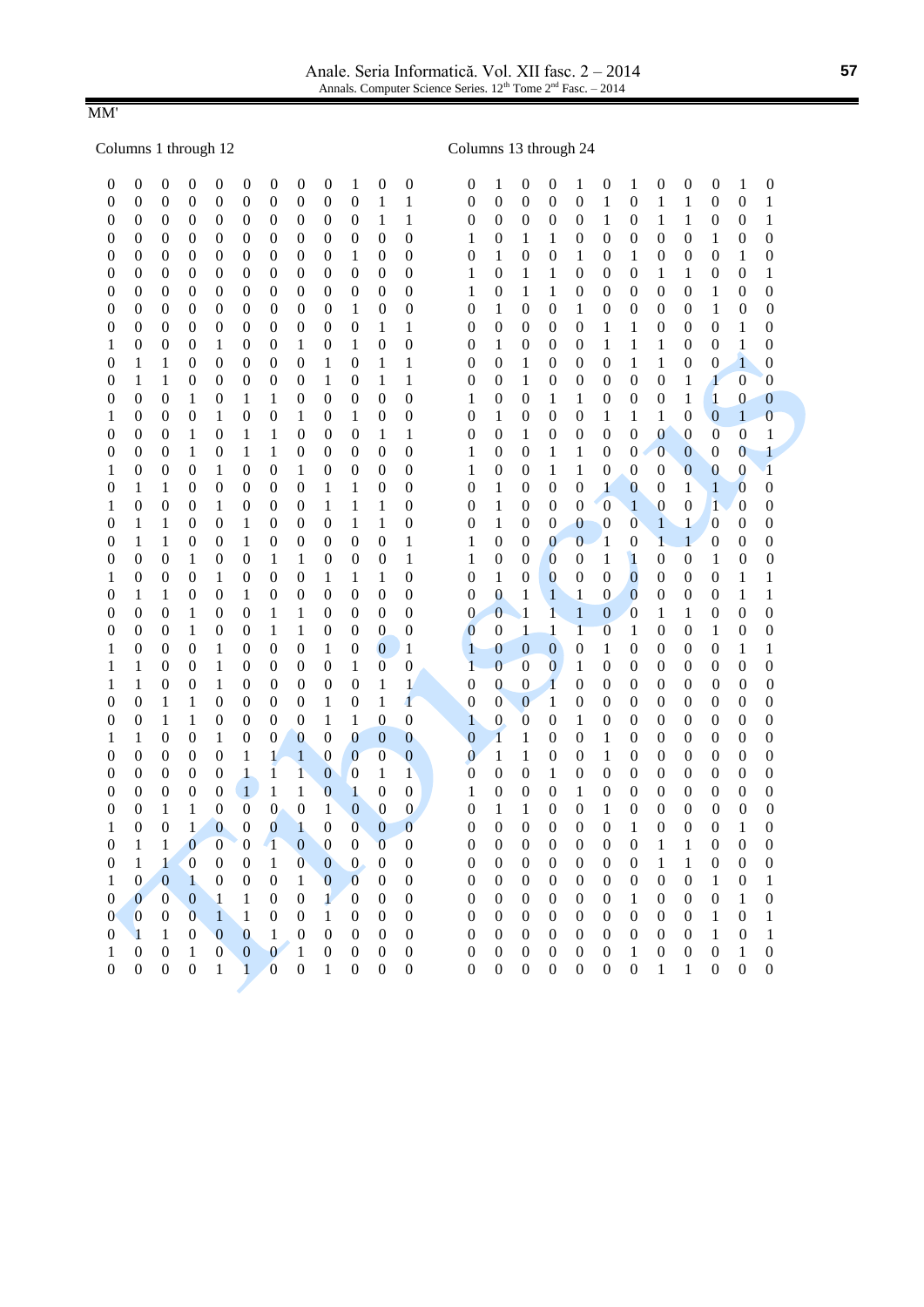**58**

Anale. Seria Informatică. Vol. XII fasc. 2 – 2014 Annals. Computer Science Series. 12<sup>th</sup> Tome 2<sup>nd</sup> Fasc. – 2014

| Columns 25 through 36                |                                      |                                      |                       |                                  |                                  |                                      |                              |                                  |                                  |                                      |                                  | Columns 37 through 45                |                                      |                                      |                                      |                                      |                                      |                                      |                                      |                                      |  |
|--------------------------------------|--------------------------------------|--------------------------------------|-----------------------|----------------------------------|----------------------------------|--------------------------------------|------------------------------|----------------------------------|----------------------------------|--------------------------------------|----------------------------------|--------------------------------------|--------------------------------------|--------------------------------------|--------------------------------------|--------------------------------------|--------------------------------------|--------------------------------------|--------------------------------------|--------------------------------------|--|
| $\boldsymbol{0}$                     | $\boldsymbol{0}$                     | $\mathbf{1}$                         | $\mathbf{1}$          | 1                                | $\boldsymbol{0}$                 | $\boldsymbol{0}$                     | 1                            | $\boldsymbol{0}$                 | $\boldsymbol{0}$                 | $\boldsymbol{0}$                     | $\boldsymbol{0}$                 | 1                                    | $\boldsymbol{0}$                     | $\boldsymbol{0}$                     | 1                                    | $\boldsymbol{0}$                     | $\boldsymbol{0}$                     | $\boldsymbol{0}$                     | 1                                    | $\boldsymbol{0}$                     |  |
| $\boldsymbol{0}$                     | $\boldsymbol{0}$                     | $\boldsymbol{0}$                     | $\mathbf{1}$          | 1                                | $\boldsymbol{0}$                 | $\boldsymbol{0}$                     | 1                            | $\boldsymbol{0}$                 | $\boldsymbol{0}$                 | $\boldsymbol{0}$                     | $\boldsymbol{0}$                 | $\boldsymbol{0}$                     | $\mathbf{1}$                         | $\mathbf{1}$                         | $\boldsymbol{0}$                     | $\boldsymbol{0}$                     | $\boldsymbol{0}$                     | 1                                    | $\boldsymbol{0}$                     | $\boldsymbol{0}$                     |  |
| $\boldsymbol{0}$                     | $\boldsymbol{0}$                     | $\boldsymbol{0}$                     | $\boldsymbol{0}$      | $\boldsymbol{0}$                 | $\mathbf{1}$                     | $\mathbf{1}$                         | $\boldsymbol{0}$             | $\boldsymbol{0}$                 | $\boldsymbol{0}$                 | $\boldsymbol{0}$                     | $\mathbf{1}$                     | $\boldsymbol{0}$                     | $\mathbf{1}$                         | $\mathbf{1}$                         | $\boldsymbol{0}$                     | $\boldsymbol{0}$                     | $\boldsymbol{0}$                     | $\mathbf{1}$                         | $\boldsymbol{0}$                     | $\boldsymbol{0}$                     |  |
| 1                                    | 1                                    | $\boldsymbol{0}$                     | $\boldsymbol{0}$      | $\boldsymbol{0}$                 | $\mathbf{1}$                     | $\mathbf{1}$                         | 0                            | $\boldsymbol{0}$                 | $\boldsymbol{0}$                 | $\boldsymbol{0}$                     | 1                                | 1                                    | $\boldsymbol{0}$                     | $\boldsymbol{0}$                     | 1                                    | $\boldsymbol{0}$                     | $\boldsymbol{0}$                     | $\boldsymbol{0}$                     | $\mathbf{1}$                         | $\boldsymbol{0}$                     |  |
| $\boldsymbol{0}$                     | $\boldsymbol{0}$                     | $\mathbf{1}$                         | 1                     | $\mathbf{1}$                     | $\boldsymbol{0}$                 | $\boldsymbol{0}$                     | 1                            | $\boldsymbol{0}$                 | $\boldsymbol{0}$                 | $\boldsymbol{0}$                     | $\boldsymbol{0}$                 | $\boldsymbol{0}$                     | $\boldsymbol{0}$                     | $\boldsymbol{0}$                     | $\boldsymbol{0}$                     | $\mathbf{1}$                         | 1                                    | $\boldsymbol{0}$                     | $\boldsymbol{0}$                     | $\mathbf{1}$                         |  |
| $\boldsymbol{0}$                     | $\boldsymbol{0}$                     | $\boldsymbol{0}$                     | $\boldsymbol{0}$      | $\boldsymbol{0}$                 | $\boldsymbol{0}$                 | $\boldsymbol{0}$                     | $\boldsymbol{0}$             | $\mathbf{1}$                     | $\mathbf{1}$                     | $\mathbf{1}$                         | $\boldsymbol{0}$                 | $\boldsymbol{0}$                     | $\boldsymbol{0}$                     | $\boldsymbol{0}$                     | $\boldsymbol{0}$                     | $\mathbf{1}$                         | $\mathbf{1}$                         | $\boldsymbol{0}$                     | $\boldsymbol{0}$                     | $\mathbf{1}$                         |  |
| 1                                    | $\mathbf{1}$                         | $\boldsymbol{0}$                     | $\boldsymbol{0}$      | $\boldsymbol{0}$                 | $\boldsymbol{0}$                 | $\boldsymbol{0}$                     | $\boldsymbol{0}$             | $\mathbf{1}$                     | $\mathbf{1}$                     | $\mathbf 1$                          | $\boldsymbol{0}$                 | $\boldsymbol{0}$                     | $\mathbf{1}$                         | $\mathbf{1}$                         | $\boldsymbol{0}$                     | $\boldsymbol{0}$                     | $\boldsymbol{0}$                     | 1                                    | $\boldsymbol{0}$                     | $\boldsymbol{0}$                     |  |
| $\mathbf{1}$                         | $\mathbf{1}$                         | $\boldsymbol{0}$                     | $\boldsymbol{0}$      | $\boldsymbol{0}$                 | $\boldsymbol{0}$                 | $\boldsymbol{0}$                     | $\boldsymbol{0}$             | $\mathbf{1}$                     | $\mathbf 1$                      | $\mathbf 1$                          | $\boldsymbol{0}$                 | 1                                    | $\boldsymbol{0}$                     | $\boldsymbol{0}$                     | $\mathbf{1}$                         | $\boldsymbol{0}$                     | $\boldsymbol{0}$                     | $\boldsymbol{0}$                     | $\mathbf{1}$                         | $\boldsymbol{0}$                     |  |
| $\boldsymbol{0}$                     | $\boldsymbol{0}$                     | $\mathbf{1}$                         | $\boldsymbol{0}$      | $\boldsymbol{0}$                 | $\mathbf{1}$                     | $\mathbf{1}$                         | $\boldsymbol{0}$             | $\boldsymbol{0}$                 | $\boldsymbol{0}$                 | $\boldsymbol{0}$                     | $\mathbf{1}$                     | $\boldsymbol{0}$                     | $\boldsymbol{0}$                     | $\boldsymbol{0}$                     | $\boldsymbol{0}$                     | $\mathbf{1}$                         | $\mathbf{1}$                         | $\boldsymbol{0}$                     | $\boldsymbol{0}$                     | $\mathbf{1}$                         |  |
| $\boldsymbol{0}$                     | $\boldsymbol{0}$                     | $\boldsymbol{0}$                     | $\mathbf{1}$          | $\boldsymbol{0}$                 | $\boldsymbol{0}$                 | $\mathbf{1}$                         | $\boldsymbol{0}$             | $\boldsymbol{0}$                 | $\boldsymbol{0}$                 | $\mathbf{1}$                         | $\boldsymbol{0}$                 | $\boldsymbol{0}$                     | $\boldsymbol{0}$                     | $\boldsymbol{0}$                     | $\boldsymbol{0}$                     | $\boldsymbol{0}$                     | $\boldsymbol{0}$                     | $\boldsymbol{0}$                     | $\boldsymbol{0}$                     | $\boldsymbol{0}$                     |  |
| $\boldsymbol{0}$                     | $\boldsymbol{0}$                     | $\boldsymbol{0}$                     | $\boldsymbol{0}$      | 1                                | 1                                | $\boldsymbol{0}$                     | $\boldsymbol{0}$             | $\boldsymbol{0}$                 | $\mathbf{1}$                     | $\boldsymbol{0}$                     | $\boldsymbol{0}$                 | $\boldsymbol{0}$                     | $\boldsymbol{0}$                     | $\boldsymbol{0}$                     | $\boldsymbol{0}$                     | $\boldsymbol{0}$                     | $\boldsymbol{0}$                     | $\boldsymbol{0}$                     | $\boldsymbol{0}$                     | $\boldsymbol{0}$                     |  |
| $\boldsymbol{0}$                     | $\boldsymbol{0}$                     | $\mathbf{1}$                         | $\boldsymbol{0}$      | $\mathbf{1}$                     | $\mathbf{1}$                     | $\boldsymbol{0}$                     | $\boldsymbol{0}$             | $\boldsymbol{0}$                 | $\mathbf{1}$                     | $\boldsymbol{0}$                     | $\boldsymbol{0}$                 | $\boldsymbol{0}$                     | $\boldsymbol{0}$                     | $\boldsymbol{0}$                     | $\boldsymbol{0}$                     | $\boldsymbol{0}$                     | $\boldsymbol{0}$                     | $\boldsymbol{0}$                     | $\boldsymbol{0}$                     | $\boldsymbol{0}$                     |  |
| $\boldsymbol{0}$                     | $\boldsymbol{0}$                     | $\mathbf{1}$                         | 1                     | $\boldsymbol{0}$                 | $\boldsymbol{0}$                 | $\mathbf{1}$                         | $\boldsymbol{0}$             | $\boldsymbol{0}$                 | $\boldsymbol{0}$                 | $\mathbf{1}$                         | $\boldsymbol{0}$                 | $\boldsymbol{0}$                     | $\boldsymbol{0}$                     | $\boldsymbol{0}$                     | $\boldsymbol{0}$                     | $\boldsymbol{0}$                     | $\boldsymbol{0}$                     | $\boldsymbol{0}$                     | $\boldsymbol{0}$                     | $\boldsymbol{0}$                     |  |
| $\boldsymbol{0}$                     | $\boldsymbol{0}$                     | $\boldsymbol{0}$                     | $\boldsymbol{0}$      | $\boldsymbol{0}$                 | $\boldsymbol{0}$                 | $\boldsymbol{0}$                     | 1                            | $\mathbf{1}$                     | $\mathbf{0}$                     | $\boldsymbol{0}$                     | $\mathbf{1}$                     | $\boldsymbol{0}$                     | $\boldsymbol{0}$                     | $\boldsymbol{0}$                     | $\boldsymbol{0}$                     | $\boldsymbol{0}$                     | $\boldsymbol{0}$                     | $\boldsymbol{0}$                     | $\boldsymbol{0}$                     | $\boldsymbol{0}$                     |  |
| $\mathbf{1}$                         | $\mathbf{1}$                         | $\boldsymbol{0}$<br>$\boldsymbol{0}$ | $\boldsymbol{0}$      | $\boldsymbol{0}$                 | $\boldsymbol{0}$                 | $\boldsymbol{0}$<br>$\boldsymbol{0}$ | 1<br>$\boldsymbol{0}$        | $\mathbf{1}$<br>$\boldsymbol{0}$ | $\mathbf{0}$                     | $\boldsymbol{0}$<br>$\boldsymbol{0}$ | $\mathbf{1}$<br>$\boldsymbol{0}$ | $\boldsymbol{0}$                     | $\boldsymbol{0}$<br>$\boldsymbol{0}$ | $\boldsymbol{0}$<br>$\boldsymbol{0}$ | $\boldsymbol{0}$<br>$\boldsymbol{0}$ | $\boldsymbol{0}$<br>$\boldsymbol{0}$ | $\boldsymbol{0}$<br>$\boldsymbol{0}$ | $\boldsymbol{0}$<br>$\boldsymbol{0}$ | $\boldsymbol{0}$<br>$\boldsymbol{0}$ | $\boldsymbol{0}$<br>$\boldsymbol{0}$ |  |
| $\mathbf{1}$<br>$\mathbf{1}$         | $\mathbf{1}$<br>$\mathbf{1}$         | $\boldsymbol{0}$                     | $\boldsymbol{0}$<br>1 | 1<br>$\boldsymbol{0}$            | 1<br>$\boldsymbol{0}$            | $\mathbf{1}$                         | $\boldsymbol{0}$             | $\boldsymbol{0}$                 | 1<br>$\boldsymbol{0}$            | $\mathbf{1}$                         | $\boldsymbol{0}$                 | $\boldsymbol{0}$<br>$\boldsymbol{0}$ | $\boldsymbol{0}$                     | $\boldsymbol{0}$                     | $\boldsymbol{0}$                     | $\boldsymbol{0}$                     | $\boldsymbol{0}$                     | $\boldsymbol{0}$                     | $\boldsymbol{0}$                     | $\boldsymbol{0}$                     |  |
| $\boldsymbol{0}$                     | $\boldsymbol{0}$                     | $\mathbf{1}$                         | $\boldsymbol{0}$      | $\boldsymbol{0}$                 | $\boldsymbol{0}$                 | $\boldsymbol{0}$                     | 1                            | $\mathbf{1}$                     | $\boldsymbol{0}$                 | $\boldsymbol{0}$                     | 1                                | $\boldsymbol{0}$                     | $\boldsymbol{0}$                     | $\boldsymbol{0}$                     | $\boldsymbol{0}$                     | $\boldsymbol{0}$                     | $\boldsymbol{0}$                     | $\boldsymbol{0}$                     | $\boldsymbol{0}$                     | $\boldsymbol{0}$                     |  |
| $\boldsymbol{0}$                     | 1                                    | $\boldsymbol{0}$                     | $\boldsymbol{0}$      | $\boldsymbol{0}$                 | $\boldsymbol{0}$                 | $\boldsymbol{0}$                     | $\boldsymbol{0}$             | $\boldsymbol{0}$                 | $\boldsymbol{0}$                 | $\boldsymbol{0}$                     | $\boldsymbol{0}$                 | 1                                    | $\boldsymbol{0}$                     | $\boldsymbol{0}$                     | $\boldsymbol{0}$                     | 1                                    | $\boldsymbol{0}$                     | $\boldsymbol{0}$                     | $\mathbf{1}$                         | $\overline{0}$                       |  |
| 1                                    | $\boldsymbol{0}$                     | $\boldsymbol{0}$                     | $\boldsymbol{0}$      | $\boldsymbol{0}$                 | $\boldsymbol{0}$                 | $\boldsymbol{0}$                     | $\boldsymbol{0}$             | $\boldsymbol{0}$                 | $\boldsymbol{0}$                 | $\boldsymbol{0}$                     | $\boldsymbol{0}$                 | $\boldsymbol{0}$                     | $\mathbf{1}$                         | $\mathbf{1}$                         | $\boldsymbol{0}$                     | $\boldsymbol{0}$                     | $\bf{0}$                             | $\mathbf{0}$                         | $\boldsymbol{0}$                     | $\mathbf{1}$                         |  |
| 1                                    | $\boldsymbol{0}$                     | $\boldsymbol{0}$                     | $\boldsymbol{0}$      | $\boldsymbol{0}$                 | $\boldsymbol{0}$                 | $\boldsymbol{0}$                     | $\boldsymbol{0}$             | $\boldsymbol{0}$                 | $\boldsymbol{0}$                 | $\boldsymbol{0}$                     | $\boldsymbol{0}$                 | $\boldsymbol{0}$                     | $\mathbf{1}$                         | $\mathbf{1}$                         | $\boldsymbol{0}$                     | $\boldsymbol{0}$                     | $\boldsymbol{0}$                     | $\boldsymbol{0}$                     | $\bf{0}$                             | $\,1$                                |  |
| $\boldsymbol{0}$                     | $\mathbf{1}$                         | $\boldsymbol{0}$                     | $\boldsymbol{0}$      | $\boldsymbol{0}$                 | $\boldsymbol{0}$                 | $\boldsymbol{0}$                     | $\boldsymbol{0}$             | $\boldsymbol{0}$                 | $\boldsymbol{0}$                 | $\boldsymbol{0}$                     | $\boldsymbol{0}$                 | $\boldsymbol{0}$                     | $\boldsymbol{0}$                     | $\boldsymbol{0}$                     | $\mathbf{1}$                         | $\boldsymbol{0}$                     | $\mathbf{1}$                         | $\mathbf{1}$                         | $\boldsymbol{0}$                     | $\boldsymbol{0}$                     |  |
| $\boldsymbol{0}$                     | $\boldsymbol{0}$                     | 1                                    | $\boldsymbol{0}$      | $\boldsymbol{0}$                 | $\boldsymbol{0}$                 | $\boldsymbol{0}$                     | $\boldsymbol{0}$             | $\boldsymbol{0}$                 | $\boldsymbol{0}$                 | $\boldsymbol{0}$                     | $\boldsymbol{0}$                 | 1                                    | $\boldsymbol{0}$                     | $\boldsymbol{0}$                     | $\bf{0}$                             | $\mathbf{1}$                         | $\boldsymbol{0}$                     | $\boldsymbol{0}$                     | $\mathbf{1}$                         | $\overline{0}$                       |  |
| $\boldsymbol{0}$                     | $\boldsymbol{0}$                     | $\mathbf{1}$                         | $\boldsymbol{0}$      | $\boldsymbol{0}$                 | $\boldsymbol{0}$                 | $\boldsymbol{0}$                     | $\boldsymbol{0}$             | $\boldsymbol{0}$                 | $\boldsymbol{0}$                 | $\boldsymbol{0}$                     | $\boldsymbol{0}$                 | $\boldsymbol{0}$                     | $\boldsymbol{0}$                     | $\boldsymbol{0}$                     | $\mathbf{1}$                         | $\boldsymbol{0}$                     | $\mathbf{1}$                         | $\mathbf{1}$                         | $\boldsymbol{0}$                     | $\boldsymbol{0}$                     |  |
| $\mathbf{1}$                         | $\boldsymbol{0}$                     | $\boldsymbol{0}$                     | $\boldsymbol{0}$      | $\boldsymbol{0}$                 | $\boldsymbol{0}$                 | $\boldsymbol{0}$                     | $\boldsymbol{0}$             | $\boldsymbol{0}$                 | $\boldsymbol{0}$                 | $\boldsymbol{0}$                     | $\boldsymbol{0}$                 | $\boldsymbol{0}$                     | $\boldsymbol{0}$                     | $\boldsymbol{0}$                     | $\mathbf{1}$                         | $\boldsymbol{0}$                     | $\mathbf{1}$                         | $\mathbf{1}$                         | $\boldsymbol{0}$                     | $\boldsymbol{0}$                     |  |
| $\boldsymbol{0}$                     | $\mathbf{1}$                         | $\boldsymbol{0}$                     | $\boldsymbol{0}$      | $\boldsymbol{0}$                 | $\boldsymbol{0}$                 | $\boldsymbol{0}$                     | $\boldsymbol{0}$             | $\boldsymbol{0}$                 | $\boldsymbol{0}$                 | $\boldsymbol{0}$                     | $\boldsymbol{0}$                 | 1                                    | $\bf{0}$                             | $\boldsymbol{0}$                     | $\boldsymbol{0}$                     | $\mathbf{1}$                         | $\mathbf{0}$                         | $\boldsymbol{0}$                     | $\mathbf{1}$                         | $\boldsymbol{0}$                     |  |
| $\boldsymbol{0}$                     | $\boldsymbol{0}$                     | $\mathbf{1}$                         | $\boldsymbol{0}$      | $\boldsymbol{0}$                 | $\boldsymbol{0}$                 | $\boldsymbol{0}$                     | $\boldsymbol{0}$             | $\boldsymbol{0}$                 | $\boldsymbol{0}$                 | $\boldsymbol{0}$                     | $\boldsymbol{0}$                 | $\boldsymbol{0}$                     | $\mathbf{1}$                         | $\mathbf{1}$                         | $\overline{0}$                       | $\boldsymbol{0}$                     | $\boldsymbol{0}$                     | $\boldsymbol{0}$                     | $\boldsymbol{0}$                     | $\mathbf{1}$                         |  |
| $\boldsymbol{0}$                     | $\boldsymbol{0}$                     | $\boldsymbol{0}$                     | 1                     | $\boldsymbol{0}$                 | $\boldsymbol{0}$                 | $\boldsymbol{0}$                     | 1                            | $\boldsymbol{0}$                 | $\boldsymbol{0}$                 | $\mathbf{1}$                         | $\boldsymbol{0}$                 | $\mathbf{1}$                         | $\boldsymbol{0}$                     | $\boldsymbol{0}$                     | $\boldsymbol{0}$                     | 1                                    | $\boldsymbol{0}$                     | $\boldsymbol{0}$                     | $\boldsymbol{0}$                     | $\mathbf{1}$                         |  |
| $\boldsymbol{0}$                     | $\boldsymbol{0}$                     | $\boldsymbol{0}$                     | $\boldsymbol{0}$      | 1                                | 1                                | $\boldsymbol{0}$                     | $\boldsymbol{0}$             | $\boldsymbol{0}$                 | $\boldsymbol{0}$                 | $\boldsymbol{0}$                     | $\mathbf{1}$                     | $\boldsymbol{0}$                     | $\mathbf{1}$                         | $\mathbf{1}$                         | $\boldsymbol{0}$                     | $\boldsymbol{0}$                     | 1                                    | $\boldsymbol{0}$                     | $\boldsymbol{0}$                     | $\boldsymbol{0}$                     |  |
| $\boldsymbol{0}$                     | $\boldsymbol{0}$                     | $\boldsymbol{0}$                     | $\boldsymbol{0}$      | $\mathbf{1}$                     | 1                                | $\boldsymbol{0}$                     | $\boldsymbol{0}$             | $\boldsymbol{0}$                 | $\boldsymbol{0}$                 | $\boldsymbol{0}$                     | $\mathbf{1}$                     | $\overline{0}$                       | $\mathbf{1}$                         | $\mathbf{1}$                         | $\boldsymbol{0}$                     | $\boldsymbol{0}$                     | $\mathbf{1}$                         | $\boldsymbol{0}$                     | $\boldsymbol{0}$                     | $\boldsymbol{0}$                     |  |
| $\boldsymbol{0}$                     | $\boldsymbol{0}$                     | $\boldsymbol{0}$                     | $\boldsymbol{0}$      | $\boldsymbol{0}$                 | $\boldsymbol{0}$                 | $\mathbf{1}$                         | $\boldsymbol{0}$             | $\mathbf{1}$                     | $\mathbf{1}$                     | $\boldsymbol{0}$                     | $\boldsymbol{0}$                 | $\boldsymbol{0}$                     | $\boldsymbol{0}$                     | $\boldsymbol{0}$                     | $\mathbf{1}$                         | $\boldsymbol{0}$                     | $\boldsymbol{0}$                     | $\mathbf{1}$                         | $\mathbf{1}$                         | $\boldsymbol{0}$                     |  |
| $\boldsymbol{0}$                     | $\boldsymbol{0}$                     | $\boldsymbol{0}$                     | 1                     | $\boldsymbol{0}$                 | $\boldsymbol{0}$                 | $\boldsymbol{0}$                     | $\mathbf{1}$                 | $\boldsymbol{0}$                 | $\boldsymbol{0}$                 | $\mathbf{1}$                         | $\bf{0}$                         | $\mathbf{1}$                         | $\boldsymbol{0}$                     | $\boldsymbol{0}$                     | $\boldsymbol{0}$                     | 1                                    | $\boldsymbol{0}$                     | $\boldsymbol{0}$                     | $\boldsymbol{0}$                     | $\mathbf{1}$                         |  |
| $\boldsymbol{0}$                     | $\boldsymbol{0}$                     | $\boldsymbol{0}$                     | $\boldsymbol{0}$      | $\boldsymbol{0}$                 | $\boldsymbol{0}$                 | $\mathbf{1}$                         | $\boldsymbol{0}$             | $\mathbf{1}$                     | $\mathbf{1}$                     | $\boldsymbol{0}$                     | $\boldsymbol{0}$                 | $\boldsymbol{0}$                     | $\mathbf{1}$                         | $\mathbf{1}$                         | $\boldsymbol{0}$                     | $\boldsymbol{0}$                     | $\mathbf{1}$                         | $\boldsymbol{0}$                     | $\boldsymbol{0}$                     | $\boldsymbol{0}$                     |  |
| $\boldsymbol{0}$                     | $\boldsymbol{0}$                     | $\boldsymbol{0}$                     | $\boldsymbol{0}$      | $\boldsymbol{0}$                 | $\boldsymbol{0}$                 | $\mathbf{1}$                         | $\boldsymbol{0}$             | $\mathbf{1}$<br>$\boldsymbol{0}$ | $\mathbf{1}$<br>$\boldsymbol{0}$ | $\boldsymbol{0}$                     | $\boldsymbol{0}$                 | $\boldsymbol{0}$                     | $\overline{0}$                       | $\boldsymbol{0}$<br>$\boldsymbol{0}$ | $\mathbf{1}$                         | $\boldsymbol{0}$<br>$\boldsymbol{0}$ | $\boldsymbol{0}$                     | $\mathbf{1}$                         | $\mathbf{1}$                         | $\boldsymbol{0}$                     |  |
| $\boldsymbol{0}$<br>$\boldsymbol{0}$ | $\boldsymbol{0}$<br>$\boldsymbol{0}$ | $\boldsymbol{0}$<br>$\boldsymbol{0}$ | 1<br>$\boldsymbol{0}$ | $\boldsymbol{0}$<br>$\mathbf{1}$ | $\boldsymbol{0}$<br>$\mathbf{1}$ | $\boldsymbol{0}$<br>$\overline{0}$   | $\mathbf{1}$<br>$\mathbf{0}$ | $\boldsymbol{0}$                 | $\overline{0}$                   | $\mathbf{1}$<br>$\boldsymbol{0}$     | $\boldsymbol{0}$<br>$\mathbf{1}$ | $\bf{0}$<br>$\mathbf{1}$             | $\boldsymbol{0}$<br>$\boldsymbol{0}$ | $\boldsymbol{0}$                     | $\mathbf{1}$<br>$\boldsymbol{0}$     | $\mathbf{1}$                         | $\boldsymbol{0}$<br>$\boldsymbol{0}$ | $\mathbf{1}$<br>$\boldsymbol{0}$     | $\mathbf{1}$<br>$\boldsymbol{0}$     | $\boldsymbol{0}$<br>1                |  |
| $\Omega$                             | $\mathbf{1}$                         | $\overline{0}$                       | $\overline{1}$        | $\boldsymbol{0}$                 | $\mathbf{0}$                     | $\boldsymbol{0}$                     | $\mathbf{1}$                 | $\theta$                         | $\mathbf{0}$                     | $\boldsymbol{0}$                     | $\mathbf{1}$                     | 1                                    | $\mathbf{1}$                         | $\overline{0}$                       | $\Omega$                             | $\mathbf{1}$                         | $\Omega$                             | $\overline{0}$                       | $\Omega$                             | $\Omega$                             |  |
| $\boldsymbol{0}$                     | $\boldsymbol{0}$                     | $\,1$                                | $\boldsymbol{0}$      | $\mathbf{1}$                     | $\mathbf{1}$                     | $\boldsymbol{0}$                     | $\boldsymbol{0}$             | $\mathbf{1}$                     | $\boldsymbol{0}$                 | $\boldsymbol{0}$                     | $\mathbf{0}$                     | $\mathbf{1}$                         | $\mathbf 1$                          | $\boldsymbol{0}$                     | $\boldsymbol{0}$                     | $\mathbf{1}$                         | $\boldsymbol{0}$                     | $\boldsymbol{0}$                     | $\boldsymbol{0}$                     | $\boldsymbol{0}$                     |  |
| $\boldsymbol{0}$                     | $\boldsymbol{0}$                     | $\mathbf{1}$                         | $\boldsymbol{0}$      | $\mathbf{1}$                     | $\mathbf{1}$                     | $\boldsymbol{0}$                     | $\boldsymbol{0}$             | $\mathbf{1}$                     | $\mathbf{0}$                     | $\boldsymbol{0}$                     | $\overline{0}$                   | $\boldsymbol{0}$                     | $\boldsymbol{0}$                     | $\mathbf{1}$                         | $\mathbf{1}$                         | $\boldsymbol{0}$                     | $\boldsymbol{0}$                     | $\boldsymbol{0}$                     | $\boldsymbol{0}$                     | $\mathbf{1}$                         |  |
| $\mathbf{1}$                         | $\boldsymbol{0}$                     | $\boldsymbol{0}$                     | $\mathbf{0}$          | $\overline{0}$                   | $\boldsymbol{0}$                 | $\overline{\mathbf{1}}$              | $\boldsymbol{0}$             | $\boldsymbol{0}$                 | $\mathbf{1}$                     | $\mathbf 1$                          | $\boldsymbol{0}$                 | $\boldsymbol{0}$                     | $\boldsymbol{0}$                     | $\mathbf{1}$                         | $\,1\,$                              | $\boldsymbol{0}$                     | $\boldsymbol{0}$                     | $\boldsymbol{0}$                     | $\boldsymbol{0}$                     | $\,1\,$                              |  |
| $\boldsymbol{0}$                     | $\mathbf{1}$                         | $\boldsymbol{0}$                     | $\mathbf{1}$          | $\boldsymbol{0}$                 | $\boldsymbol{0}$                 | $\boldsymbol{0}$                     | $\mathbf{1}$                 | $\boldsymbol{0}$                 | $\mathbf{0}$                     | $\boldsymbol{0}$                     | $\mathbf{1}$                     | $\mathbf{1}$                         | $\mathbf{1}$                         | $\boldsymbol{0}$                     | $\boldsymbol{0}$                     | $\mathbf{1}$                         | $\boldsymbol{0}$                     | $\boldsymbol{0}$                     | $\boldsymbol{0}$                     | $\boldsymbol{0}$                     |  |
| $\mathbf{1}$                         | $\overline{0}$                       | $\boldsymbol{0}$                     | $\mathbf{0}$          | $\mathbf{1}$                     | $\mathbf{1}$                     | $\boldsymbol{0}$                     | $\boldsymbol{0}$             | $\mathbf{1}$                     | $\mathbf{0}$                     | $\boldsymbol{0}$                     | $\boldsymbol{0}$                 | $\boldsymbol{0}$                     | $\boldsymbol{0}$                     | $\boldsymbol{0}$                     | $\boldsymbol{0}$                     | $\boldsymbol{0}$                     | $\mathbf{1}$                         | $\mathbf{1}$                         | $\mathbf{1}$                         | $\boldsymbol{0}$                     |  |
| $\mathbf{1}$                         | $\overline{0}$                       | $\boldsymbol{0}$                     | $\boldsymbol{0}$      | $\boldsymbol{0}$                 | $\boldsymbol{0}$                 | $\mathbf{1}$                         | $\boldsymbol{0}$             | $\bf{0}$                         | $\mathbf{1}$                     | $\,1\,$                              | $\boldsymbol{0}$                 | $\boldsymbol{0}$                     | $\boldsymbol{0}$                     | $\boldsymbol{0}$                     | $\boldsymbol{0}$                     | $\boldsymbol{0}$                     | $\,1\,$                              | $1\,$                                | $1\,$                                | $\boldsymbol{0}$                     |  |
| $\boldsymbol{0}$                     | $\overline{1}$                       | $\boldsymbol{0}$                     | $\overline{0}$        | $\boldsymbol{0}$                 | $\mathbf{0}$                     | $1\,$                                | $\boldsymbol{0}$             | $\boldsymbol{0}$                 | $\mathbf{1}$                     | $\,1\,$                              | $\boldsymbol{0}$                 | $\boldsymbol{0}$                     | $\boldsymbol{0}$                     | $\boldsymbol{0}$                     | $\boldsymbol{0}$                     | $\boldsymbol{0}$                     | $\,1\,$                              | $\mathbf{1}$                         | $\mathbf{1}$                         | $\boldsymbol{0}$                     |  |
| $\boldsymbol{0}$                     | $\bf{0}$                             | $\mathbf{1}$                         | $\mathbf{1}$          | $\mathbf{0}$                     | $\mathbf{0}$                     | $\boldsymbol{0}$                     | $\mathbf{1}$                 | $\boldsymbol{0}$                 | $\boldsymbol{0}$                 | $\boldsymbol{0}$                     | $\mathbf{1}$                     | $\boldsymbol{0}$                     | $\boldsymbol{0}$                     | $\mathbf{1}$                         | $\mathbf{1}$                         | $\boldsymbol{0}$                     | $\boldsymbol{0}$                     | $\boldsymbol{0}$                     | $\boldsymbol{0}$                     | $\mathbf{1}$                         |  |
|                                      |                                      |                                      |                       |                                  |                                  |                                      |                              |                                  |                                  |                                      |                                  |                                      |                                      |                                      |                                      |                                      |                                      |                                      |                                      |                                      |  |

>>

| Table 1: Some symmetric BIBDs constructed from affine resolvable BIBDs |
|------------------------------------------------------------------------|
|------------------------------------------------------------------------|

| <b>Affine Resolvable BIBD</b> | <b>Symmetric BIBD constructed</b> |
|-------------------------------|-----------------------------------|
| $(v, b, r, k, \lambda)$       | $[(r+1)v, kr, k\lambda]$          |
| (4, 6, 3, 2, 1)               | (16, 6, 2)                        |
| (9, 12, 4, 3, 1)              | (45, 12, 3)                       |

NOTE: In SBIBDs,  $v = b$  and  $r = k$  and therefore the full parameters for the SBIBDs generated is  $[(r+1)v,$  $(r+1)v$ , kr, kr, k $\lambda$ ].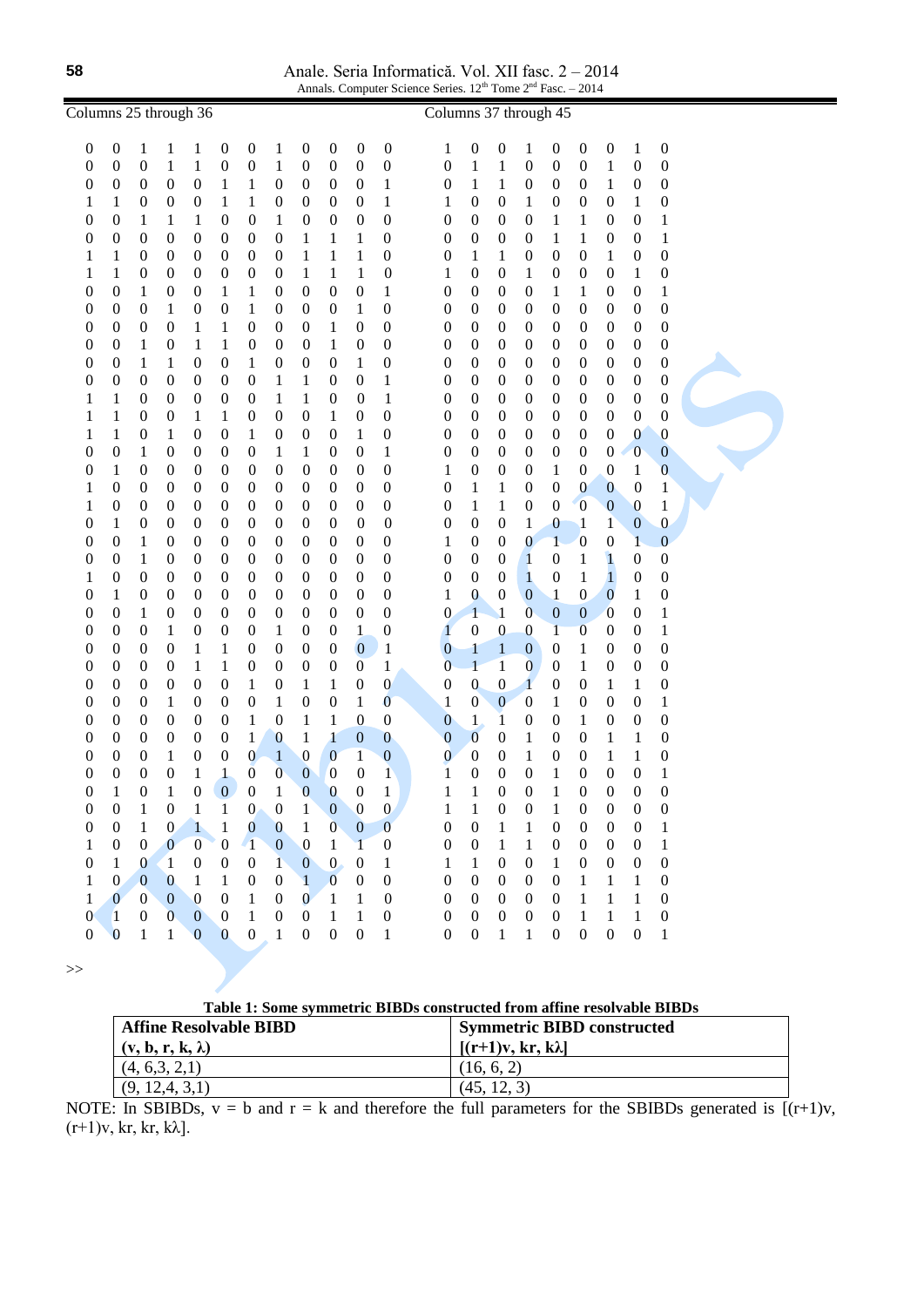#### **4.2 Discussion**

From our results, we observe the following in sections 4.1.1 and 4.1.2 as discussed below. Section 4.1.1 shows the result of construction of Symmetric  $(16, 6, 2)$ -BIBD from an affine resolvable  $(4, 6, 3, 2, 1)$ 1) BIBD. There are three (3) resolution and parallel classes in this case and an incidence matrix of 4x4 is generated for each parallel class. A special matrix M {1} of 4x4 with zero entries is also generated and used in the incidence matrix MM following a definite pattern. The incidence matrix MM generated from the MATLAB is a 16x16 symmetric matrix. The sum of each column and the sum of each row equals 6 while each pair of distinct varieties appears together in exactly 2 of the blocks.

Section 4.1.2 is a construction of Symmetric (45, 12, 3) BIBD from an affine resolvable (9, 12, 4, 3, 1) BIBD.We generated four (4) resolution and parallel classes and an incidence matrix of 9x9 is generated for each of the classes. A special matrix M {1} of 9x9 with zero entries is also generated and used in the incidence matrix MM following a definite pattern. The incidence matrix MM generated is of order 45x45 symmetric matrix. The sum of each column and the sum of each row equals 12 while each pair of distinct varieties appears together in exactly 3 of the blocks.

The MATLAB program written has the capability to construct several SBIBDs from affine resolvable BIBDs. We cannot display all the results of our constructions in this work because it may be cumbersome for large values of v. Some results can also be better displayed with the use of Microsoft Excel Sheet.

# **CONCLUSION**

Many authors and researchers have paid particular attention to the construction of Balanced Incomplete Block Designs (BIBDs). There are several techniques available for the construction of BIBDs. These include the trade-off method, difference methods, variety cutting and construction from finite permutation groups among others.

In this study, a MATLAB program was written to construct resolution and parallel classes from ((4, 6, 3, 2, 1) and (9, 12, 4, 3, 1) ) affine resolvable designs. A technique described by Stinson (2003) was thereafter used, via the MATLAB program to obtain their corresponding incidence matrices which gave rise to  $((r+1)$  v, kr, k $\lambda$ )-SBIBD.

All the two SBIBDs ((16, 6, 2) and (45, 12, 3)) constructed obeyed the mathematical property of a symmetric matrix and this makes our technique unique since the terminology SBIBD does not necessarily imply true mathematical symmetry.

#### **REFERENCES**

- [Alo10] **D. Aloke** *Incomplete Block Designs*. World Scientific Publishing Co. Plc. Ltd., 2010.
- [Bos39] R. C. Bose *On the Construction of Balanced Incomplete Block Designs*. Annals of Eugenics 9, 353-399, 1939.
- [Bos42] **R. C. Bose** *Some New Series of Balanced Incomplete Block Designs*. Bulletin, of Calcutta Mathematics Society. Vol. 34, 17–31, 1942.
- [CR50] **S. Chowla, H. J. Ryser** *Combinatorial Problems.* Can. J. Math. 2, 93–99, 1950.
- [Fis40] **R. A. Fisher** *An Examination of the Different Possible Solutions of a Problem in Incomplete Blocks*. Annals of Eugenics. 10, 52-75, 1940.
- [GPP06] **I. Gent, K. Petrie, J. F. Puget** *Symmetry in Constraint Programming*: Handbook of Constraint Programming, Elsevier. Chapter10, 2006.
- [Hal69] **M. Hall Jr.** *Construction of Designs from Permutation Groups*. Institute of Statistics Mimeo series No. 600.10, Chapel Hill, N.C., 1969.
- [HL79] **A. S. Hedayat, S. R. Li** *The Trade off Method in the Construction of BIB Designs with Repeated Blocks*. The Annals of Statistics.Vol.7, No 6, 1277- 1287, 1979.
- [HK05] **K. H. Hinkelmann, O. Kempthorne** *Design and Analysis of Experiments: Advanced Experimental Design*.Vol.2. Wiley Series in Probability and Statistics, Wiley-Interscience, 2005.
- [Kir50] **T. P. Kirkman** Query VI on *Fifteen Young Ladies*. Lady's and Gentleman's Diary, No 148, 48, 1850.
- [L+06] **O. Lee, S. Yoo, B. Park, I. Chung** *The Design and Analysis of an Efficient Load Balancing Algorithm Employing the Symmetric Balanced Incomplete Block Design.* Journal of Information Sciences. 176, 2148-2160, 2006.